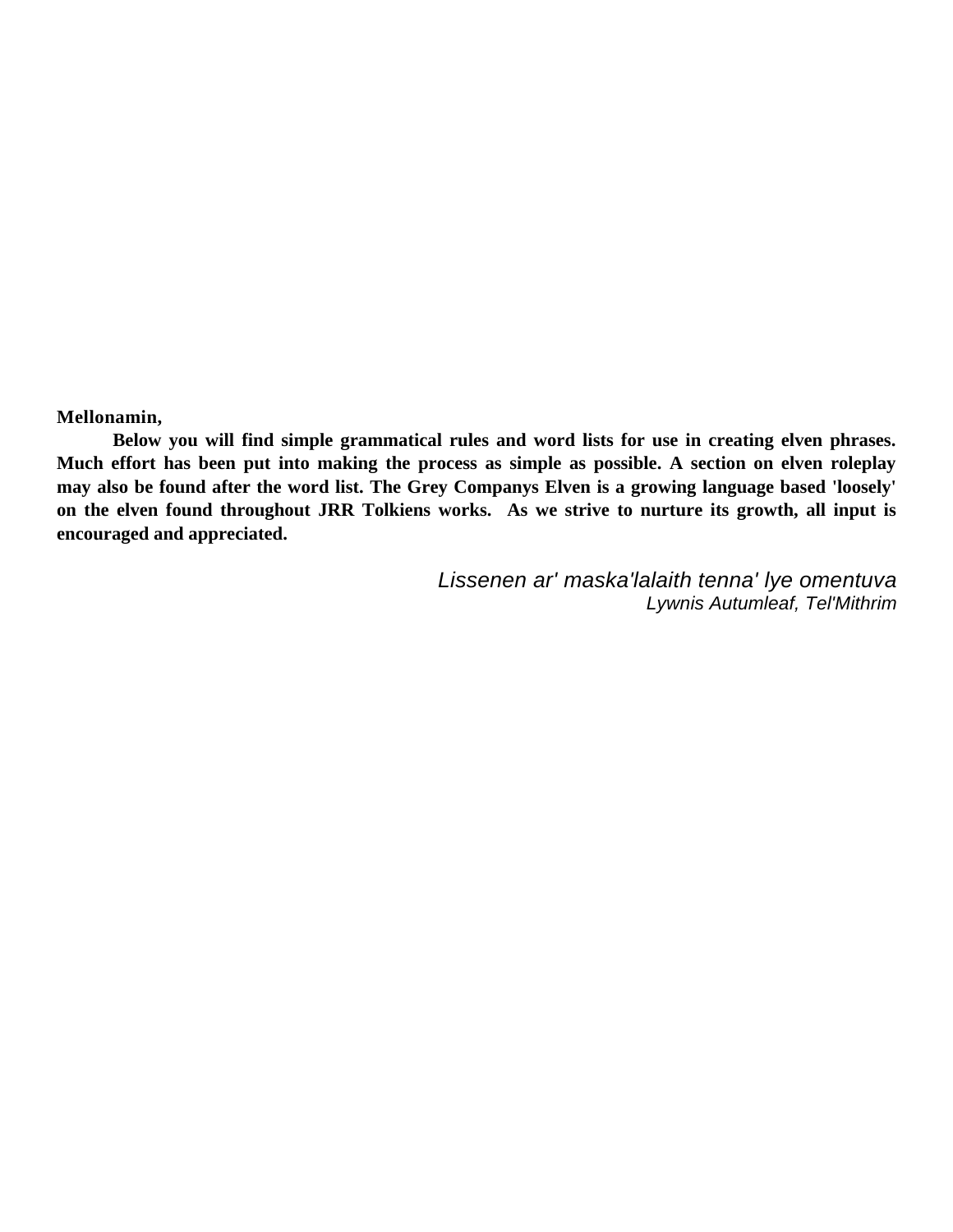This dictionary and accompanying phrase guide represent uncountable hours of work by the members of the Grey Company. Permission is given to distribute this dictionary for role-playing purposes as long as the entire dictionary, including the credits for those who did the work, is kept intact. In other words, don't pretend you made it when you pass it out. If you add your own words and phrases, please inform a member of the Grey Company so we can see to it that the new words are added, you'll be given credit for it.

## **GRAMMAR**

### *1) PLURALS:*

\* Denoted r, ea, ie, or, io, and oo. Exact choice is left up to the person creating the plural. \* Use -rim to denote great numbers or respect

**Examples:**

nimbrethie = birches

Aredhelrim = elf lords

## *2) PRONOUNS:*

\* when used alone pronouns express subjects (amin mela lle - I love you)

\* when used in possessive phrases they express possession (melamin - my love)

| $l$ (my, mine)   |    | amin         | him (his)  | ho    |
|------------------|----|--------------|------------|-------|
| we, us (ours)    |    | <i>lve</i>   | her (hers) | he    |
| he               | ro | they         | ron        |       |
| she              | re | them (their) | sen        |       |
| it (its)         | ta | this         | sina       |       |
| you (yours)      |    | lle          | that       | tanya |
| you(p) (yours-p) |    | llie         | who        | ya    |

# *3) POSSESSIVE PHRASES:*

#### **SIMPLE**

Subject:possessor

\* Append pronoun to end of object.

\* Pluralize noun first.

**Examples:**

irmo = desire, irmoamin = my desire or irmoieamin = my desires  $\text{atar} = \text{father}, \text{ atarho} = \text{his father}$ 

#### **COMPLEX**

Subject of Subject:possessor

\* Seperate secondary subject (possessed by primary subject) with en from the simple familiar of the primary subject.

#### **Examples:**

| mela en coiamin | love of the life of I                               | love of my life |
|-----------------|-----------------------------------------------------|-----------------|
| tinu en atarahe | daughter of the mother of her her mother's daughter |                 |

#### **SIMPLE NONFAMILIAR OR PROPER**

Subject of Possessor

\* use when possessor is expressing distance/separation from object or when possessor is proper.

\* Seperate subject from possessor with en.

**Examples:**

| mellon en amin  | friend of I     | my friend (expresses distance) |
|-----------------|-----------------|--------------------------------|
| megil en Lywnis | sword of Lywnis | Lywnis' sword                  |

### *4) ADJECTIVES:*

\* Append to the front of the object/action they are describing. **Examples:** corialote **purple flower** lashae wide ocean (last 2 ns from lann dropped) \* when expressing intensities (i.e. bright, brighter, brightest)

> 1) when stem ends in vowel append -n for -er and -nin for -est **Examples:**

 $t$ iri = bright, brightly  $t$ irin = brighter  $t$ irinin = brightest

2)when stem ends in noun append -in for -er and -inin for -est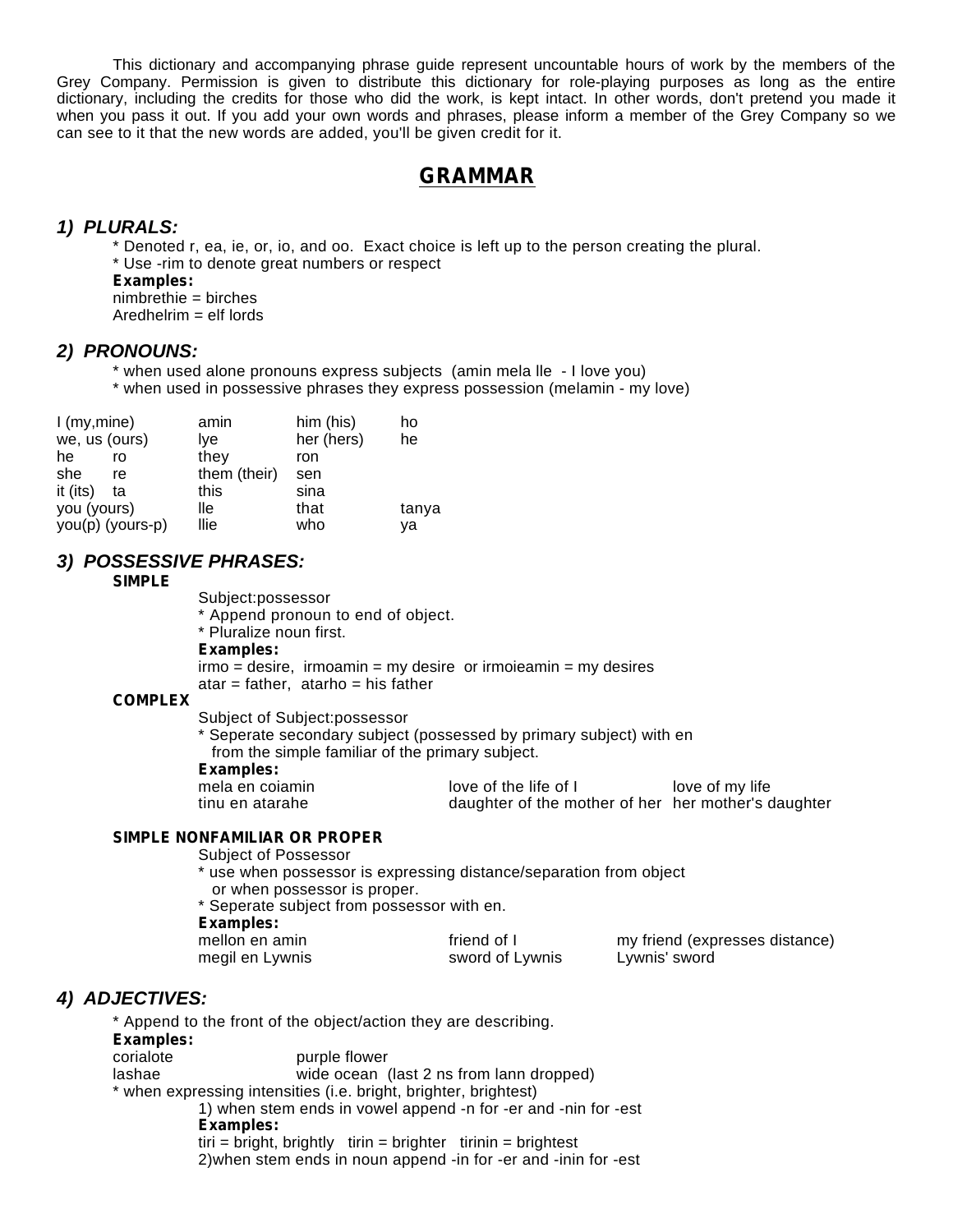**Examples:**

calen = green calenin = greener caleninin = greenest

## *5) ADVERBS:*

\* Follows verb in unchanged form.

\* Also see intensity rules listed above.

### **Examples:**

cormamin glina tiri my heart it gleams bright my heart gleams brightly i'aredhelrim quene hodo the elf lords they spoke wise the elf lords spoke wisely

## *6) VERBS:*

\* Conjugate to past, present, future, conditional with e,a, uva, aya

| past        | -e   |
|-------------|------|
| present     | -а   |
| future      | -uva |
| conditional | -ava |

#### **Examples:**

amin elee  $=$  I saw, amin elea  $=$  I see, amin eleuva  $=$  I shall see, amin eleava  $=$  I would see

\* two or more conjugated verbs may exist in one phrase as long as are not strung together.

\* use unconjugated verbs when stringing more than one together

#### **Examples:**

amin irma quen **I desire to speak** 

lle delotha mel amin You hate to love me

\* -ing endings are expressed by appending -ad or -ien to the stem if it ends in a noun or - d if it ends in a vowel.

#### **Example:**

amin naa tulien a' i'til lam coming to the point

\* -ed endings are expressed using the past tense conjugation.

#### **Example:**

nardane ron kaime e' i'liavea en' ilya n'at entwined they slept in each others arms

## *7) CREATION OF NEW WORDS*

- \* keep it simple, use portions of other words, and try to remain true to the flowing nature of elven
- \* before using the words your new words, either post them to the GC private folder entitled Elven Language Discussion, or get written permission from the Keeper of The Dictionary.
- rationalize your derivation, before using the words that you create. If a suitable words for derivation do not exist than make one up keeping in mind simplicity and the nature of elven.
- \* when taking a noun from a verb stem:
	- 1) conjugate to present form for direct noun (i.e. ele- to see, elea(v) sees, elea(n) sight
	- 2) for a related term, append either o or u to the stem (i.e. eleo eye)
	- 3) when ascribing the verb to a person, append ar to the stem (i.e. oht-war, ohtar - warrior)
- \* when creating words from two or more words, append together and drop enough letters from the appendor to avoid cumbersome letter sequences (see below)

## *8) PHRASE CONSTRUCTION:*

- \* Use subject verb object (add adverbs and adjectives as above)
- \* Phrase questions as statements followed by question maker.
- \* Words such as a, does, would etc. may be inferred from the context of the phrase.
- \* When appending pronouns or adjectives, you may drop letters from the appendor in order to eliminate awkward sequences of letters. Examples would be avoiding 3 consonants in a row, 3 vowels in a row, or 2 of the same vowel in a row.

#### **Examples:**

Amin mela lle. **I love you.** I love you. Lye nuquernuva sen e dagor van the will defeat them in battle Uma, amin naa fauka.

Lle anta yulna en alu? Do you need a drink of water?<br>Uma, amin naa fauka. Do you need a drink of water? Amin sinta thaliolle e dagor **I know your strength in battle**.

#### **More Complex Examples:**

Amin lastuva ten' aredhelamin quena hodo. I will listen because my lord (elf) speaks wisely Llie tula mellonea, vasa ni yulna en mereth en amin. Come friends, eat and drink of my feast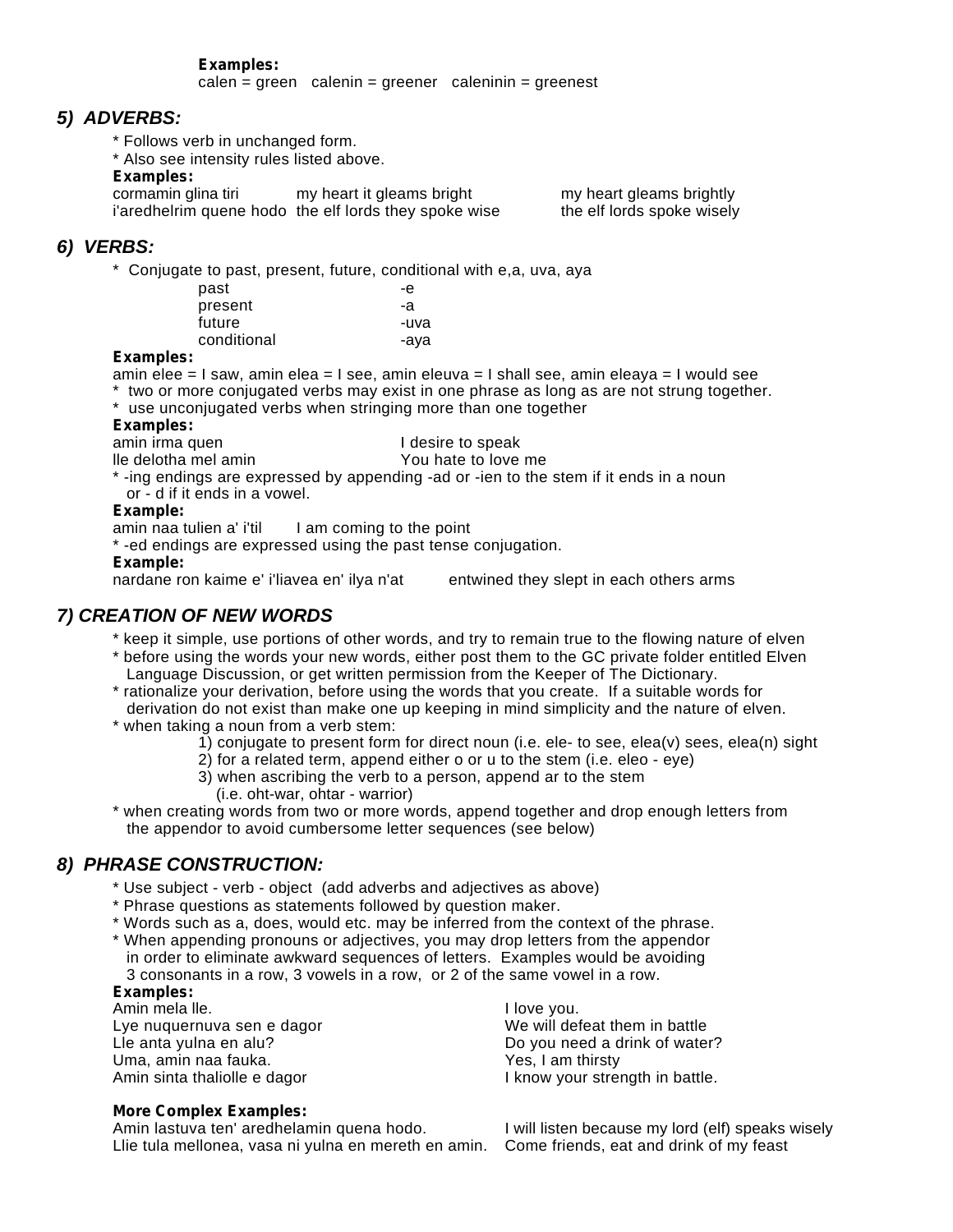#### **Common To Elvish Elvish to Common**

himy- (v) to abide by 'khselee

#### beholder nwaly- (v) to ache 'ksh- 'ksh- evil tyar- (v) to act -dil devotion onot- (v) to add up -dil lover of (append) weer-  $(v)$  to agree  $-\text{dur}$  belief nias- (v) to ally -dur faith ruth- The contract of the contract of the contract of the little little in the contract of the little in the contract of the little in the contract of the contract of the contract of the contract of the contract of the con hant- (v) to appreciate -ien -ing rakt-<br>
rakt-<br>
host-<br>
(v) to assemble -man -man valley of (append) host- (v) to assemble -nan valley of (append) cronh- (v) to attack -nen water of (append) anid- anid- anid- (v) to avoid condol rock of (append) mast-<br>
mast-<br>
(v) to balance<br>
(v) to balance<br>
(v) to balance<br>
example the ser<br>
tondness tow: meiv- (v) to balance -ser fondness toward  $k$ alp- $(v)$  to bale out a Ah ah  $(w)$  to bale out a Ah and  $(w)$  to bale out a Ah and  $(w)$ dagor- (v) to battle are are today na- (v) to be a' to maur- (v) to be addicted a'mael beloved nost- (v) to be born aa' may nwalk-<br>
(v) to be cruel the company of the adamedhel male elf<br>
(v) to be cunning<br>
adanedhel male elf fini- (v) to be cunning finiamad- (v) to be foolish Adaron lord of trees seim- (v) to be gentle adu double adu double valin- valin- (v) to be happy and adurant Double stream don-<br>
(v) to be like and the aegnor fell fire<br>
(v) to be near<br>
(v) to be near<br>
(v) to be near<br>
Aelin-uial meres nev-<br>
(v) to be near and the Aelin-uial meres of twilight<br>
(v) to be selfish<br>
Aerandir sea wandered  $\overline{v}$  feinil-  $\overline{v}$  and  $\overline{v}$  (v) to be selfish irv- (v) to be sick agar blood din- example and the signal control of the sident agaruate crimson crimson lenk- 
(v) to be slow 
agarwaen blood-stained tanak- (v) to be sure aglar brilliance valk-<br>
valk-<br>
(v) to become and alittering<br>
(v) to become and alittering<br>
vallend alittering on- aglon aglon defile, narrow pass (v) to beget and aglon defile, narrow pass yest- (v) to begin ah- (v) to rage (v) to rage (v) to rage (v) to rage (v) to rage dur- example and the control of the believe and the control and the rage (n) durlungan- (v) to bend ai little nak- (v) to bite ai short  $(v)$  to bleach ai tiht- (v) to blink ai' any any tamp- (v) to block ai'er anyone pust- (v) to blow ai'mithe mouse kaw- (v) to bow aikanaro hell fire yulm- (v) to brand ailoki drake rusv- (v) to break ailosacath snow leopard suul- (v) to breathe aimegil shortsword luv- (v) to brood aina' holy tuim- (v) to bud ainast- (v) to sting samn- (v) to build Ainulindale music of the Ainur naar- (v) to burn ainur holy ones yel- (v) to call aira copper (color) yelglak- (v) to capture aith mark mali- (v) to care aiya oh! kol- (v) to carry akh duty ist- (v) to cast spell, ensorcele Akh'Faer Army of Art atsa- (v) to catch akh'faern mage, Army of Art

land of (append) cuiv- (v) to awaken -ril brilliance of (append) glittering cavern

## **WORD LIST**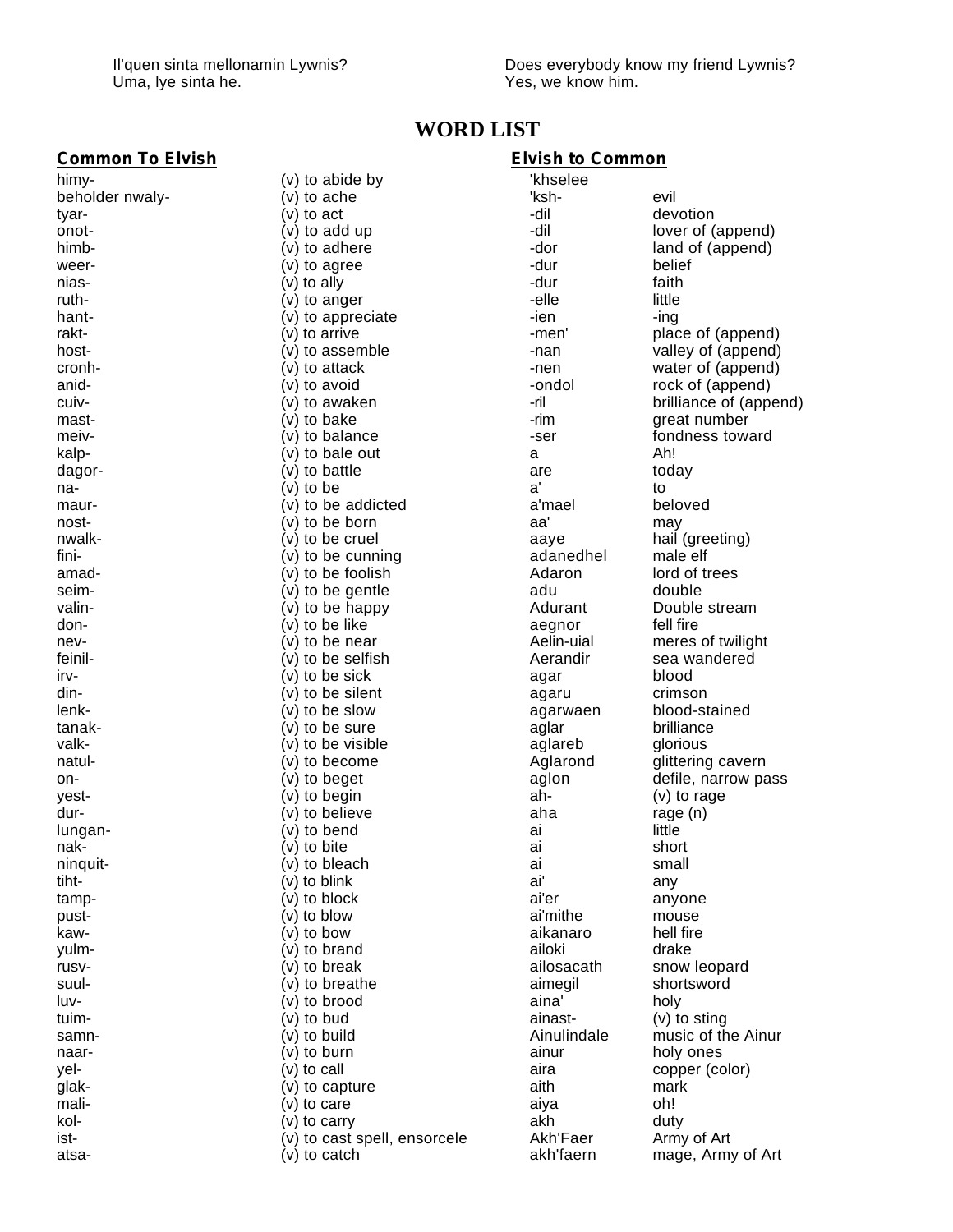tyar- (v) to cause Akh'Velahr Army of Might gal- (v) to celebrate akh'velahrn soldier, Army of Might lir- and the contract of the contract of the contract of the contract of the contract of the contract of the contract of the contract of the contract of the contract of the contract of the contract of the contract of the c quor- (v) to choke alak- (v) to rush alak- (v) to rush alakdethol- (v) to choose alalme elm poik- **(v)** to clean, cleanse alasse' iov rist- The contract of the cleave, cut alasse alasse intermediate merriment atalt- and intervention (v) to collapse alata radiance alata radiance tul - (v) to come alda bush tuul- tuul- (v) to come from aldeon avenue of trees ettul- (v) to come out Aldudenie Lament for the two trees nai- (v) to command Alduya Thursday enyal- (v) to commemorate ale' after mauy-  $(v)$  to compel ale'quel front nur- and the complain alfiring the small golden flower baug- baug- (v) to constrain, withhold alkar glory vas- (v) to consume a Salian and Alkarinque a star vor- vor- (v) to continue alma alma wealth tur- (v) to control almare bliss deas- (v) to cook alqua swan noot- (v) to count Alqualond Swan haven tuup- (v) to cover alta big kiris- (v) to crack alu water kurw- (v) to craft Alu'Quessir sea elves ont- (v) to create aly- (v) to prosper tar- (v) to cross alya prosperous rien- (v) to crown alya rich rust- The contract of the crumble all the contract of the contract of the contract of the contract of the contract of the contract of the contract of the contract of the contract of the contract of the contract of the cont nall- (v) to cry am' yet nirw- (v) to cushion am- (v) to raise kir- **but a contract to cut, cleave amad-** (v) to be foolish (v) to be foolish salk- (v) to dance amada fool ling- amalda treetop (v) to dangle amalda treetop very- example and the set of the date of the date and the Aman blessed wethrin-  $(v)$  to deceive amandil cleric nuquern- (v) to defeat amarth doom ost- (v) to defend amatikse dot above line of writing groth- (v) to delve ambalcell flagstone lol- **1988** (v) to deny amban hillside wany- wang to the control of the control of the control of the control of the control of the control of the control of the control of the control of the control of the control of the control of the control of the control o ostek- (v) to describe amin I irm- in the contract of the contract of the contract of the contract of the contract of the contract of the contract of the contract of the contract of the contract of the contract of the contract of the contract of the co marty- and the control of the control of the control of the control of the mathematic myself gurth- (v) to die amir necklace fair- (v) to die naturally amon hill qualm- (v) to die painfully amp- (v) to hook wann-  $(v)$  to disappear ampa hook oqueni- (v) to discuss ampano hall, wooden um- (v) to do ampenda uphill uum- (v) to do not amrun morning kalp- (v) to draw water and more and long kaimel- (v) to dream ananta and yet yuln- (v) to drink anar sun lipt- (v) to drip Anarriima a constellation quorin- (v) to drown Anarya Tuesday bar- (v) to dwell anca jaws grod- (v) to dwell underground andaith long mark piik- andamunda elephant (v) to dwindle andamunda elephant mat- and the control of the control of the material mark, long (in writing) material mark, long (in writing) hwind- (v) to eddy andir pilgrim fain- (v) to emit, send out ando gate luht- (v) to enchant and and of gift and of gift in the land of gift and of gift in the land of gift and of gift in the land of gift and  $\alpha$  in the land of gift and  $\alpha$  in the land of gift and  $\alpha$  in the land of gift an pel- the contract of the contract of the encircle term of the Andram long wall tyel- (v) to end Anduin long river termar- (v) to endure andune afternoon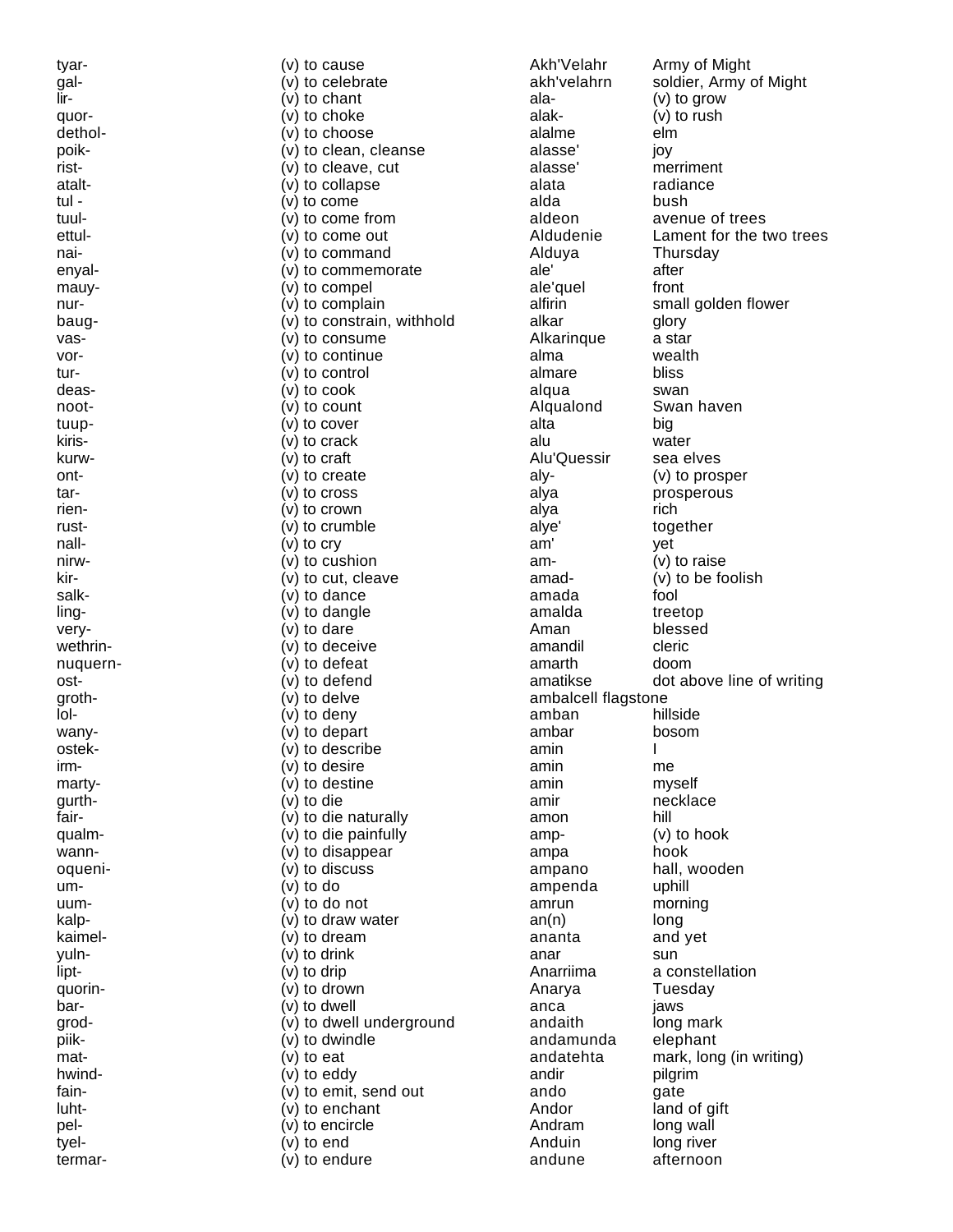nardan- (v) to entwine anfaug dry way-  $(v)$  to envelope anfaug thirst orar- (v) to erode anfauglir desert and desert usin- example and the scape and anfauglith gasping dust usintulk- **1988** (v) to establish anga iron (metal) telt- (v) to exceed angband iron prison palu- (v) to expand anghabar iron delvings duil- (v) to expect angren iron (made of) tain-  $(v)$  to extend angrenost iron fortress quell- (v) to fade angrist iron cleaver lant- (v) to fall anid- (v) to fall anid- (v) to avoid car- and contract the contract of the contract of the contract of the contract of teeth contract of teeth contract of teeth contract of teeth contract of teeth contract of the contract of teeth contract of the contract of gorg- (v) to fear ankalima radiant (adj) tyav- **120 Contract Contract Contract Contract Contract Contract Contract Contract Contract Contract Contract Contract Contract Contract Contract Contract Contract Contract Contract Contract Contract Contract Contract Cont** feuy- (v) to feel disgust anna present nyeer- (v) to feel grief Annatar lord of gifts quant- (v) to fill annon door utu- (v) to find annun sunset tel- (v) to finish, end anor sun tank- (v) to fix anoron dawn runy- The Communist Communist Communist Communist Communist Communist Communist Communist Communist Communist Communist Communist Communist Communist Communist Communist Communist Communist Communist Communist Communist Co el- (v) to flank (go around) ant- (v) to need wili- (v) to float (in air) anta face lut- (v) to float (in water) antha watchful ulund- (v) to flood anto mouth rink- (v) to flourish antoando lip sir- (v) to flow anwa actual rip- (v) to fly anwa real khil- (v) to follow, obey apanonar men (the after born) soor- (v) to follow, track apsa herb poldor-  $(v)$  to force  $\alpha$ <sup>'</sup> ar' and tamin-  $(0)$  to forge ar- ar- royal demad-  $(v)$  to forget ar- ar- noble leith- (v) to free aran king hilkin- (v) to freeze aranion kingsfoil (a plant) faug- the exalted (v) to gape the exalted and the exalted sangan- (v) to gather arato champion erde- ender arauka swift (adj) to germinate arauka swift (adj) tiuy- the contract of the contract of the contract of the contract of the contract of the contract of the contract of the contract of the contract of the contract of the contract of the contract of the contract of the cont on- and the county, province the county, province are county, province glin- (v) to gleam aredhel noble-elf noble-elf mirily- arinya early (v) to glitter arinya early early aut- automobility (v) to go armar goods (trade) thar-  $(v)$  to go athwart arme'- noble (f) kel- (v) to go away, leave arme'- royal (f) nast- architecture (v) to gore and arnor land of the king turn- (v) to govern arrn- (v) to storm map- arrna (v) to grasp arrna storm storm ala- (v) to grow aru beside nuur- (v) to growl Arvandor heaven inty- and the control of the control of the control of the control of the control of the control of the control of the control of the control of the control of the control of the control of the control of the control of th namb- (v) to hammer asc- (v) to make haste maht- (v) to handle asca haste (n) ling- (v) to hang ascar impetuous mart- (v) to happen assa hole cron- (v) to harm assa opening (n) deloth- (v) to hate, abhor astald brave cael- cael- (v) to have astald valiant fallan- (v) to heal asto dust kunb- (v) to heap, pile at torso at torso ten- (v) to hear atalan down fallen ur- (v) to heat atalt- (v) to collapse riim- (v) to hem ataque construction

tind- (v) to glint arfaern wing leader, Army of Art qalum- (v) to heave, throw atani men (the second people)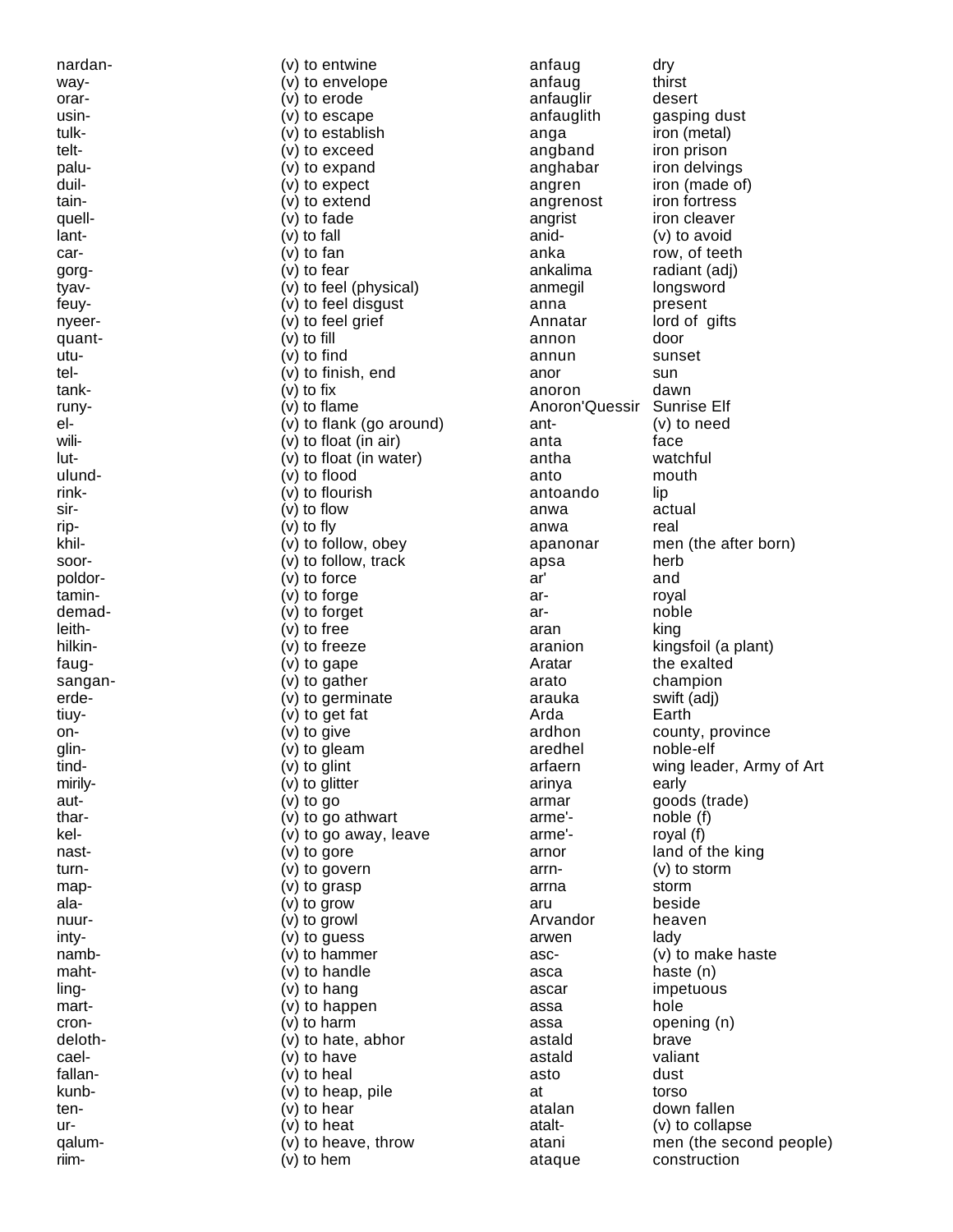gund- (v) to hew atar father nurt- atara mother (v) to hide atara mother atara mother kwar- (v) to hold atendea year (leap) tess- (v) to hold onto athrad ford unk- atost armor (v) to hollow out atost armor and the set of the set of the set of the set of the set of the s amp- (v) to hook atsa- (v) to catch estel- estel- (v) to hope atse' herself ngwaw- (v) to howl atso' himself far- (v) to hunt atta hort- (v) to hurry atta two two kaly- example atya' same (v) to illuminate the same atya' same naus- example at the control of the imagine attached atyar at the peer oblet- (v) to imprison au' au' again suil- (v) to incite aul- (v) to incite aul- (v) to invent pand- (v) to include aula invention aul- aul- (v) to invent aure sunlight riht- (v) to jerk aut- (v) to go yanw- (v) to join avaene without lakwen- (v) to joke avahaire remote lem- (v) to journey avanooti numberless piry- (v) to juice avar- (v) to refuse, decline turs- turs- (v) to kindle avara avara refusal miqul- (v) to kiss avari unwilling tamn- (v) to knock awr- (v) to pain sint- (v) to know ba dead lips- (v) to lather band prison lal- (v) to laugh bar- (v) to dwell lirill- (v) to lay bara dwelling (n) cor- (v) to lead barad tower talt- talt- talt- (v) to lean, slope baru brown halt- halt- (v) to leap baug- (v) to constrain, withhold istim- (v) to learn bauga restraint lemb- (v) to leave behind beika excessive tain- (v) to lengthen bel- (v) to move sulp- (v) to lick beleg mighty lapsa-  $(v)$  to lick frequently beleg strong ris- (v) to lie (falsehood) belthil divine radiance kea- beme trumpet (v) to lie down beme trumpet kail- (v) to lie in bed beth word me'- (v) to light braga explosion last- (v) to listen bragol sudden coi- (v) to live bragollach explosion yelt- (v) to loathe brethil silver birch mily- the contract of the long for the brile brilthor water fall ma- (v) to look, glance brith gravel mel- (v) to love buar- (v) to provoke lov- low- lower (v) to lower burro' vassal rwal- cabed cliff, precipice is the lust cabed cliff, precipice karn- (v) to make cael- (v) to have asc- (v) to make haste cair boat karnel- (v) to make love Cala'Quessir High Elf tur- (v) to master, overmaster calen green lest- (v) to measure calen'loki green dragon oment-  $(v)$  to meet calma lamp hab- (v) to mine cam hand palp- (v) to mix Cam'Wethrin Thief yaiw- (v) to mock car- (v) to fan bel-<br>
ulmul-<br>
ulmul-<br>
(v) to mumble the carad loki the red ulmul- (v) to mumble carad'loki red dragon ulm- (v) to mutter Caradhras redhorn ess- (v) to name carak fang oront- (v) to nap carak tooth kwentr- (v) to narrate, tell a story carnim pink ant- ant- cartel rose (v) to need cartel cartel rose

 $\mathfrak{D}$ naini- and the lament control of the lament baelnorn undead elven family defender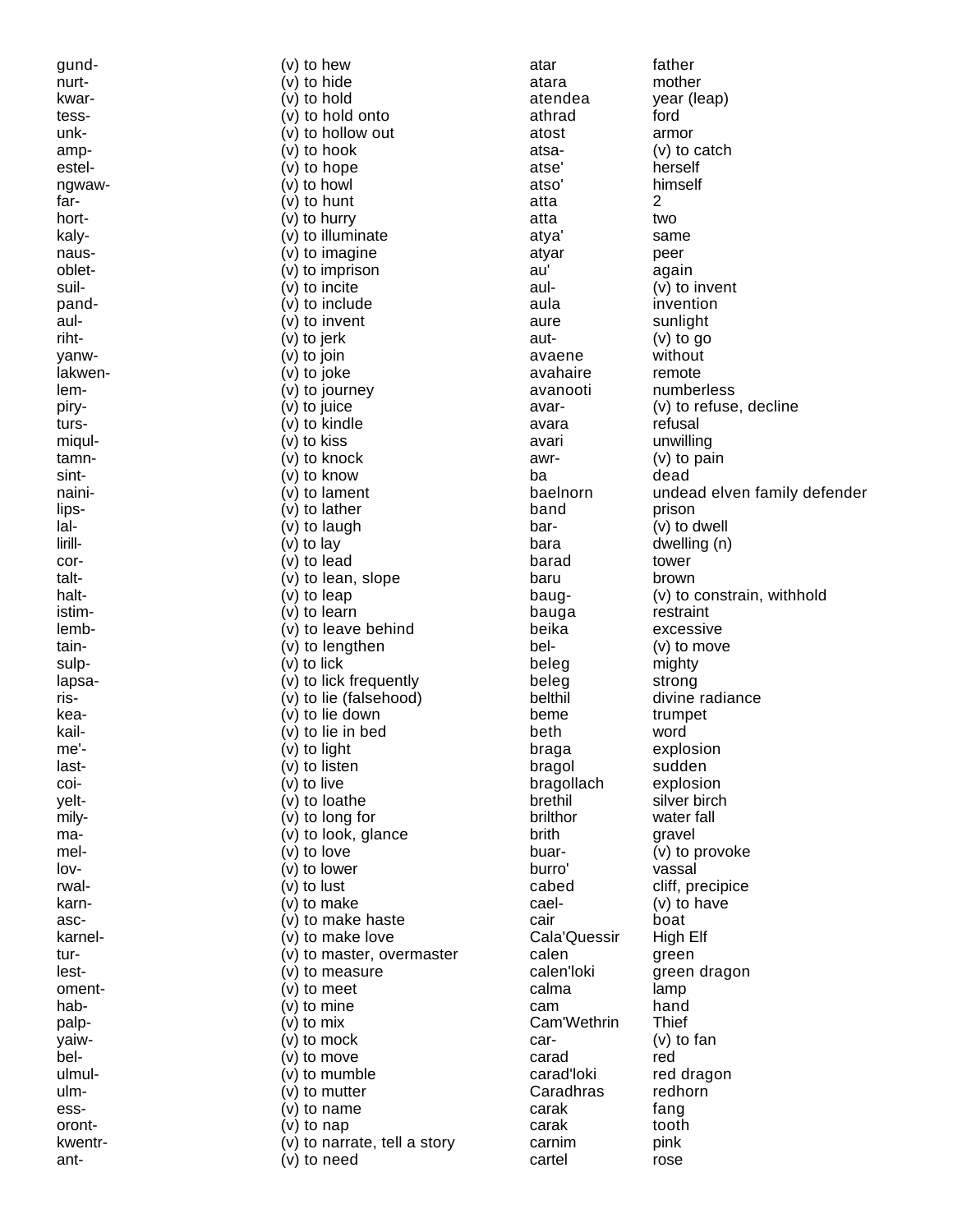naut- apple (v) to oblige the caryave apple pant- (v) to open cath cat paly- and controller controller controller cebir stake paly-<br>
palythang- (v) to oppress celeb silver awr- (v) to pain celeb'loki silver dragon waan- (v) to pass Celeb'Quessir silver elves leneem- (v) to permit Celebrant silverlode eht- (v) to pierce, spear celebreth diplomacy, sweet talk simp- silver like (v) to pipe (musical) celebrin silver like tyal- (v) to play Cermie July ng'and- (v) to play a harp chebin kept saes- (v) to please/pleasure chil heir hyar- (v) to plow circa sickle kallasil- (v) to polish cirdan shipwright nor- (v) to populate cirith cleft hary- example to the control of the posses cirva cirva galley (ship) haryher- the coinglenging of the coinglenging of the coinglenging  $\mathsf{coi}\text{-}\mathsf{coi}\text{-}$  (v) to live ulu- (v) to pour, flow coia life (n) lait- and the contract of the coinsing time coinsing time time that the coinsing time time that the coinsing time kyerm- (v) to pray coiavano phase erk- (v) to prick coimas life bread tait- (v) to prolong coir- (v) to stir- (v) to stiraly- (v) to prosper collo cloak var- (v) to protect cor- (v) to lead buar- (v) to provoke cora leader tuk- (v) to pull coria purple roit- (v) to pursue corm heart (feeling) tyen- (v) to quench coron mound ah- (v) to rage creos- (v) to welcome ros- (v) to rain creoso welcome am- (v) to raise cron- (v) to harm ngw-  $($ v) to reach out cronh-  $($ v) to attack parm- (v) to read cu cu bow (weapon) not- and cuar archer (v) to reckon cuar cuar archer usquen- (v) to reek cuiv- (v) to awaken avar- (v) to refuse, decline cuiva cuiva awakening (n) mary- (v) to rejoice cul golden-red fain- example and the second to release the curu skill sharp skill rin- (v) to remember dae shadow nark- (v) to rend daedeloth land of the dead taty- taty- (v) to repeat dagnir bane nanquen- (v) to reply Dagor NelWiit'iri PVP est- (v) to rest dagor- (v) to battle entul- (v) to return dagora battle (n) suyoll- (v) to revive dal foot dun- (v) to rise dalnya footprint rom- (v) to rise de up kelum- (v) to rise (tide only) deanam possible mist- (v) to roam deas- (v) to cook nuor- (v) to roll deasar chef, cook toop- (v) to roof del- (v) to worry harn- (v) to rule deloth- (v) to hate, abhor deloth- (v) to hate, abhor rim- (v) to run delotha abhorrence, hatred alak- (v) to rush demad- (v) to forget lung- (v) to sag deno' upon talal- (v) to sail desiel ready ramb- (v) to scream dethol- (v) to choose neek- (v) to see vaguely dhaeraow traitor ele- ele- (v) to see, behold di'thang slave map-  $(v)$  to seize din-  $(v)$  to seize din-  $(v)$  to be silent tult- tult- (v) to send for the dina silent tu- (v) to serve diol- (v) to thank pany- (v) to set dol head nuut- (v) to set (sun or moon) dolen hidden haly- haly- (v) to shade doltelme hood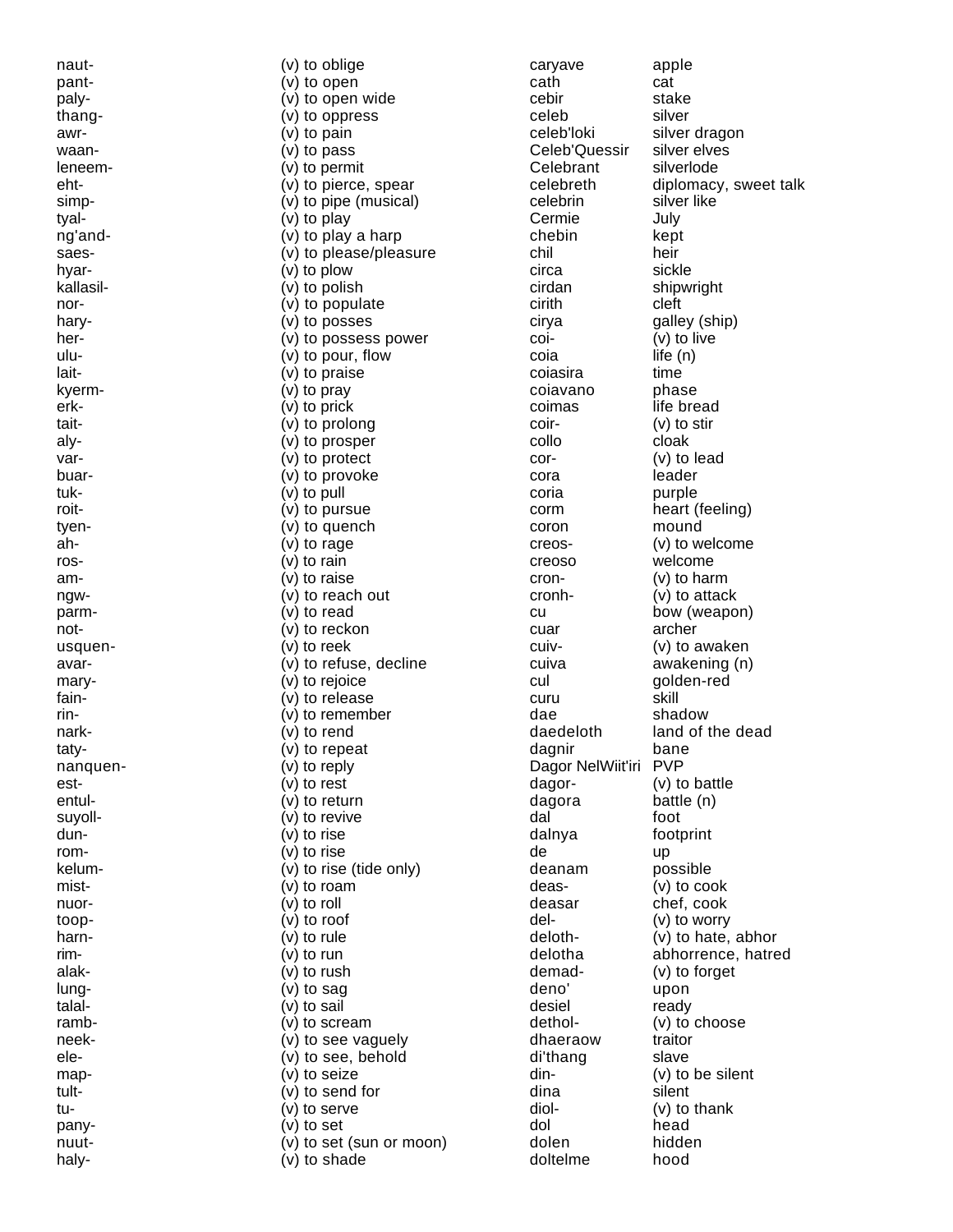kant- (v) to shape dome hight, darkness wain- (v) to sheath don- (v) to be like miul- (v) to shed draug wolf sil- (v) to shine du night, dimness yel- (v) to shout duil- (v) to expect  $\sim$ girith- (v) to shudder duilar expectations lind- (v) to sing duin river salp- (v) to sip dulin bird ham- (v) to sit dun- (v) to rise\cell norolind- (v) to skip (feet) dur- (v) to believe kiriss- (v) to slash e' in ndengin- (v) to slay e'a into kaim- (v) to sleep ear sea fir- (v) to smell (the sense) ear'loke sea serpent yuul- (v) to smolder Ear'Quessir Sea Elf neum- (v) to snare, catch earcalen sea-green yarr- (v) to snarl earendil half-elves los- (v) to snow earka spine waht-  $(v)$  to soil, dirty, stain earsira tide hiraeth- (v) to sorrow earuile vine lamy- lamy- (v) to sound echor fence rend- (v) to sow ed' by tint- (v) to sparkle edain men quen- (v) to speak edainme woman tenkel- (v) to spell (words) edan man mon- (v) to spend edhel elf puit- (v) to spit eht- (v) to pierce, spear sank- (v) to split ehta spear (n) palu- ehtar (v) to spread ehtar spearman spearman pint- ehte puncture(n)  $(v)$  to spread out ehte puncture(n) qua- (v) to squeak ehtele' spring (season) ainast- else (v) to sting eile else holm- (v) to stink eina happiness coir- (v) to stir eithel well nit- (v) to stoop eket sabre tamp- (v) to stop ektele fountain arrn- (v) to storm el- (v) to flank (go around) rany- range elda, elena of the stars (v) to stray the stars elda, elena of the stars lenn- (v) to stretch eldalie elven folk pelekt- (v) to strike Eldamar Elvenhome, Evermeet helt- helt- (v) to strip ele- (v) to see, behold hir- (v) to study elea sight (n) onde- (v) to succumb/give up elear visionary farn- elven light (v) to suffice the electrome electroment elven light quoro- (v) to suffocate elee eye yal- (v) to summon example below the example of the example of the example of the example of the example of the example of the example of the example of the example of the example of the example of the example of the examp tolk- (v) to support elen star inty- (v) to suppose elendil elf friend (informal) solor- (v) to surge elendili elf friends fios- (v) to surprise Elenya Monday luk- extra extraordinary (v) to swallow the eligre ecstasy siruluan'aty- ecstatic (v) to sway eligri ecstatic extractional extension of the sway eligri extension extendi vest- (v) to swear, promise elin pool tuiy- (v) to swell eller there hwiny- (v) to swirl elmare rapture san- (v) to take emyn hills tukali- (v) to tangle en look (exclamation) en look (exclamation) lam- (v) to taste en' of sakkat- (v) to tear, rip ened middle nyar- (v) to tell enedwaith middle-folk diol- (v) to thank enga except tups- (v) to thatch engwar ill now- (v) to think ennorath middle-lands fauk- (v) to thirst enque nard- (v) to tie enquie week

6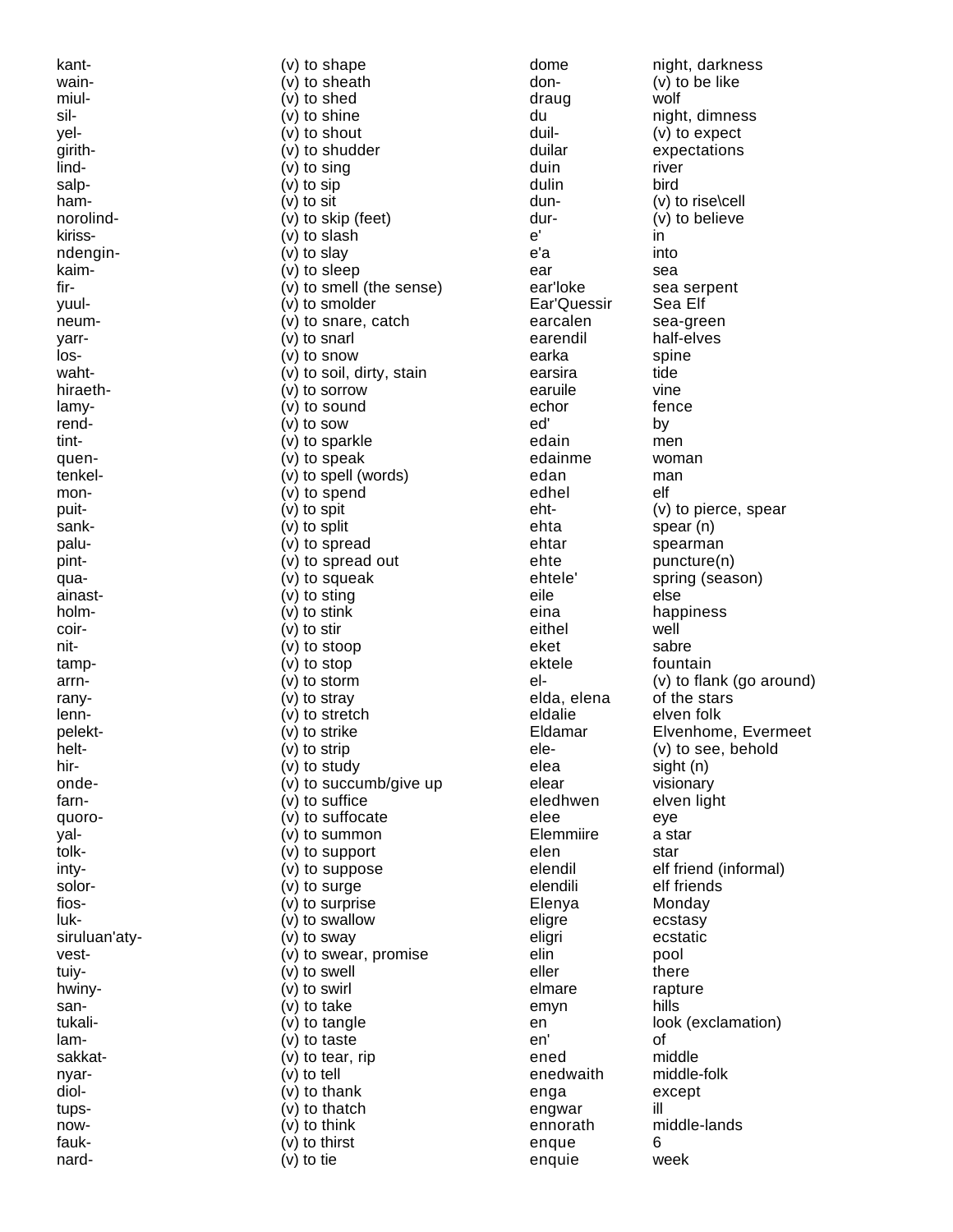er atta nelde kinta lempe enque otso tolto nerte

nwalm- (v) to torment, sadden ento next ungwal- (v) to torture entul- (v) to return maink- (v) to trade enval- (v) to commemorate envalharm- (v) to treasure ephel outer fence tintil- (v) to tremble er quern- (v) to turn er one quing- (v) to twang erchamion one-handed rangw- (v) to understand erda deserted magh- (v) to use erde- (v) to germinate olvann- (v) to vanish, lose ere' only fan- (v) to veil ereb alone quain- ereb lonely (v) to wail the ereb lonely feith- (v) to wait ered seed van- (v) to walk Ered Lithui Ashen Mountains triall- (v) to walk ereg thorn ran- eresse solitude (v) to wander the eresse solitude mern- erin in the controller (v) to want the erin the remains of the controller controller in the remains of the controller controller in the controller controller (v) to want the erin controller controller in the controll oht- (v) to war erk- (v) to prick tir- (v) to watch over, guard eruumea outer (adj) lann- (v) to wear erya single (adj) yery- example  $(v)$  to wear out the eska home vair- vair- (v) to weave ess- (v) to name ver- (v) to wed essa name (n) ni- and the contract of the contract of the contract of the contract of the contract of the contract of the contract of the contract of the contract of the contract of the contract of the contract of the contract of the co creos- (v) to welcome esta rest (n) pirukend- (v) to whirl estanesse firstborn luss- (v) to whisper estel (v) to hope tury- (v) to wield (weapon) estela hope (n) hest- hest- (v) to wither the estolad camp moot- The Contract Contract Contract Contract Contract Contract Contract Contract Contract Contract Contract Contract Contract Contract Contract Contract Contract Contract Contract Contract Contract Contract Contract Contr del- (v) to worry etsir river mouth onoir- (v) to worship ette outside harw- harw- (v) to wound ettelen foreign wait-  $(v)$  to wrap ettul-  $(v)$  to come out tengw- (v) to write faarea enough yang- (v) to yawn faernaa circle leader, Army of Art 1 faerniir ring leader, Army of Art minque 11 11 faika contemptible ratse 12 fain- (v) to emit, send out 2 fain- (v) to release 3 fair- (v) to die naturally 4 falas line of surf and the falas line of surf 5 6 fallaner healer 7 falma wave 8 **8** *a* **1** *a* **<b>1** *a a a a a a a a a a a a a a a a a a a a a a a a a a a a a a a a a* 9 falmarin nymph Anarriima aconstellation falqua pass in mountains constellation Menelmakar a constellation and talquan halberd halberd Soronuume aconstellation fan- (v) to veil Telumendil a constellation Fangorn tree-beard Wilwarin a constellation a constellation a many many veil Alkaringue a star a star far- (v) to hunt Elemmiire a star fara hunt (n) a star Karnil a star farea sufficient a star farea sufficient Luinil a star farim prey Lumbar a star a star farn- (v) to suffice Neenar a star a star fasse shaggy lock (hair) Nierninwa a star a star faug- (v) to gape delotha abhorrence, hatred fauk- (v) to thirst

5 fallan- (v) to heal

1 urn- (v) to warm Eru Correlon Larethian, the One lav- (v) to yield, allow, grant faernae half-wing leader, Army of Art -ien -ing faerne sphere leader, Army of Art kainen 10 faernil half-circle leader, Army of Art and the fact that the fact that the fact that the half-circle leader, Army of Art laar 1000 paces (distance) faernos half-sphere leader, Army of Art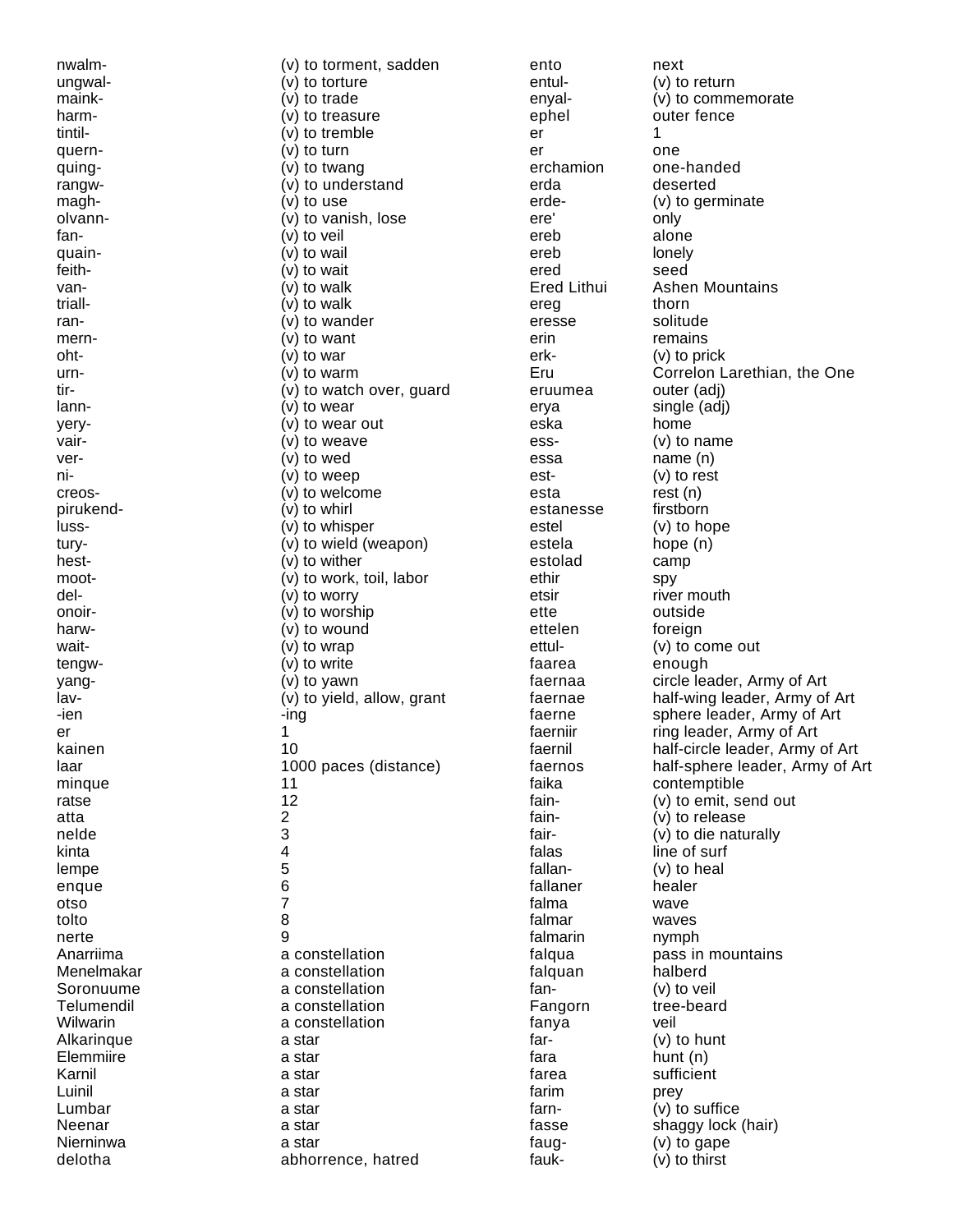kuile awake haba mine awake haba mine

thaur abominable, abhorrent fauka thirst (n) uuve abundance, abundant fea spirit mandu' abyss Feanor spirit of fire quentale account account feinil- (v) to be selfish thar across feith- (v) to wait tyaro actor fela cave anwa actual fenda threshold laike acute acute acute feuy- (v) to feel disgust wea adult fhaor tribute kotumo adversary filit small bird sornion aerie aerie fimbrethil twig ale' and the settlement of the settlement of the settlement of the settlement of the settlement of the settlem hildor **after-comers, followers** findl hair, lock of hair, lock of andune and afternoon and the larch tree larch tree au' again fini- (v) to be cunning thar against thar the moment of the moment of the moment of the moment of the moment of the moment of the mome tyaro **b** agent agent fios- (v) to surprise tyelka agile agile tyelka agile and the sense) tyelka aging the sense) qualme agony firimar mortal weera agreement (n) foa hoard a a Ah! Ah! for north vilya air forenya northern sereg ale formaite dexterous ale formaite dexterous kuila alive alive formaite right-handed ilya all forya right (side) niasa alliance fuin gloom sha almost fuumella poppy tarasse aloft aloft aloft gal- (v) to celebrate ereb alone alone and gala celebration (n)<br>
tengwanda alphabet gandele continuous tengwanda alphabet gandele continuous vithel also gaur werewolf korda altar gaya awe, dread yaara ancient gil star ar' and giliath stars ananta and yet and yet girith- (v) to shudder and yet girith- (v) to shudder and yet and yet girith- (v) to shudder  $\frac{1}{2}$  and  $\frac{1}{2}$  and  $\frac{1}{2}$  and  $\frac{1}{2}$  and  $\frac{1}{2}$  and  $\frac{1}{2}$  and  $\frac{1}{2}$  and  $\frac{1}{2}$ rutha anger (n) giritha shudder kelvar animals, living things, nature gladden iris ai' any glak- (v) to capture ai'er anyone glaka captive caryave apple apple glamhoth din-horde, orcs Viresse April glin- (v) to gleam cuar archer archer glina gleam (n) Val'istar Archmage gollo mantle ranqui arm gon rock atost armor gor dread hosse army army and the series of the series of the series of the series of the series of the series of the se Akh'Faer Army of Art gorga fear (n) Akh'Velahr **Army of Might** and the gorgorath horror pelu around gorgorath terror pilin' arrow goth enemy pilininge arrow, flight of goth foe vee' as as as grod- (v) to dwell underground orosta ascension groda underground dwelling (n) lith ash ash groth- (v) to delve Ered Lithui Ashen Mountains grotha delving (n) lorna asleep guina undead Sereg'wethrin **Assassin** Assassin and Assassin and Assassin and Greeg's extendion of the Assassin and Greegy and G otorno associate gul sorcery ie' et at a controller and the set of the guldur and magical weaver<br>
in the guldur at last the gund-<br>
in the gund-<br>
vallume (v) to hew yallume at last and the set of the set of the set of the set of the set of the set of the set of the set of th teret auger gurth- (v) to die Urime August gurtha death (n) yavie autumn gwaith people aldeon avenue of trees hab- (v) to mine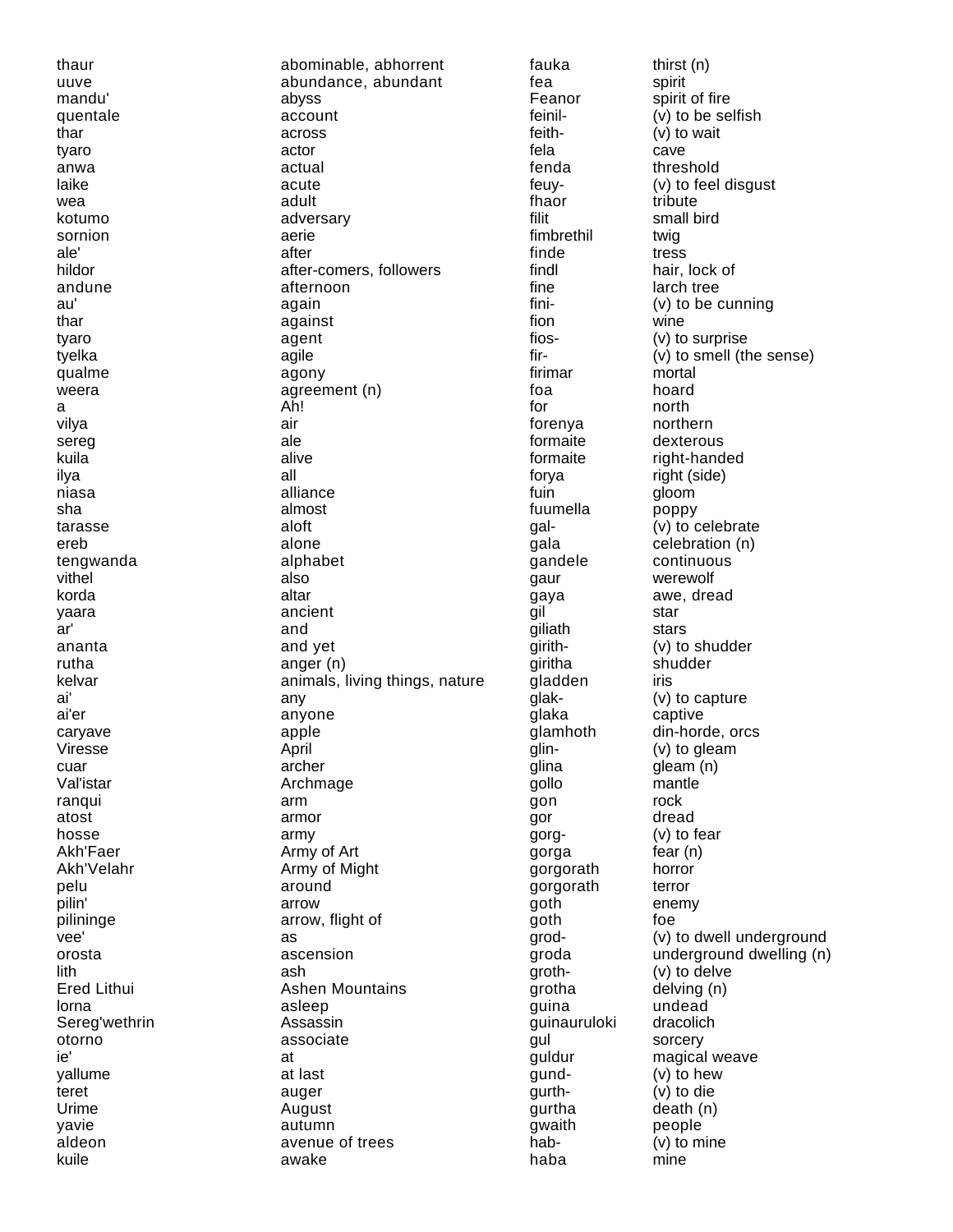cuiva awakening (n) hae- far gaya awe, dread haime habit haiwa awe, dread habit haime habit pelekko ax haiyasse distance lapse' babe hala minnow laito baby halatir kingfisher n'alaquel back halda shadowed umarth bad-luck, ill fated halla tall halla tall meiva balance haloisi sea, stormy koron ball halt- (v) to leap dagnir bane haly- (v) to shade haly- (v) to shade lindar bard halya shade (n) rudh bare, bald, barren ham- (v) to sit porm bark (tree) hama chair haudh barrow, mound hama seat dagora intelligent (adj) handa intelligent (adj) handa intelligent (adj) luth bay handasse intelligence sii beach handele intellect morko bear (animal) hant- (v) to appreciate spanga beard hanwa male kolindo bearer har south vanima beautiful haran king vanim beauty haranye last year of century beauty beauty beauty haranye last year of century ten' because harenya southern rath bed bed harm- (v) to treasure neldor beech harma treasure n'ala before harn- (v) to rule yesta beginning (n) harna ruler (n) 'khselee beholder harw- (v) to wound -dur belief harwa wound (n) nyelle bell bell hary- (v) to posses kumba haudh belly belly haudh barrow, mound a'mael beloved he her lok bend, loop hers hers hers nuin beneath heera principal (adj) aru beside helda' naked im between heledh glass between heledh glass Minhiriath between the rivers helevorn black glass tar beyond beyond helin violet (flower) thar helka icy beyond, distant helka icy icy beyond, distant helka icy icy ich helka icy ich helka ich ich helka tulma bier helkelimbe icicle alta big helma skin nimbreth birch helt- (v) to strip dulin bird henneth window nosta birth her- (v) to possess power mor black black heren fortune (luck) morgul black arts herenya fortunate mor'loki black dragon heru heru lord helevorn black glass hessa withered (adj) piukka blackberry hest- (v) to wither moore blackness hiise fog tano blacksmith hilkin- (v) to freeze hyanda blade him cool megilindir bladesinger himb- (v) to adhere himb- (v) to adhere megilindar bladesingers himba sticky (adj) telme blanket himbar glue urya blaze himy- (v) to abide by Aman blessed hin child almare bliss hini children agar blood hir- (v) to study and the study of the study of the study of the study of the study of the study of the study of the study of the study of the study of the study of the study of the study of the study of the stu agarwaen blood-stained hiraeth- (v) to sorrow lokte blossom hirao student motto blot hisie mist luin blue Hisime November luin'loki blue dragon blue dragon hith misty

morthond blackroot hildor after-comers, followers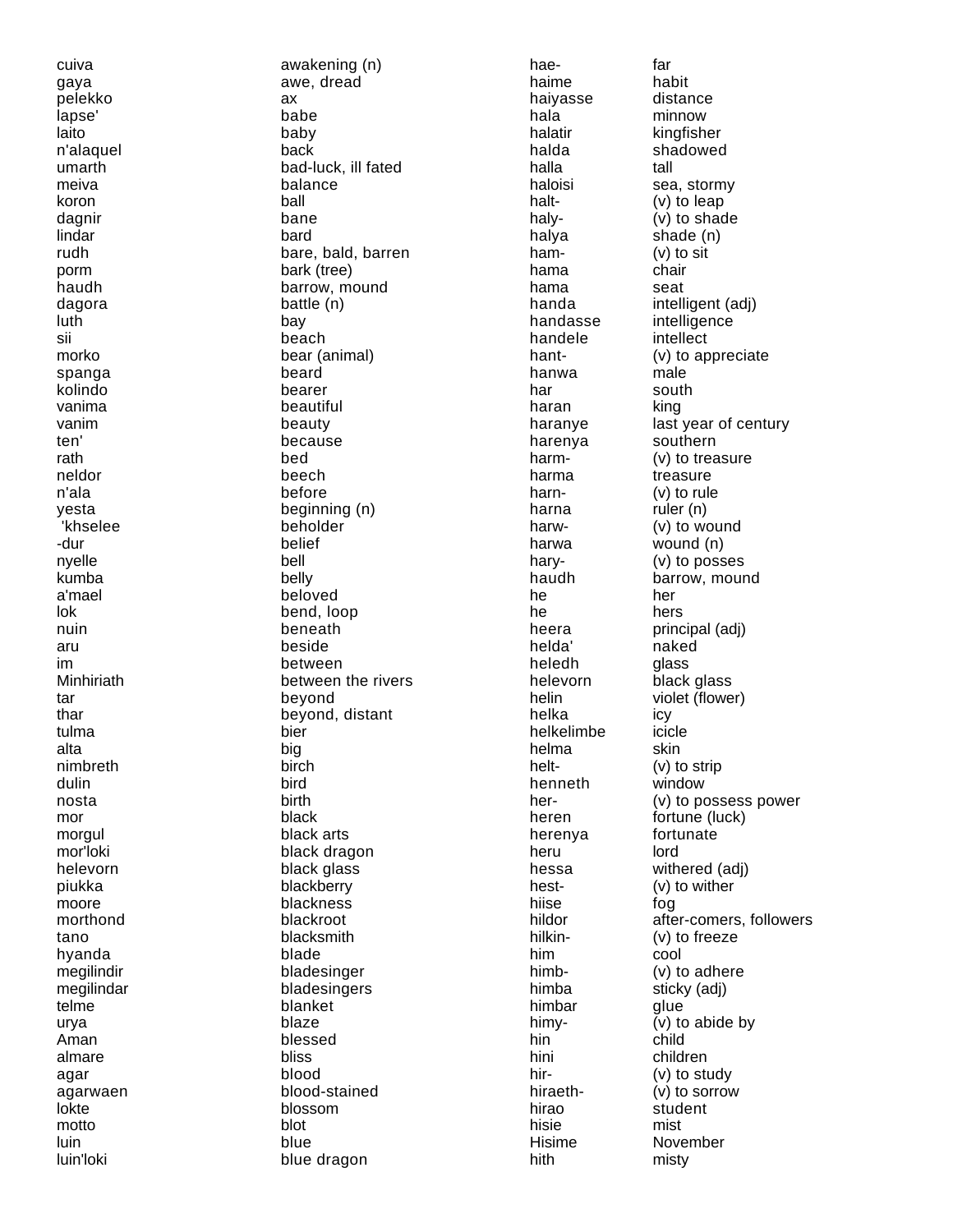nyalme internal clamor intya guess (n) and clamor internal clamor internal clamor

laiquaninwa blue-green ho him pano board ho his cair boat holm- (v) to stink quenat body holma odor verya bold hoon heart (organ) nnar' bone hoopa harbor (n) parma book hoore impulse ambar bosom hoorea impulsive yuuyo both horme urgent sundo bottom bottom hort- (v) to hurry cu cu bow (weapon) hos folk quingatelko bow-legged hosse army salpua bowl bowl host- (v) to assemble olwa branch hostain numbered astald **brave** hostar tribe lereth bread hosti number, large mas bread hoth horde suula breath (n) hrive winter hwesta breeze huan dog iaur bridge hui murk tiri bright huine darkness aglar brilliance huiva murky -ril brilliance of (append) hwan' sponge rusva broken hwandi fungus tankla brooch hwarin crooked, bent nelle brook hwarma crossbar toror' brother hwesta breeze tirne brow hwind- (v) to eddy baru brown hwinda eddy kalpa bucket hwiny- (v) to swirl samanar builder hyanda blade samna building(n) hyar- (v) to plow mundo bull (animal) hyarmaite left-handed polda burly hyarya left naara burn (n) hyatse gash alda bush hylama sea shell nan' but but i'- the (common) wilwarin butterfly ia void ed' by iant old estolad camp iaur bridge liikuma candle ie' at sarquindi cannibal iire when lunte' canoe ikotane so telimbo canopy il' every nikerym captain, Army of Might il- not glaka captive ilfirin immortal cath cat cat ilm mansion fela cave ilmen sky, night gala celebration (n) ilterendi unbreakable Rah'Edan Centaur iluov universe randa century iluve everything tincya chain, lit.: metal ring(s) ilya all tincyatost chain-mail chain-mail ilye each hama chair chair im between between and description of the between  $\mathsf{in}$ arato imirie ieweled champion imirie ieweled kelma imisah channel (water) imlad narrow valley deasar imu' during chef, cook imu' during deasar imu' during pio imagina cherry cherry imya through hin child child imyan'e throughout hini children indo mood luumequenta chronicle indyo descendent mallen inge trajectory circle the circle trajectory inget trajectory trajectory faernaa circle leader, Army of Art inty- (v) to quess tal city city city inty- (v) to suppose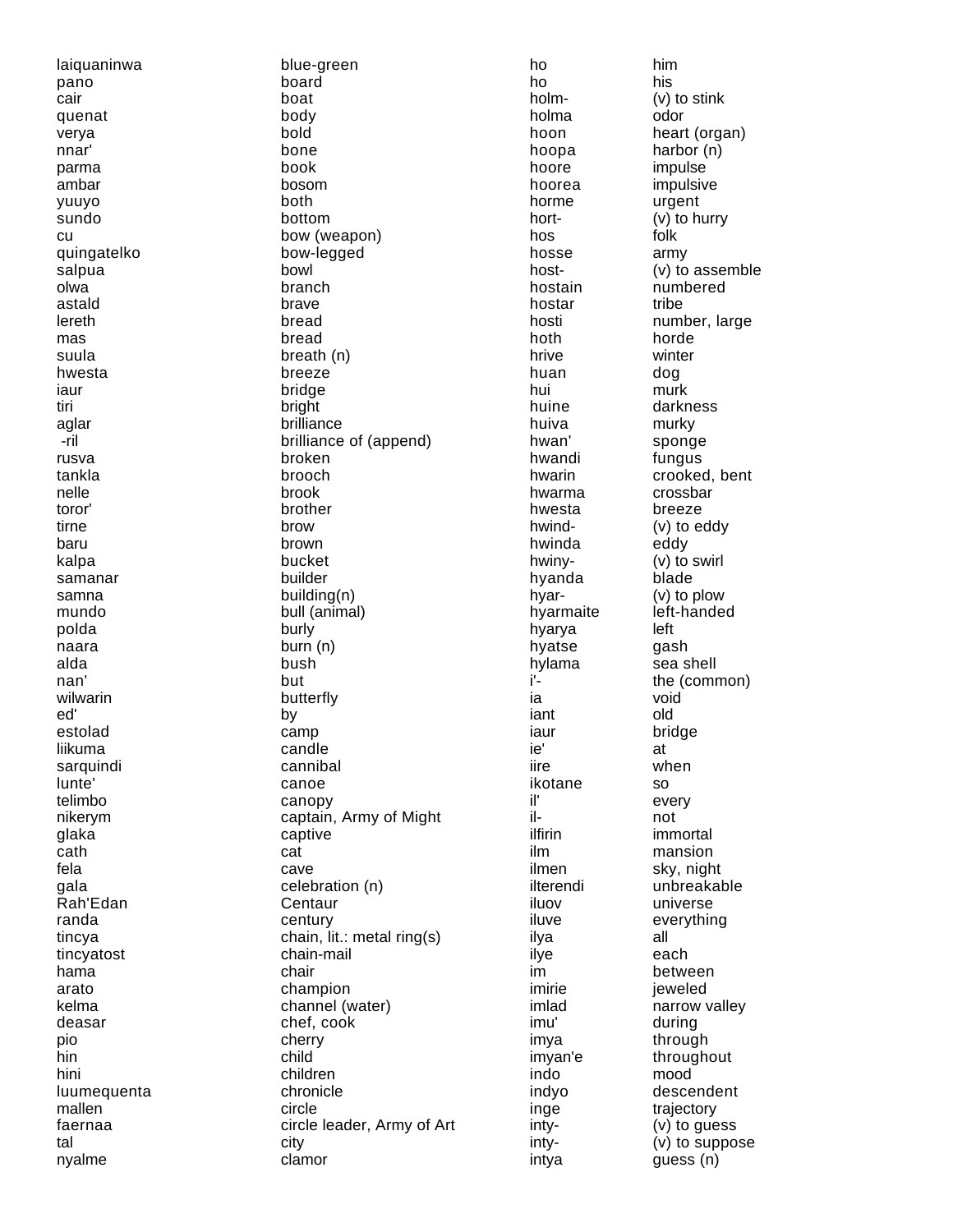noore clan inya female rakka claw claw claw iriador ruby (gemstone) poika clean clean clean in the clean contract contract to the clean contract contract contract contract contract contract contract contract contract contract contract contract contract contract contract contract contract c latina irma desire (n) clearing in the clear of the clear of the clear of the clear of the clear of the clear cirith cleft cleft cleft irv- (v) to be sick amandil cleric isilme moonlight cabed cabed cliff, precipice Isilya Wednesday collo cloak iska pale (adj) lanat clothes ista spell lanna istalindar istalindar spellsingers clothing istalindar spellsingers loomi cloud istalindir spellsinger vernien istar vernien verschieden verschieden auch der der der ausgebeneuten verschieden verschieden verschied liine cobweb istim- (v) to learn ringwe cold Ita'istar Illusionist naia command (n) ithil moon kano **commander** Commander Ithil'Quessir Moon Elf mauya ithildin star-moon compulsion ithildin star-moon minda conspicuous kaane valor ataque construction kail- (v) to lie in bed vaasa consumer kaim- (v) to sleep faika contemptible kaima sleep (n) gandele continuous kaimel- (v) to dream naan contrary, on the kaimelar dreamer him cool kainen 10 aira copper (color) kaivo corpse tambe copper (metal) kaivokalma will-o'-the-wisp sarkuva corporeal kalina light (color) (adj) kaivo corpse corpse kallasil- (v) to polish Eru Correlon Larethian, the One kallo' hero russe coruscation coruscation kalmindon lighthouse ardhon county, province kalp- (v) to bale out rant course course the course that the course that the course that the course that the course that the course that the course that the course that the course that the course that the course that the course that the course selen cousin kalpa bucket karaar cow cow cow kaly- (v) to illuminate nandor coward kano commander kurwa craft, art kant- (v) to shape kurwaer craftsman kanta shape (n) onna creature kanu lead (metal) siril creek creek kanuva lead (made of) kuune crescent cowww.crescent karaar cow kuu crescent moon karakse spike agaru crimson crimson kard house (dwelling) hwarin and crooked, bent karka tusk hwarma crossbar karn- (v) to make korko crow karneambara robin rimbe crowd crowd crowd karnel- (v) to make love sanga crowd Karnil a star nwalka cruel karythar crusader karythar crusader crusader kauka humped (adj) nalla cry cry cry kauko humpback kwayuln cup kaurea timid koromindo cupola kaw- (v) to bow nirwa cushion cushion kea- (v) to lie down rista cut (n) cut (n) kel- (v) to go away, leave tincmaeg dagger, lit.: metal-pointed kelma channel (water) ringa damp damp kelum- (v) to rise (tide only) veryien and the control of the daring the control of the control of the control of the darth mori dark kemen soil lumbo dark cloud kentano potter morchiant and dark shapes the control of the rune morwen **dark**, daughter of the khelek ice morion and the dark, son of the control of the control the control of the control of the control of the control to the control of the control of the control of the control of the control of the control of the control of th

tangwa iolasp iolaa section leader, Army of Might lanne' cloth cloth cloth ist- (v) to cast spell, ensorcele salka dance (n) kelvar animals, living things, nature animals, living things, nature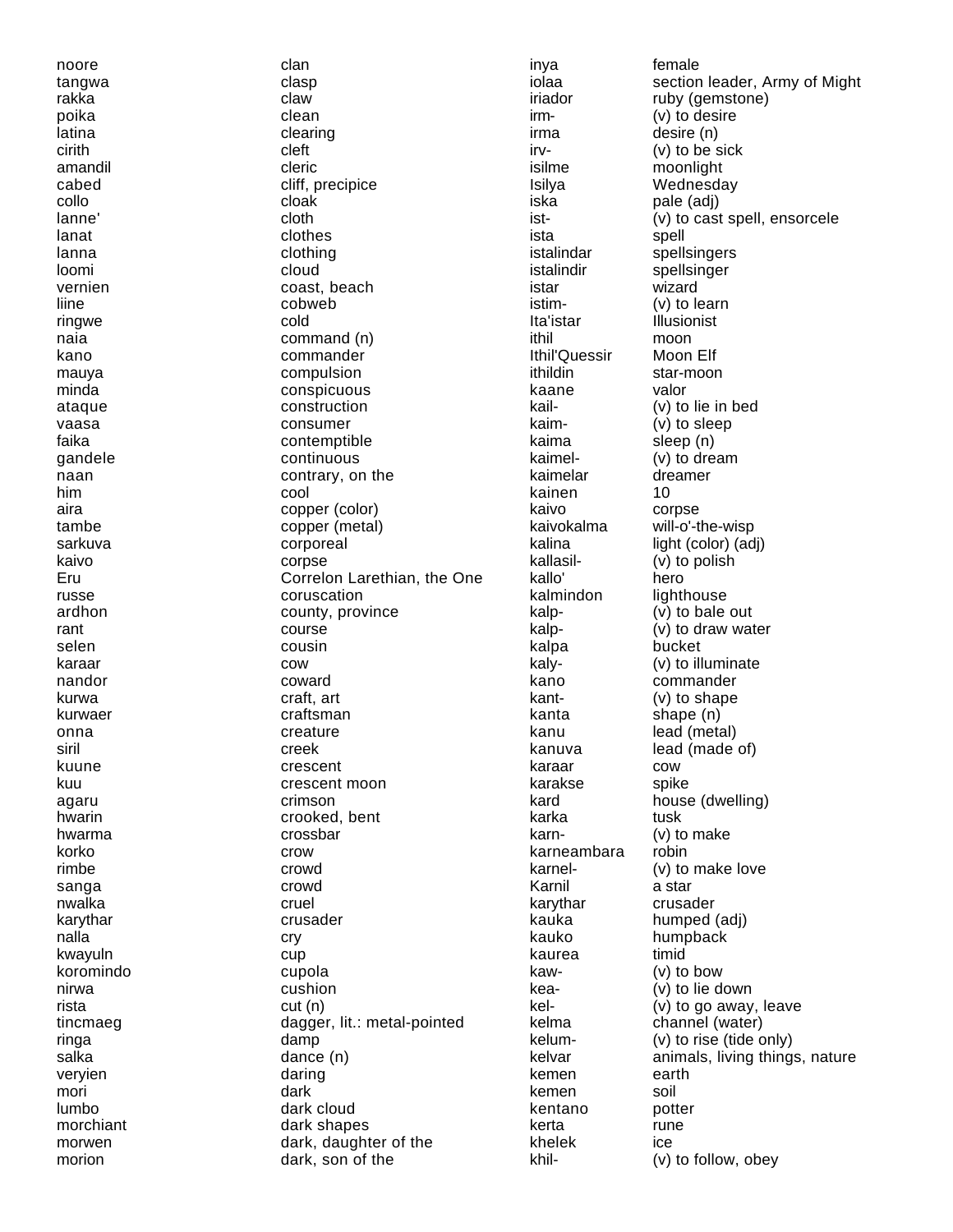gor dread lakilea victory

huine darkness khila follower tinu daughter kiirar lorekeeper thalion dauntless kilya gorge anoron dawn kinta re day kir- (v) to cut, cleave ba dead dead kiris- (v) to crack melyanna dear gift kiriss- (v) to slash gurtha death (n) kirma part (n) wethrina deceit (n) kirya ship Ringare **December** December **Ringare** spring, early pende declivity (downward slope) kol- (v) to carry yerna decrepit kolindo bearer tumba deep korda altar taureliloomea deep forest shadows kordon idol nuquerna defeat (n) korima round osta defender korin enclosure osta tel'quessir **but all a contract of the people** crow crow aglon defile, narrow pass korma ring ulundo deformed korna globed nal dell dell korne loaf loaf grotha delving (n) koromindo cupola maikar demi-god koromindo dome rauko demon koron ball mar den den koron globe indyo descendent kosta quarrel (bolt) anfauglir desert kotumo adversary erda deserted kotya hostile irma desire (n) kua dove maranwe destiny kuila alive nilaa detachment leader, Might kuile awake tanwe device tanks device tanks are device that the device that the control or the device that the control or  $\alpha$ -dil devotion kuluma orange (fruit) rosse dew kumba belly formaite dexterous kunb- (v) to heap, pile n'ataya different kunba pile (n) glamhoth din-horde, orcs kuruni witch celebreth diplomacy, sweet talk kurw- (v) to craft tie direction direction kurwa craft, art and the direction of the set of  $\alpha$ waara dirty kurwaer craftsman puurea discolored kuu crescent moon vene dish kuune crescent ruukina **disordered** kwar- (v) to hold haiyasse distance kwayuln cup valya divine authority by the section of the value of the value of the value of the story value of the value of the value of the value of the value of the value of the value of the value of the value of the value of the va belthil divine radiance heat wentra narrator (n) valasse divinity kyerm- (v) to pray huan dog kyerma prayer koromindo dome dome dome laar 1000 paces (distance) orteluume dome, high and dome, high and daara' flat amarth doom lad field annon door lad plain tikse dot Lai'Quessir sylvan elves amatikse and dot above line of writing and laide meadow nuntikse dot below line of writing laika piercing (adj) adu double laike acute Adurant **Communist Communist Communist Communist Communist Communist Communist Communist Communist Communist Communist Communist Communist Communist Communist Communist Communist Communist Communist Communist Communist Com** makse dough dough laiquaninwa blue-green kua dove laire summer ndu down lait- (v) to praise down fallen and a laita braise (n) guinauruloki dracolich laito baby sgiathatch dragon laive ointment uruloki dragon laiwa sickly ailoki drake lakil victor

4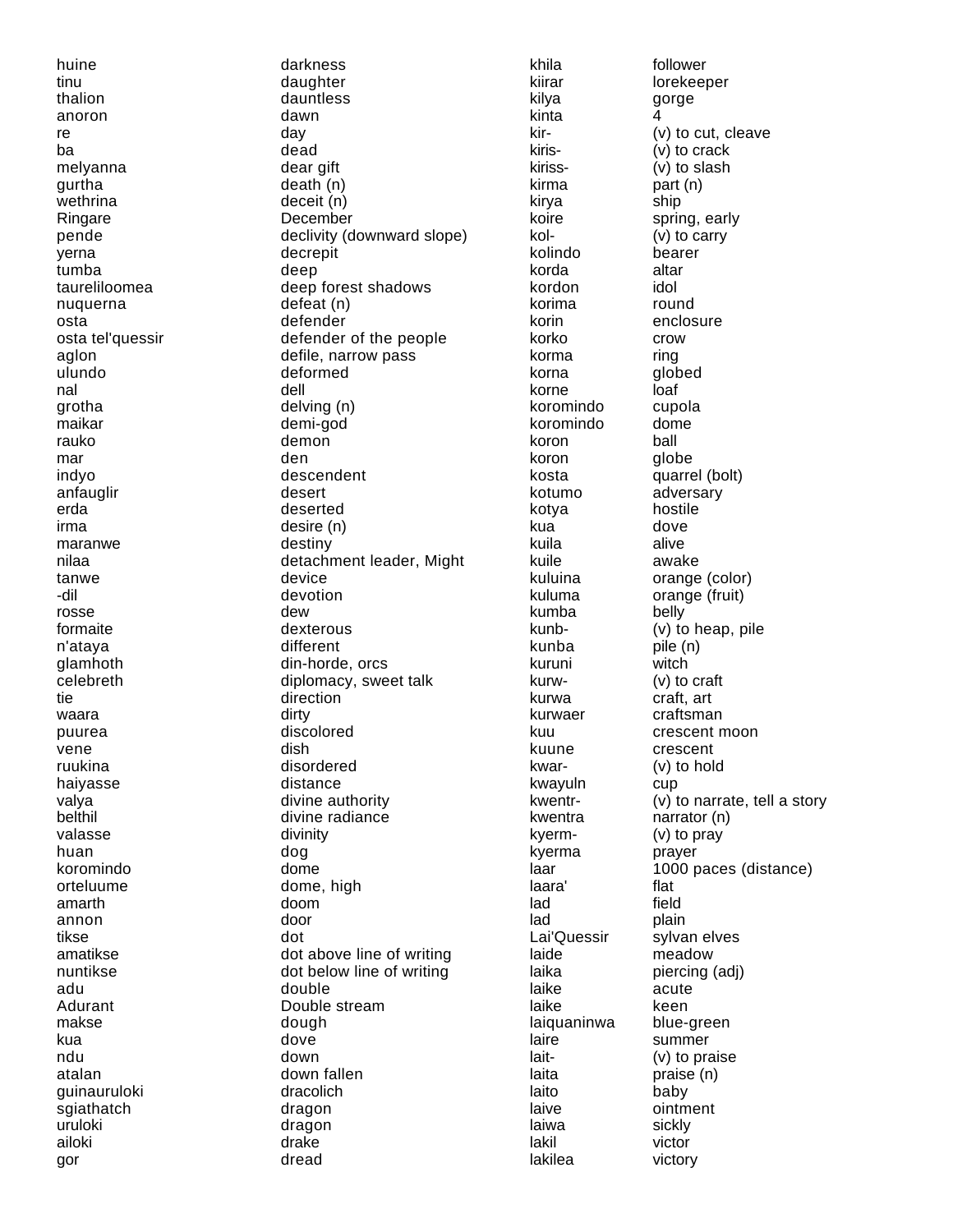kaimelar lakwen- lakwen- (v) to joke runda driftwood lakwenta joked yulna drink (n) lal- (v) to laugh lipta drop of water and lala laugh(n) land laugh(n) morimatra Drow spiced wine lalai mirth Mori'Quessir **Charlotter Drow, dark elves** languaghter laughter lorda drowsy drows and the drows in the lam- (v) to taste Taur'Amandil Druid lambe tongue anfaug dry dry dry lammen language nandin dryad dryad lamy- (v) to sound ujere dull lamya sound imu' during and during a lanat clothes moth dusk langon throat throat throat throat throat dusk throat throat throat throat throat throat throat throa lome dusk, evening and lann wide lomelindel dusksingers and dusksingers lann- (v) to wear asto dust lanna clothing akh duty lanne' cloth naug dwarf lant- (v) to fall naugrim dwarves lanta fall (n) bara dwelling (n) lantaraana setting moon orofarne dwelling on a mountain lapsa- (v) to lick frequently ilye each lapse' babe thoron eagle lasse leaf arinya early last- (v) to listen Arda Earth late honored kemen earth earth latina clearing the control of the clearing rhun east east latuuken tin (metal) rhunenya eastern eastern latuukenda tin, made of lom echo laure mead lomi echoes echoes Laurelin tree found in Evermeet eligre extasy ecstasy and the lav- (v) to yield, allow, grant eligri ecstatic leith- (v) to free hwinda eddy leitha free (n) reena' between bedge lekmee letter (message) yee eek! lem- (v) to journey ooleme elbow lema journey (n) andamunda elephant lemb- (v) to leave behind edhel elf lemba left behind Sha'Quessir **elf friend (Formal)** lembas iourney bread in the sead of the elft friend (Formal) elendil elf friend (informal) lempe elendili elf friends elf triends elf teleneem- (v) to permit<br>telella elf. voung elf teleneema permission ( elf, young elf, young permission (n) alalme elm elm elm lenk- (v) to be slow eile else lenn- (v) to stretch eldalie elven folk lenwa narrow eledhwen elven light lereth bread bread bread elven light and bread bread bread bread bread bread bread bread bread bread bread bread bread bread bread bread bread bread bread bread bread bread bread bread bread bread brea Eldamar **Elvenhome, Evermeet** lest- (v) to measure Tel'Quessir elves. literally 'The People' leuthil gem yuula ember hoog ember lhach leaping flame lost empty empty lia thread (n) luhta enchantment liante spider pela encirclement liiko wax korin enclosure enclosure liikuma candle tela end (n) liine cobweb termara endurance limpe milk goth enemy enemy lin mere faarea enough lina song (n) nardane entwined linae lake orara erosion lind- (v) to sing oira eternal eternal dindale music quettasundolie etymology is exampled that the example of the example of the example of the example of the example of the example of the example of the example of the example of the example of the example of the example of undome evening lindar bard oio ever lindel melody oiolaire ever summer lindelea melodious il' every every lindir singer singer and the singer  $\sim$ 

5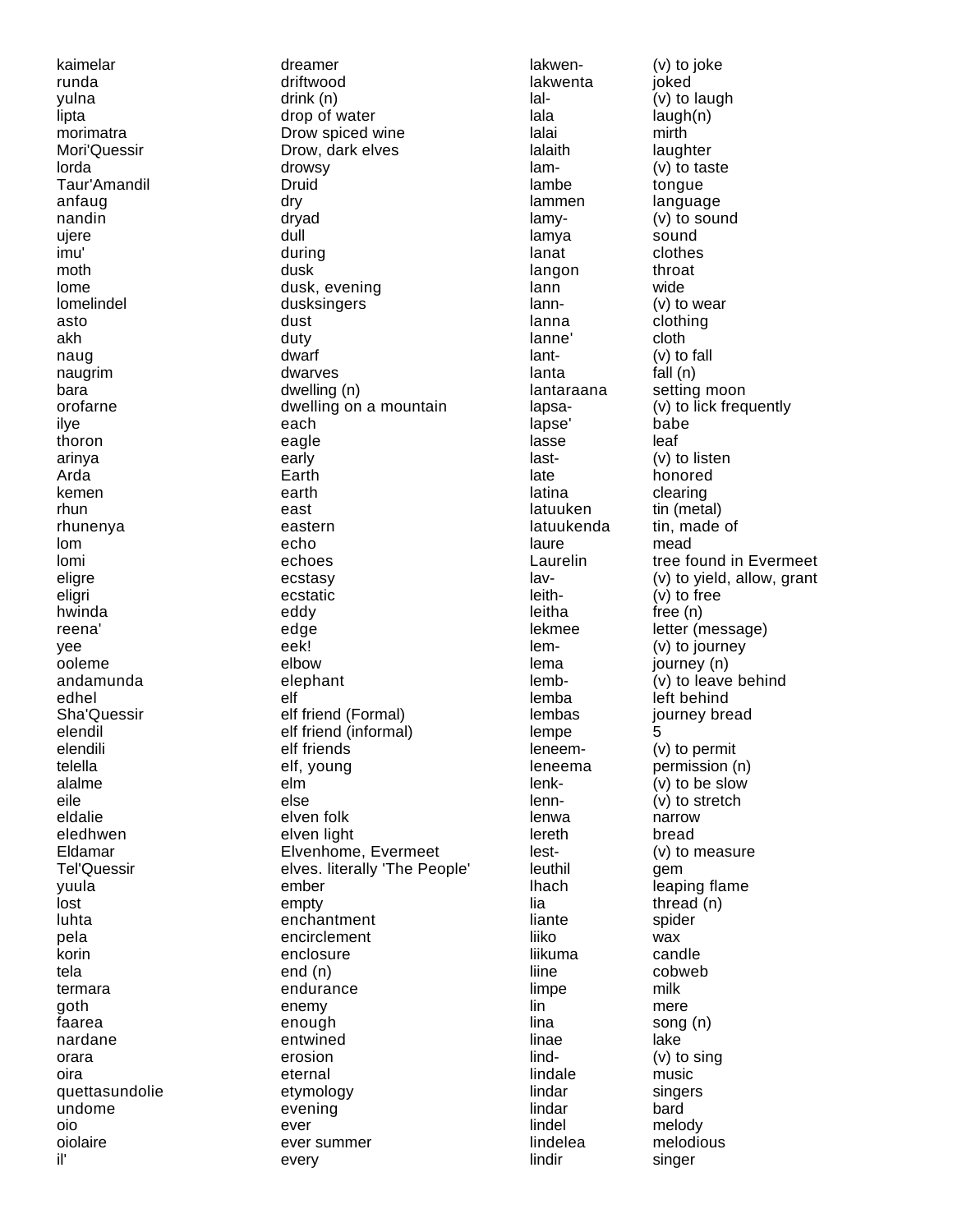'ksh- evil lindornea oaks, a stand of varda exalted example in the state of the control of the example of the example of the ling-  $\mathbf{v}$  (v) to dangle enga except except ling- (v) to hang beika excessive lingwe fish palla expansive expansive lips- (v) to lather duilar expectations and duilar soap braga explosion lipt- (v) to drip bragollach explosion explosion lipta drop of water taina extension extension liquis transparent elee elee eye eye lir- (v) to chant anta (v) to chant anta (v) to chant face that the eye in the lirill- (v) to lay anta face lirill- (v) to lay quella **fade**, fading (n) lirima lovely lovely vanya fair lirit poem shee fairy fairy shee shee sickness (n) -dur faith liske reed voronda faithful lisse' sweet lanta fall (n) lissuin mint talant fallen lisyul nectar malwa fallow lith ash moina **familiar (adj) Research Lithlad** plain of ashes nosse family litse sand (n) carak fang lle you hae- haddoor far later that the second terms of the second terms of the second terms of the second terms of th palan far and wide a lie wou all wou all be a large wide to the wou all wou all wou all wou all wou all wou all palantir far watcher llie you all's namaarie kommen in die farewell loeg bond begin het die gebou op die gewond van die gebou op die gewond van di tiuka fat (adj) lok bend, loop bend, loop umbar fate loki snake atar lokte blossom father lokte blossom blossom ragwe fathom (6 feet) lol- lol- (v) to deny gorga fear (n) lom echo mereth feast feast lome dusk, evening quesse extending the feather the control of the lomelindel dusksingers Nenime February lomi echoes talwi feet lond haven aegnor fell fire londe havens inya female loomi cloud nisse **industrial of the female sentient being** lorda drowsy echor fence lorna asleep Pelennor **Felennor** fenced land **reduced lost by the lost development of the lost v** (v) to snow merende **reduced by the feature of the feature of the feature of the feature of the feature of the feature of the feature of** merende festival losa snow (n) merya festive loske hair n'nir **n'nir** few source the snow white snow white the snow white snow white the snow white marta fey lost empty lad **field** field **field hold hold hold hold hold hold hold hold hold hold hold hold hold hold hold hold hold hold hold hold hold hold hold hold h** uruite **the interval of the fiery** fiery the context Lotesse May (month) narwa and the state of the state of the fiery red to reduce the lov- (v) to lower uuranor and fiery sun to the luht- (v) to enchant meetima final final intervention of the final term of the luhta enchantment tereva fine luin blue mau' blue dragon inger luin'loki blue dragon tela finish (n) Luinil a star naur fire fire luk- luk- (v) to swallow sanda firm luma' heavy yeste' first Lumbar a star estanesse **firstborn** firstborn **hetale firstborn** lumbo dark cloud lingwe **fish** fish the lumbule shadow, heavy heavy heavy heavy heavy the shadow, heavy paur fist lumna ominous ambal flagstone lung- (v) to sag runya **flame** (n) lungan- (v) to bend ruin flame-red lunte' canoe canoe laara' luss- (v) to whisper ue fleece fleed that is the flut- (v) to float (in water) sarko flesh luth bay

iluve everything indor songbird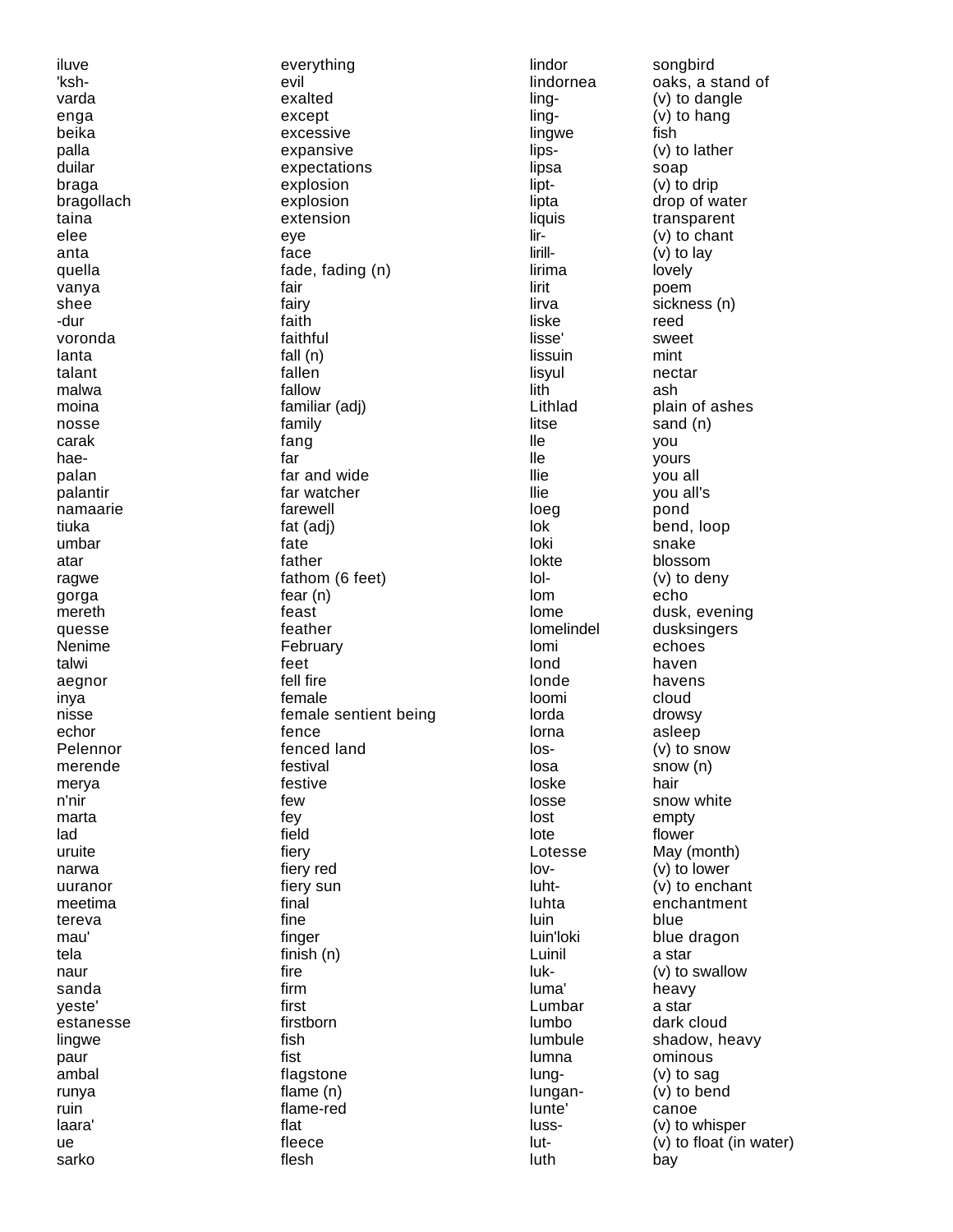korna globed mast- (v) to bake

sarqua fleshy luu' occasion ripa flight (n) luume' time tinga flint flint luumequenta chronicle talan floor luurea overcast pore flour flour that the luv- that the brood sira flow (n) lye our lote lote that is defined to the flower that the lye that  $\sim$  lye that  $\sim$ simpina flute lye we wing the foam the foam that the ma- (v) to look, glance goth foe foe maa glance (n) hiise fog fog maa look (n) hiise fog maa hos folk folk maama sheep khila follower follower and maara useful maara the man -ser fondness toward maeg sharp vasa food (n) magh- (v) to use amada fool fool amahalma throne dal dat to the foot that maht- (v) to handle dalnya footprint mahta handle (n) ten' for maikar demi-god athrad ford maink- (v) to trade ettelen mainka trade (n) foreign mainka trade (n) taure **forest** mainkar trader taurea forested maite handy tauron the skilled state of the second forester the mail of the skilled skilled ten'oio forever maiwe seagull tamina forge maksa soft yaa former makse dough yaare **former days** mal'loki gold dragon nost and the fortress the Mal'Quessir gold elf herenya fortunate mal- golden heren fortune (luck) malda gold (metal) mande **fortune** (riches) mali- (v) to care saura' foul malina yellow saurikumba foulbellied malle' road talma foundation malle' street ektele fountain mallen circle ronyo fox Mallorn golden tree leitha free (n) malmallen golden circle rimba frequent malo pollen wenya **fresh** malta gold (color) malta gold (color) ween freshness malwa fallow Menelya Friday man which mellon friend friend man- unmarred mantuulo' from mande fortune (riches) ale'quel front mandu' abyss yave fruit mani what quanta full manka if hwandi fungus manke where cirya galley (ship) mankoi why tyalie game (fun) mano whose riel and manu spirit, departed manual manu spirit, departed hyatse **gash** gash map- (v) to grasp anfauglith gasping dust map- (v) to seize ando **gate** gate maquissar minstrel Sirannon gate stream mar den leuthil and the second gem and the maranwe destiny norsa giant marde hall ona and gift (n) and Marquelie October maa glance (n) mart- (v) to happen heledh glass marta fey glina gleam (n) marth luck Aglarond and glittering cavern marty- (v) to destine rilma glittering light mary- (v) to rejoice koron globe mas bread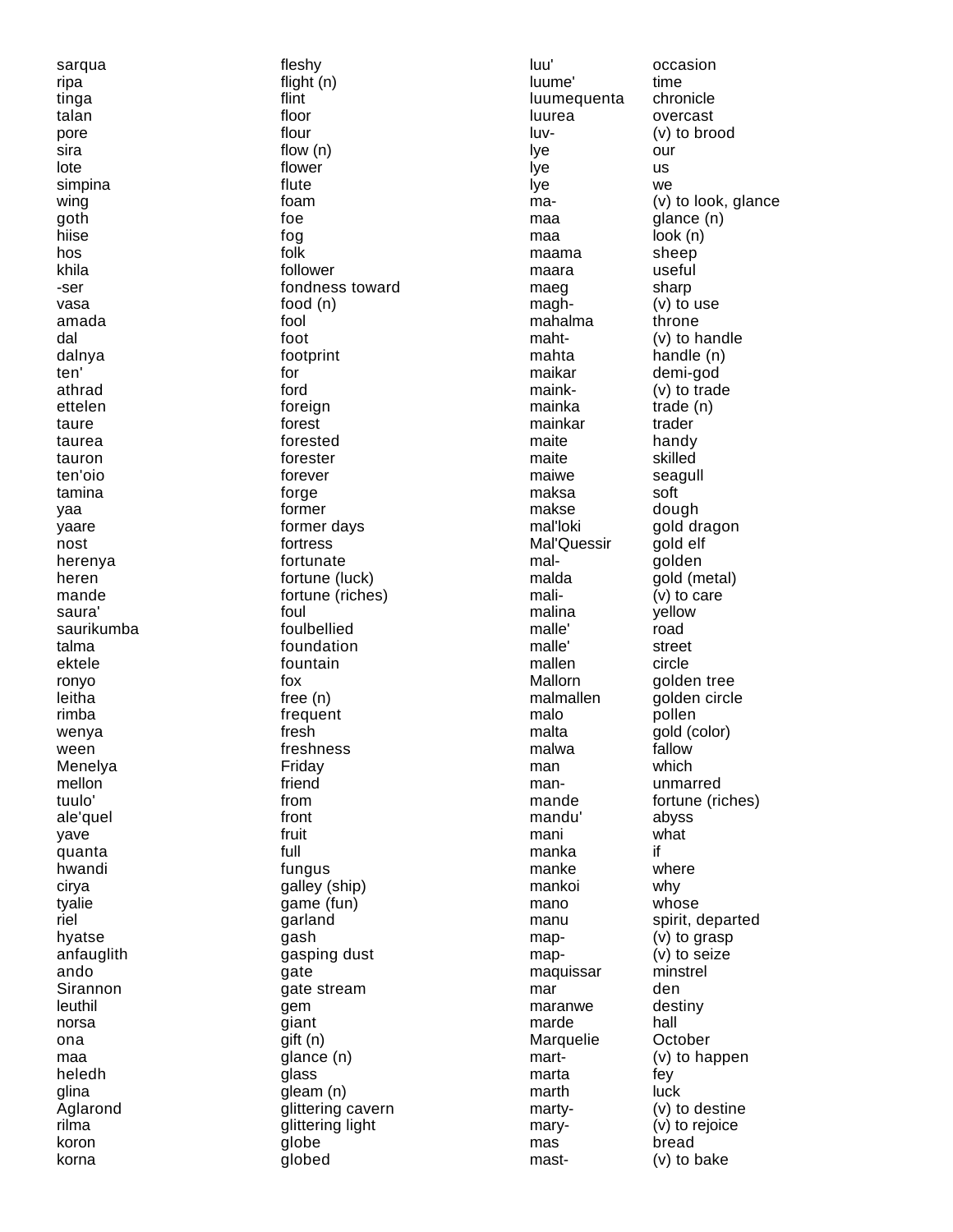maite handy handy moina familiar (adj)

fuin gloom mat- (v) to eat morna gloomy mau' finger aglareb glorious maur- (v) to be addicted alkar glory glory mauy- (v) to compel himbar glue glue mauya compulsion nogoth gnome mavar shepherd nyeene goat me'- (v) to light sulo goblet me'a light (n) Seldarine and gods gods mear gore (bloodiness) malta and gold (color) meena region malda **gold (metal)** meetima final mal'loki gold dragon megil sword MalQuessir gold elf megilar swordsman mal- golden megilindar bladesingers malmallen golden circle megilindir bladesinger Mallorn and the metal of the metal of the meiv- (v) to balance Mellryn golden trees meiva balance cul golden-red mel- (v) to love wanwa gone mela love (n) tombo gong melar lover quel good mele passion armar goods (trade) melima lovable waani waani goose waani melindo lover, male mear and gore (bloodiness) mear and melisse lover, female kilya gorge mellon friend tyeller **grades** grades Mellryn golden trees tengwesta grammar melyanna dear gift salque grass men path sapsa grave men way brith gravel menel sky, day mith gray gray and Menelmakar a constellation Mith'Quessir **Gray Elf** meneluin sky-blue meneluin sky-blue mithollo **gray mantle** and Menelya Friday mithlin **gray-blue** merende festival merende festival rond **great hall** mereth feast -rim example are of the contract number and the Merethond hall of feasts milme greed (n) merka wild milka greedy (adj) mern- (v) to want calen and green the merya festive calen'loki green dragon Methedras last peak winde grey, pale (adj) milka greedy (adj) milka greedy (adj) talar' ground milme greed (n) intya guess (n) mily- (v) to long for nalwi gull minas tower yaawe van dully quarter of the conspicuous van dully conspicuous minda haime habit minda prominent aaye **hail (greeting)** mindon turret (of castle) loske hair hair Minhiriath between the rivers findl **hair, lock of minque** 11 falquan halberd minya second (not time) perya half miqul- (v) to kiss peredhil half elf miqula kiss (n) faernil half-circle leader, Army of Art mir iewel peredhel half-elven mirdain jewel smith earendil half-elves mire jewels faernos half-sphere leader, Army of Art mirily- (v) to glitter faernae half-wing leader, Army of Art mist- (v) to roam marde hall marde hall mith gray Merethond hall of feasts Mith'Quessir Gray Elf oromarde hall, lofty mithlin gray-blue ampano **hall, wooden** mithollo gray mantle namba hammer (n) mitya interior cam hand miul- (v) to shed mahta handle (n) moile tarn (mountain lake) moile tarn (mountain lake)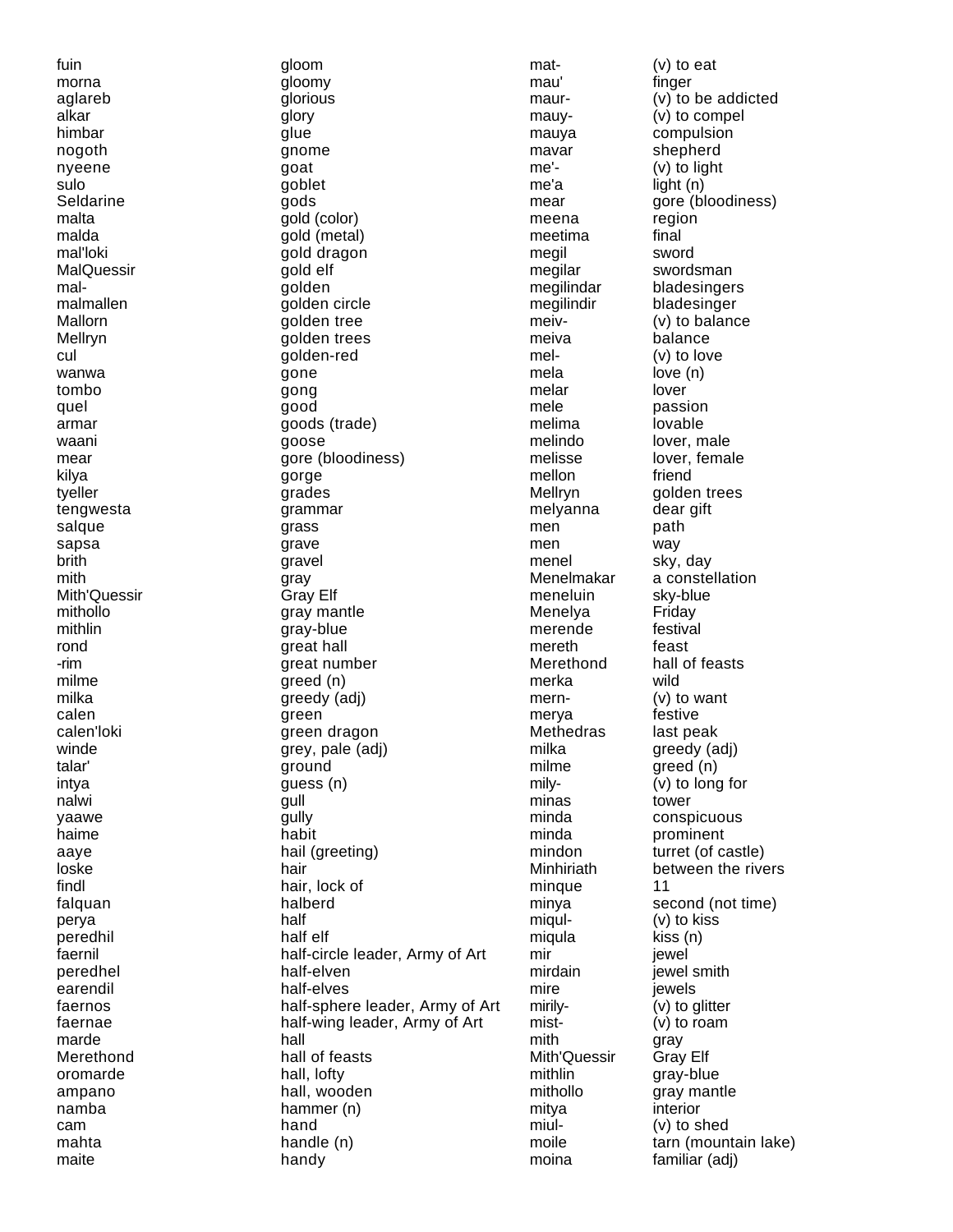eina happiness mon- (v) to spend hoopa harbor (n) mone spent ng'ande harp mool servant nandaro harper moore blackness yaavan harvest mor black asca haste (n) mor'loki black dragon lond haven morambath panther londe havens havens morchiant dark shapes ro he he mordo obscurity he mordo obscurity dol head morgul black arts fallaner healer mori dark corm heart (feeling) Mori'Quessir Drow, dark elves ura heat (n) morinuin Underdark eta baiara eta arrana herri dura beratu zen baiar beratu zen baiar d Arvandor **heaven** morion dark, son of the heaven luma' heavy heavy morko bear (animal) taarie height morlin navy-blue chil heir heir morna gloomy being heir morna gloomy aikanaro hell fire morthond blackroot riima hem (n) moth dusk he her motto blot apsa herb mundo bull (animal) sinome here here numa no kallo' hero n'- not, not of he hers hers hers n'ala before atse' herself is a same of the set of the set of the set of the back of the back dolen hidden hidden hidden hidden hidden har other taurn high high n'ataya different CalaQuessir **High elf** High elf n'e out amon hill hill n'ner less tolmen hill, isolated n'nir few emyn **hills** hills **hills** N'Shanesti not elf friend amban hillside hillside n'taurn low atso' himself n'tyene unquenched tella hind portion https://www.felland.com/inductory/inductory/inductory/inductory/inductory/inductory/inductor ho his his naan contrary, on the hotel with the hotel with the hotel with the hotel with the hotel with the ho quenta history history history naar- (v) to burn nierwes hive hive hive naara burn (n) foa hoard nai- (v) to command periannath hobbits hobbits naia command (n) assa hole naik sharp pain ungue hollow naikelea painful nogrod hollow delving naini- (v) to lament piosenna holly tree nak- (v) to bite aina' holy nal dell ainur holy ones nal vale yaana holy place nall- (v) to cry eska home home nalla cry nekte honey nalwi gull nier honeybee namaarie farewell honeybee honeybee namaarie farewell late honored namb- (v) to hammer doltelme hood namba hammer (n) ampa hook hook namo judge estela hope (n) nan' but hoth horde nanda swamp tarka horn (animal) horn (animal) horn handaro harper rass and the mountain horn (mountain) and the mandin dryad romba horn (musical) nandor coward coward tilion thorned horned horned horned nanquen- (v) to reply gorgorath **horror** horror **naraka** harsh roch horse horse horse nard- (v) to tie Rohirrim **horse riders** horse riders horse narda' knot

naraka harsh harsh moot- (v) to work, toil, labor hoon heart (organ) morimatra Drow spiced wine thol helm helm helm morwen dark, daughter of the ho ho him him him N'Tel'Quess not of the people (drow & others)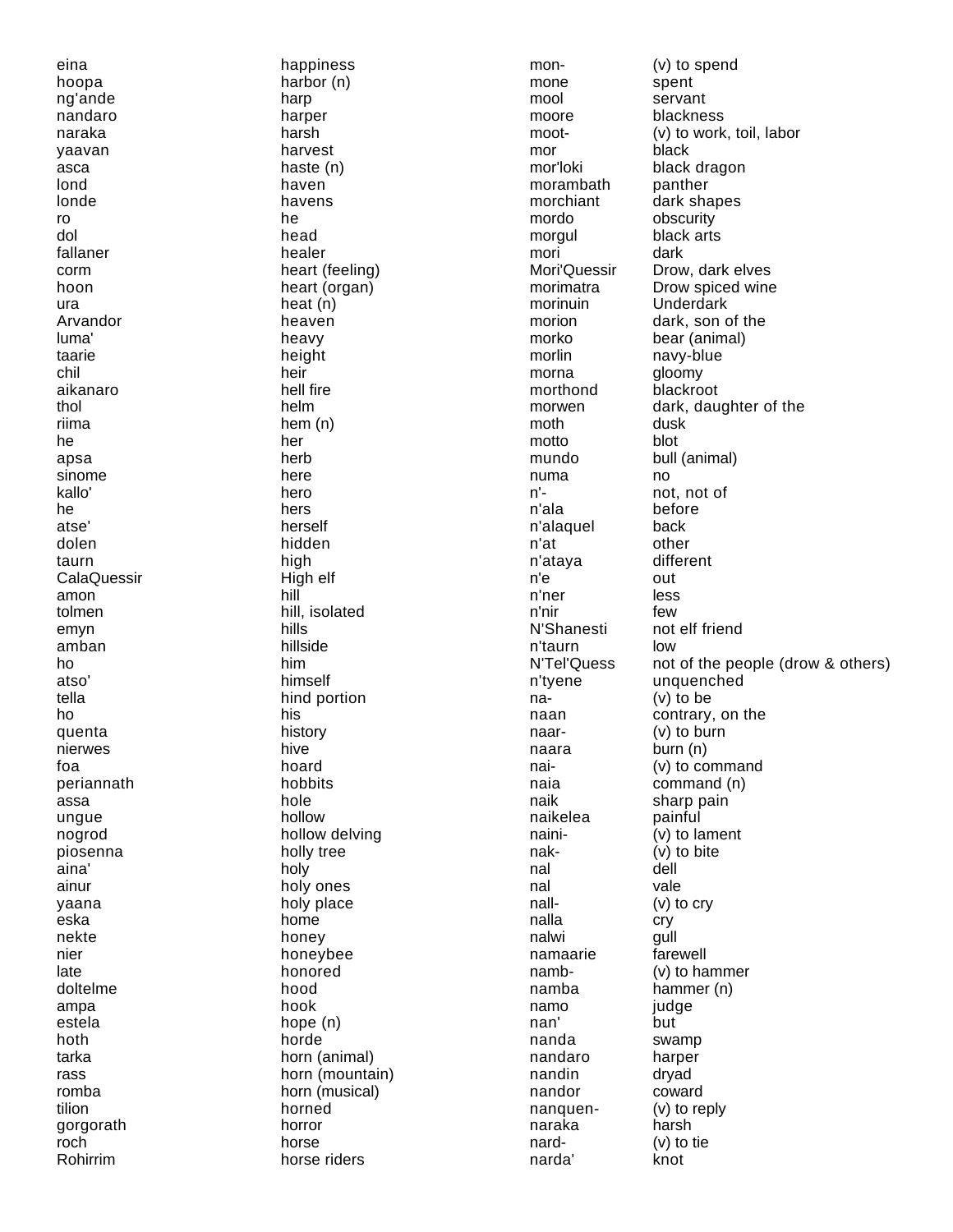rokko horses horses horses nardan- (v) to entwine rimde entwined host (army) nardane entwined kotya hostile Narie June urra hot nark- (v) to rend kard house (dwelling) and house the story of the story story nosse house (familial) narn tale opele house, walled Narvinye January sut how how how harwa fiery red ngwawa howl (n) nast- (v) to gore nukumna humble humble nastar spearhead tumpo hump nat' thing kauko humpback natse net kauka humped (adj) humped (adj) humbed (adj humbed (adj humbed to hatul- (v) to become fara hunt (n) naug dwarf verno' husband naugrim dwarves amin I naur fire khelek ice naus- (v) to imagine icicle intervalse in the nausa imagination (n) helka icy icy icy naut- (v) to oblige noa idea idea harra ndengin slain (n) noa kordon idol ndengin- (v) to slay manka if if and original motion of the manka in the motor of the motor of the motor  $\mathbf{I}$ engwar ill ndu down Ita'istar **Illusionist** Illusionist neek- (v) to see vaguely nausa imagination (n) intervention a star ilfirin immortal immortal information of the end of the materiily in the material of the interval of the inter tualka immovable immovable neithan one who goes without ascar impetuous impetuous honey honey hoore impulse impulse nelde hoorea impulsive nelde three e' in in in neldor beech penda inclined (upward slope) nelle brook handele intellect intellect neltil triangle handasse intelligence intelligence NelWiitiri NW's and NWA's handa intelligent (adj) nenda watery (adj) mitya interior interior nengwea nasal e'a into nengwi nose aula invention in the September of Nenime February entry the September of the Nenime in Te gladden iris ner more angren iron (made of) angren interte anga iron (metal) nessa young young angrist in the cleaver in the control of the control of the control of the control of the control of the control of the control of the control of the control of the control of the control of the control of the control of t anghabar iron delvings in the sessima youthful anghabar in the sessima wouthful angrenost iron fortress neum- (v) to snare, catch iron prison iron prison neuma trap tol isle isle isle to the neuro successor successor isla yatta isthmus isthmus isthmus isthmus isthmus isthmus isthmobility in the near (v) to be near ta it is nevaluated to the control of the control of the control of the control of the control of the control o ta its its the ng'and- (v) to play a harp Narvinye January ng'ande harp anca jaws in the set of the set of the set of the set of the set of the set of the set of the set of the set o mir jewel ngwaw- (v) to howl mirdain jewel smith ngwawa howl (n) imirie imirie in the second variable value of the second value of the second value of the second value of the s mire interest in the second vertex is not in the mixture of the second vertex in the mixture of the mixture of the mixture of the mixture of the mixture of the mixture of the mixture of the mixture of the mixture of the mi lakwenta joked nias- (v) to ally lema iniana iourney (n) niasa alliance lembas in the perty perturbation of the petty in the petty of the perty of the perty of the perty of the perty alasse' joy nibin trite namo iudge is interestingue snowdrop (plant) pirya juice is in the mourning mourning to the mourning of the mourning of the mourning Cermie and July **Cermie and Struck and Struck and Struck** and Tuly and Tuly and Tuly and Tuly and Tuly and Tuly Narie 1986 in Suid-Africa de Marie 1996 et al. Nierninwa 1988 a star laike keen nierwes hive

3 9 chebin kept kept niire tear (sad, not rip)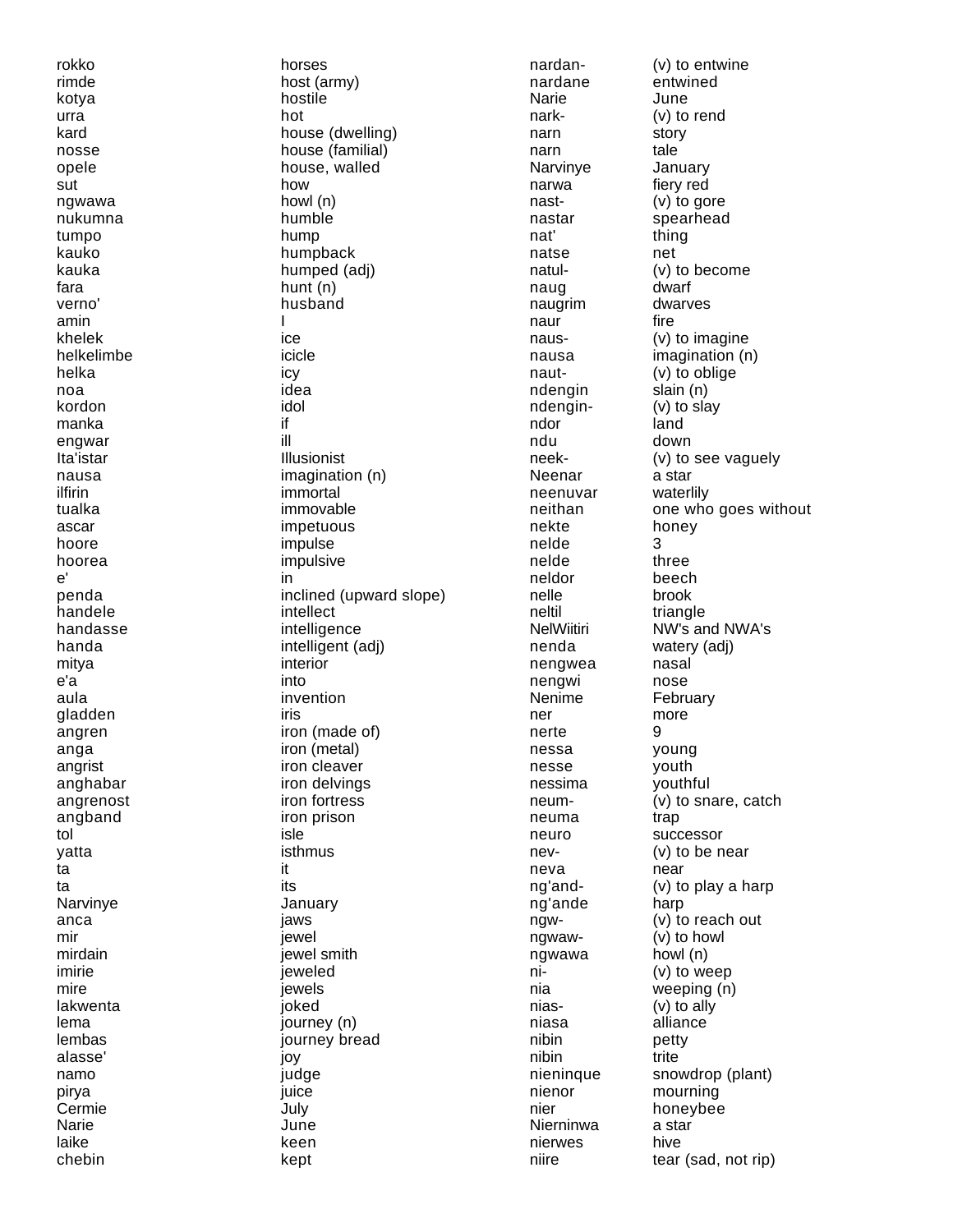nosse kin kin niite moist nostale kind kind his nikerym captain, Army of Might aran king nilaa detachment leader, Might haran king nim white halatir **halatir** kingfisher nim'loki white dragon aranion kingsfoil (a plant) nim'ohtar paladin miqula kiss (n) nimbreth birch sikil knife nimphel pearl tolos **knob** knob **nimras** white horn, Unicorn noola knoll nin wet narda' knot ninde slender sinta knowledge (n) a ninniach rainbow arwen and a lady and the control of the control of the control of the control of the control of the control of the control of the control of the control of the control of the control of the control of the control of the co linae lake lake niphred pallor Aldudenie Lament for the two trees nir' many calma and lamp lamp calma in the cushion of the cushion of the cushion calma in the cushion ndor land land nirwa cushion -dor land of (append) and sentient being in the land of (append) and sentient being Andor and and of gift and  $\lambda$  nit- (v) to stoop Rochand, Rohan **land of horses** nnar' bone daedeloth **land of the dead** no' on arnor and solution in the king and of the king in the motor of the term of the king of the motor of the motor numendor and and of the west and the moan idea lammen language language hogoth gnome fine larch tree nogrod hollow delving ure large large the moldo wise vise and the moldo wise of the moldo wise  $\mathbf{u}$ tella last nole lore Methedras and in the last peak nomin wisdom wisdom haranye last year of century nomo oak telwa late noola knoll lala laugh(n) noore clan lalaith laughter (v) to count sanye law law hooti number palis and in the lawn the lawn of the policy of the populate control of the populate point of the populate point of the populate  $\sim$  100 km s and  $\sim$  100 km s and  $\sim$  100 km s and  $\sim$  100 km s and  $\sim$  100 km s and  $\sim$ kanuva lead (made of) nora population hora population kanu metal lead (metal) norn wheel cora leader norolind- (v) to skip (feet) lasse leaf leaf norsa giant lhach **leaping flame** hosse family hyarya **left** left nosse house (familial) lemba 1999 left behind nosse kin hyarmaite **in the left-handed nost** fortress telko leg leg nost- (v) to be born n'ner less less birth birth birth and the less of the mostal birth birth birth and the birth  $\sim$ tengwer letter (alphabetical) nostale kind lekmee letter (message) hetter (message) hetter (v) to reckon risa lie (falsehood) (n) now- (v) to think shaalth **induced in the lieutenant, Army of Might** nu under coia life (n) coia life (n) coia life (n) coia life (n) coia life (n) coia life ( coimas life bread nukumna humble kalina light (color) (adj) nulla obscure (adj) me'a light (n) numen west kalmindon **induce** lighthouse **numendor** land of the west ve' like numenenya western teema line line is numenore people of the west falas and ine of surf in the nuntikse dot below line of writing tea line, straight (precise) nuor- (v) to roll raa lion lion het nuquern- (v) to defeat ravenne lioness lioness nuquerna defeat (n) antoando lip lip nur- (v) to complain siirima liquid nurt- (v) to hide -elle little nuur- (v) to growl ai little little hot muut- (v) to set (sun or moon) korne loaf loaf nwalk- (v) to be cruel

tursa kindling her nikym platoon leader, Army of Might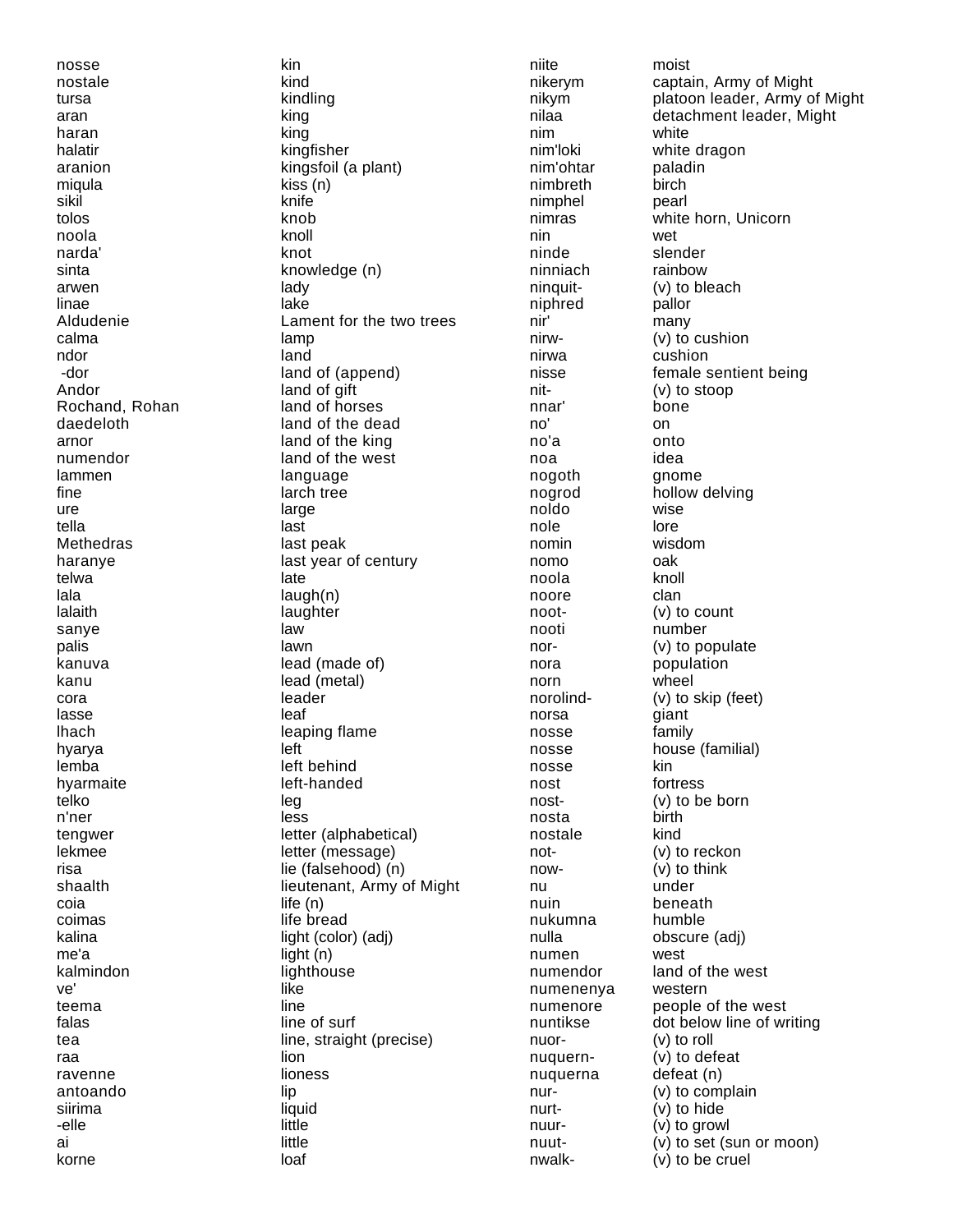Aelin-uial meres of twilight otorno associate of twilight other associate

tara lofty lofty is nwalm- (v) to torment, sadden ereb and invalued a lonely and the method of the sadness (n) and the sadness (n) an(n) long long nwalma torment (n) andaith long mark long mark nwaly- (v) to ache<br>Anduin long river long tree nyaare saga long river nyaare nyaare saga andram long wall nyalme clamor clamor clamor anmegil longsword announced nyano rat en and the look (exclamation) and the nyar- (v) to tell maa look (n) nyeene goat windele loom loom and the series of the loop windele loop in the loop of the local prior to the local value of the local value of the local value of the local value of the local value of the local value of the local value heru lord nyelle bell Annatar and lord of gifts of object one (subj) Adaron and lord of trees and coaris mermaid nole lore lore contract to the lore oblet- (v) to imprison kiirar lorekeeper bookeeper behalf obleta prison cell wanwa lost (adj) oht- (v) to war melima lovable ohta war (n) mela love (n) ohtar warrior lirima lovely oio ever melar and lover the colored colored metal metal ever summer -dil lover of (append) oira eternal melisse and lover, female olin secret in secret melindo lover, male contract oline secrecy n'taurn low olinima secretive marth luck olva plant tolos **lump** lump olvann- (v) to vanish, lose salma lyre olwa branch akh'faern mage, Army of Art olwen stick (n) templa magic oment- (v) to meet selu magical arts omenta meeting (n) guldur magical weave on- (v) to beget wen maiden maiden on- (v) to give wendele maidenhood ona gift (n) hanwa male onde- (v) to succumb/give up adanedhel male elf ondo stone edan man onna creature vie' manhood onoir- (v) to worship wea manly manives onot- (v) to add up ilm in mansion mansion ont- (v) to create gollo mantle ontaro parent nir' many ooleme elbow Sulime **March (month)** ooma voice aith mark\cell opele house, walled andatehta mark, long (in writing) oqueni- (v) to discuss on the mark, long (in writing) veru' veru in the married pair the contract or a contract the contract or the contract or the contract or the contract or the contract or the contract or the contract or the contract or the contract or the contract or the tyulmi mast orara erosion tura master (n) conservative conservative conservative conservative conservative conservative conservative conservative conservative conservative conservative conservative conservative conservative conservative conservativ ture mastery (n) orme violence vesta matrimony orn tree aa' may ornpirya syrup Lotesse **May (month)** orod mountain May (month) amin amin me orofarne dwelling on a mountain amin laure mead and the mead oromarde hall, lofty laide meadow oront- (v) to nap sarpsa meat orosta ascension omenta meeting (n) orgu orc lindelea melodious orteluume dome, high lindel melody ossa moat rina memory (n) ost- (v) to defend only to defend  $\alpha$ edain men osta defender apanonar men (the after born) osta tel'quessir defender of the people atani men (the second people) ostar town lin mere mere ostek- (v) to describe

yelta loathing nwalka cruel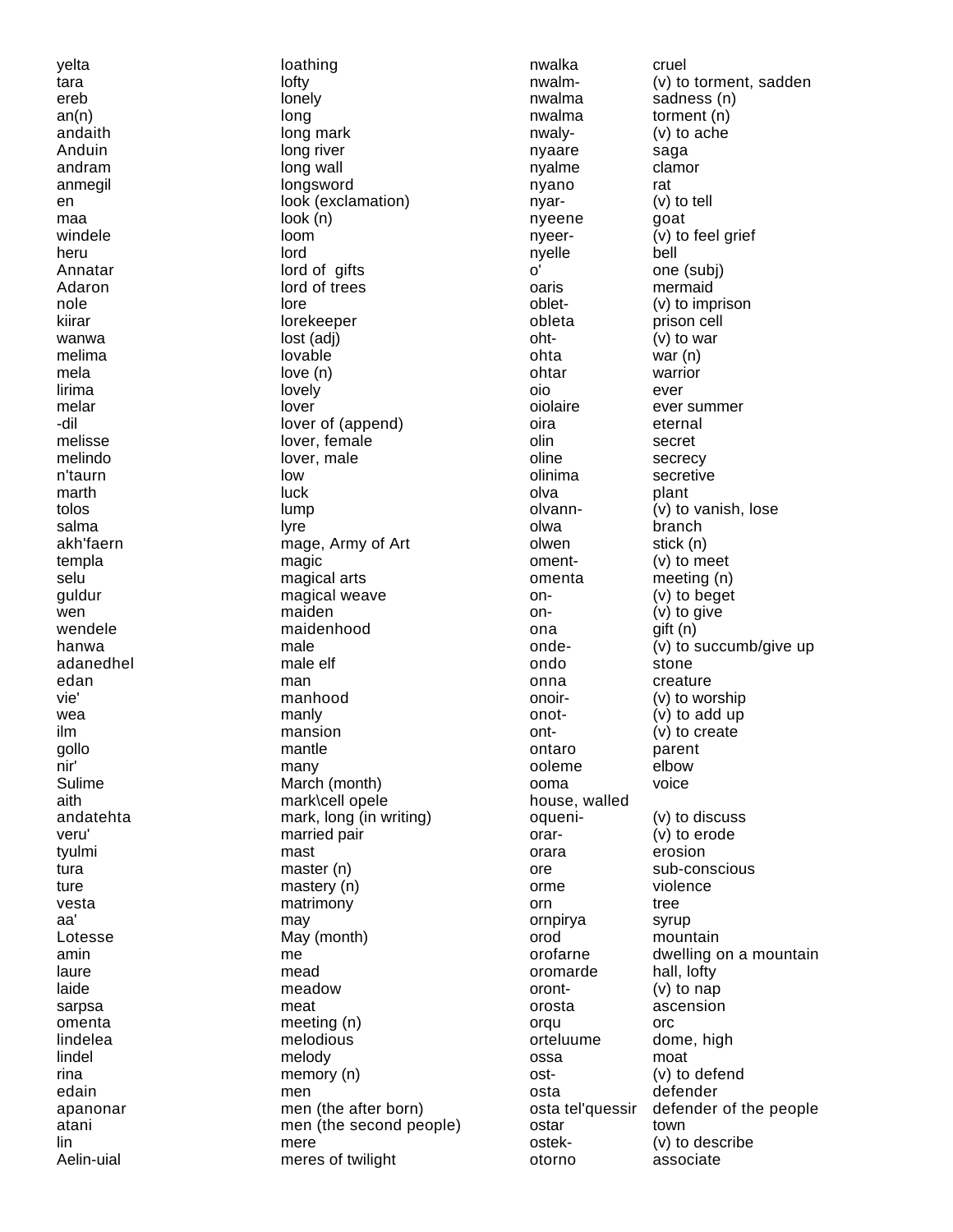ar- noble qualentie neutral-person

oaris mermaid otso alasse' merriment otso seven rem mesh palan far and wide tinco metal palantir far watcher ened middle palis lawn enedwaith middle-folk palla expansive ennorath middle-lands palme surface (n) beleg mighty palp- (v) to mix limpe milk milk palu- (v) to expand haba mine mine palu- (v) to spread hala minnow palurin world maquissar minstrel paly- (v) to open wide lissuin mint pand- (v) to include lalai mirth pano board hisie mist pant- (v) to open hith misty pany- (v) to set ossa **moat** parm- (v) to read parm- (v) to read niite moist parma book Elenya Monday parth sward uuvanimo monster parymo scroll indo mood paur fist ithil<br>
ithil Moon Moon Elf bel-<br>
Ithil'Quessir Moon Elf bela bela encirclement Ithil'Quessir **Moon Elf** pela encirclement isilme moonlight pelekko ax ner more more pelekt- (v) to strike amrun morning morning Pelennor fenced land firimar mortal peltas' pivot atara mother pelu around nienor mourning peredhel half-elven ai'mithe mouse peredhil half elf anto mouth periannath hobbits sai- much perya half hui murk murk piik- (v) to dwindle huiva murky pilin' arrow tuo muscle pilininge arrow, flight of lindale music pinnath ridges Ainulindale **music of the Ainur** pinque thin ulma muttering pint- (v) to spread out of the muttering pint- (v) to spread out amin myself pio cherry takse nail piosenna holly tree helda' naked pirukend- (v) to whirl essa name (n) piry- (v) to juice kwentra **narrator (n)** pirya pirya juice lenwa narrow piukka blackberry nengwea nasal poika clean seorsa nature poika pure morlin navy-blue polda burly neva near news near poldor- (v) to force amir necklace pole oat lisyul nectar pore flour heater and the pore flour natse net porm bark (tree) qual neutral puit- (v) to spit qualentie **neutral-person** pust- (v) to blow winya new putta stop (punctuation) winyar newbie puurea discolored ento **next** next and  $\alpha$  next  $\alpha$  and  $\alpha$  denote  $\alpha$  (v) to heave, throw dome night, darkness qua- (v) to squeak du night, dimness quain- (v) to wail tindomerel **nightingale** nightingale quaina wailing (n) n'uma no qual neutral

7 coron mound penda inclined (upward slope) orod mountain pende declivity (downward slope) imlad **narrow valley** narrow valley poik- (v) to clean, cleanse yat' by the neck poldora strength, brute force  $\mathbf{p}$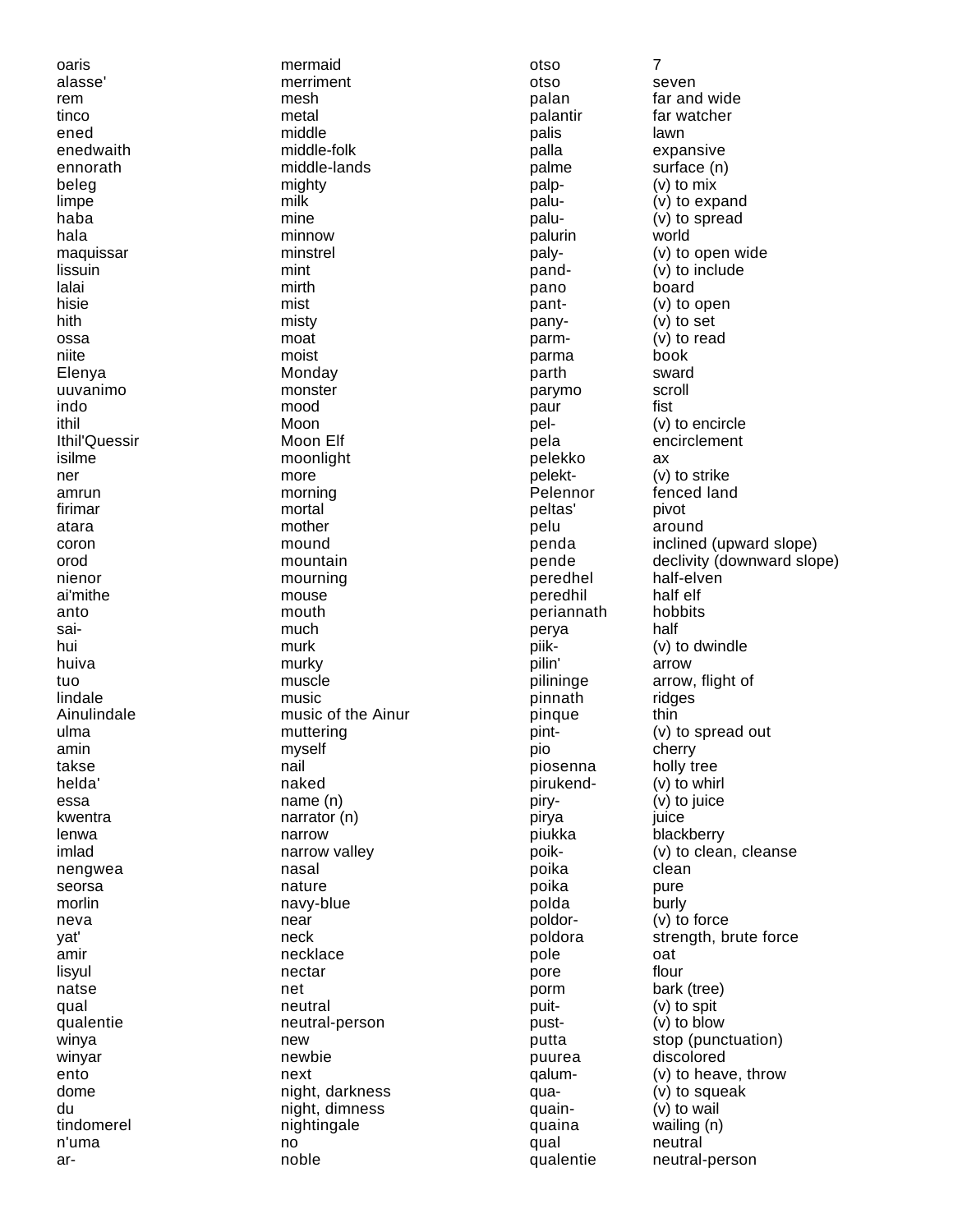arme'- noble (f) qualm- (v) to die painfully aredhel noble-elf qualme agony uuner nobody quant- (v) to fill raun and the contract of the contract of the contract of the contract of the contract of the contract of the c raumo moise, of a storm quel quel good suu compose, of wind quelie waning (adj) sanya normal quell- (v) to fade for the north north quella fade, fading (n) forenya **northern** northern quen- (v) to speak nengwi nose nose quena speech (n) il- https://www.file.com/induction-state-state-state-state-state-state-state-state-state-state-state-state-sta N'Shanesti **not elf friend** quendi speakers N'Tel'Quess hot of the people (drow & others) quenta history n'- he contract account of the contract of the contract of the contract of the contract account Hisime November quentele sentence sii' how how the state of the state of the state of the state of the state of the state of the state of the state of the state of the state of the state of the state of the state of the state of the state of the state of t nooti number quesse feather hosti **number, large** and the squesset pillow hostain **numbered** and **numbered** and **numbered hostain** people (elves) avanooti auxtrasundolie etymology numberless and the quettasundolie etymology rimba **numerous** numerous (v) to twang NelWiitiri **NW's and NWA's common and all and AWA's** quingatelko bow-legged falmarin and nymph quor- (v) to choke nomo oak quorin- (v) to drown lindornea oaks, a stand of quoro- (v) to suffocate pole of the oat raa lion lion in the lion of the original contract of the original contract of the original co vesta oath raama wing (n) nulla **obscure** (adj) raamavoite winged mordo obscurity raava riverbank luu' occasion raavea roaring (adj) shae **ocean** ocean comes a ragwe fathom (6 feet) Marquelie\cell October Rah'Edan Centaur holma odor raika wrong (adj) en' of rais peaks tel' of the rakka claw elda, elena of the stars rakt- (v) to arrive aiya oh! ram wall laive **only substitute of the contract of the contract of the contract of the contract of the contract of the contract of the contract of the contract of the contract of the contract of the contract of the contract of the** iant into the old contract of the old ran- (v) to wander lumna ominous rana wander no' on randa century yaluumesse once upon a time ranga pace (distance) er example the cone one rangw- (v) to understand  $($ v) to understand  $($ v $)$ o' one (subj) rangwa understanding (n) neithan **one who goes without** ranqui arm erchamion one-handed rant course rant course ere' only rany- (v) to stray no'a onto ras peak assa comencing (n) and the state of the state of the state of the state of the state of the state of the state thanga **oppression (n)** rass horn (mountain) ri' a shore that is not contained to the shore of the shore  $\mathsf{r}$  and  $\mathsf{r}$  and  $\mathsf{r}$  and  $\mathsf{r}$  and  $\mathsf{r}$  and  $\mathsf{r}$  and  $\mathsf{r}$  and  $\mathsf{r}$  and  $\mathsf{r}$  and  $\mathsf{r}$  and  $\mathsf{r}$  and  $\mathsf{r}$  and  $\mathsf{r$ kuluina **orange (color)** rath bed kuluma orange (fruit) rato soon orque and the orc ratio orc ratse the 12 n'at other rauko demon lye **the our raumo noise**, of a storm our raumo **noise**, of a storm n'e source out a control out and the moise of the moise of the moise of the moise of the moise of the moise of eruumea **outer (adj)** ravenne lioness ephel outer fence and re day ette outside re she urnai oven re'na while vanwa over (past) reena' edge luurea **overcast** rem mesh taruku ox rend- (v) to sow ranga **pace (distance)** rhovanion wilderness ranga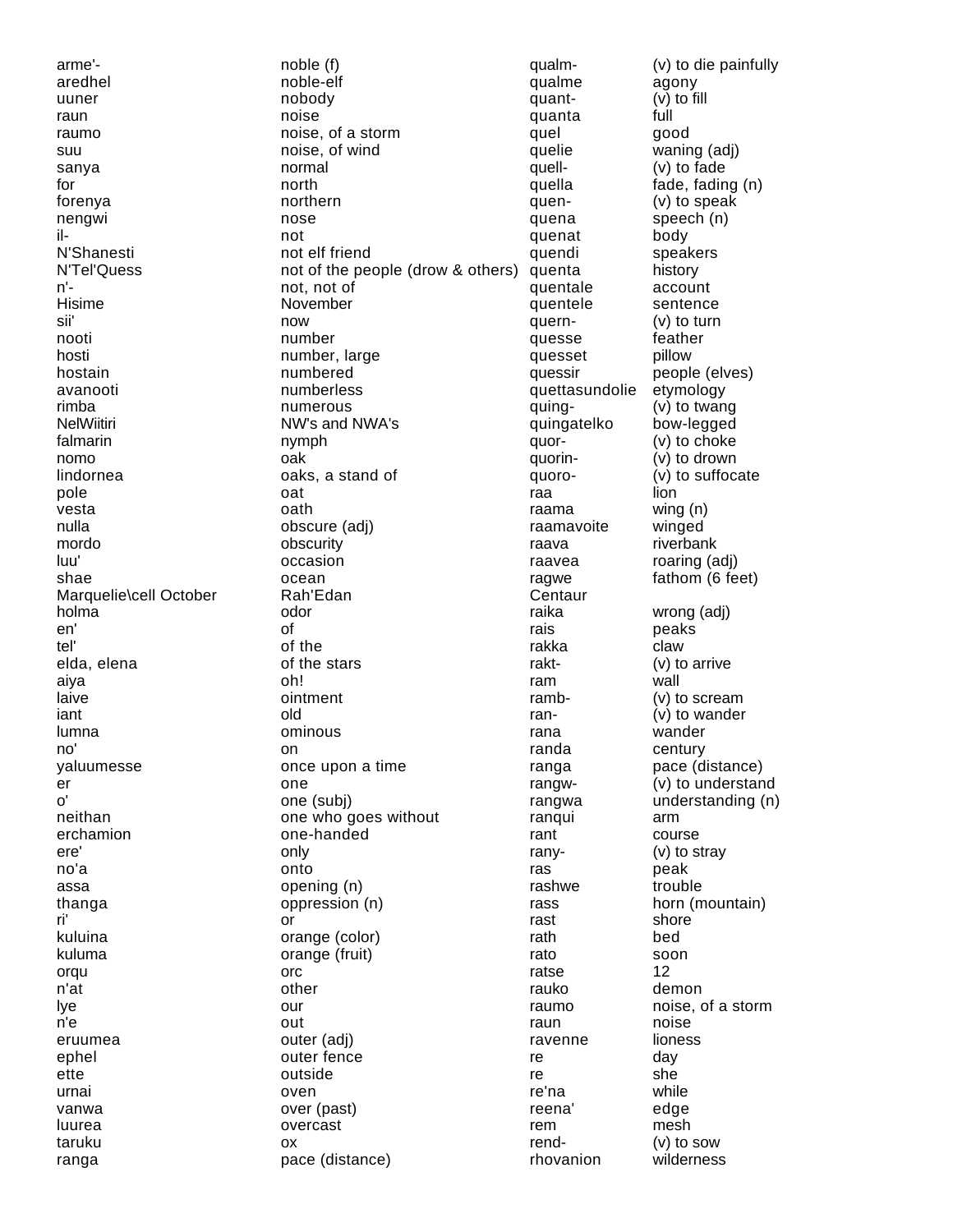naikelea painful rhun east nim'ohtar paladin rhunenya eastern iska pale (adj) ri' or niphred pallor riel garland morambath panther rien- (v) to crown ontaro parent rig wreathe kirma part (n) riht- (v) to jerk falqua example as pass in mountains the moment of the moment of the moment of the pass in mountains filmtarna passage riima hem (n) mele **passion** passion **rilma** glittering light wanwie past (time) (n) rim- (v) to run men path rimba frequent rimbor paw rimba numerous seere rimbe crowd peace the crowd peace of the crowd ras peak rimbor paw rais and the seates rimde host (army) rais rimde host (army) nimphel **pearl** pearl pearl **pearl** pearl **rin-** (v) to remember sarnie between pebbles rina memory (n) atyar peer ringa damp gwaith people Ringare December quessir and people (elves) and cold people (elves) and cold ringwe cold numenore **people of the west** rink- (v) to flourish valilnore **people of valar** rip- (v) to fly leneema **permission (n)** ripa flight (n) ripa flight (n) sintar example ris- person of knowledge ris- (v) to lie (falsehood) nibin **nibin** petty petty **risa** lie (falsehood) (n) coiavano phase phase rist- (v) to cleave, cut laika cut (n) piercing (adj) rista cut (n) kunba pile (n) ro he andir andir pilgrim borse by the matrix of the matrix of the matrix of the matrix of the matrix of the matrix o tarma **pillar** pillar **Rochand, Rochand, Rohan land of horses house pillar notational** quesset **pillow** pillow Rohirrim horse riders tankil pin roina ruddy thon the pine tree roit- (v) to pursue the roitcarnim pink pink borses horses simpa **pipe** (musical) rom sound of horns simpetar and piper rom- (v) to rise sungwa pitcher roma uprising (n) peltas' **providents** pivot peltas' pieses peltas' political points and providence peltas' points providents and p yamen' place romen sunrise -men' place of (append) ron their lad plain ron they Lithlad **plain of ashes** rond great hall olva plant rond vaulted roof taratost platemail (king body fortress) ronyo fox nikym platoon leader, Army of Might rooma shoulder seasu pleasant roota tube seasa pleasure ros- (v) to rain saipio plum rosa rain lirit poem rosse dew til point rudh bare, bald, barren tulwe pole (n) ruin flame-red malo pollen ruin red flame loeg pond runda driftwood elin pool runy- (v) to flame tyulusse **poplar tree** runya flame (n) fuumella poppy russe coruscation nora extendio population rust- (v) to crumble rustdeanam **possible** possible **rusy-** (v) to break sama post (n) rusva broken kentano potter potter ruth- (v) to anger val power rutha anger (n) laita praise (n) ruukina disordered kyerma prayer rwal- (v) to lust anna saes- (v) to please/pleasure samples are safes (v) to please/pleasure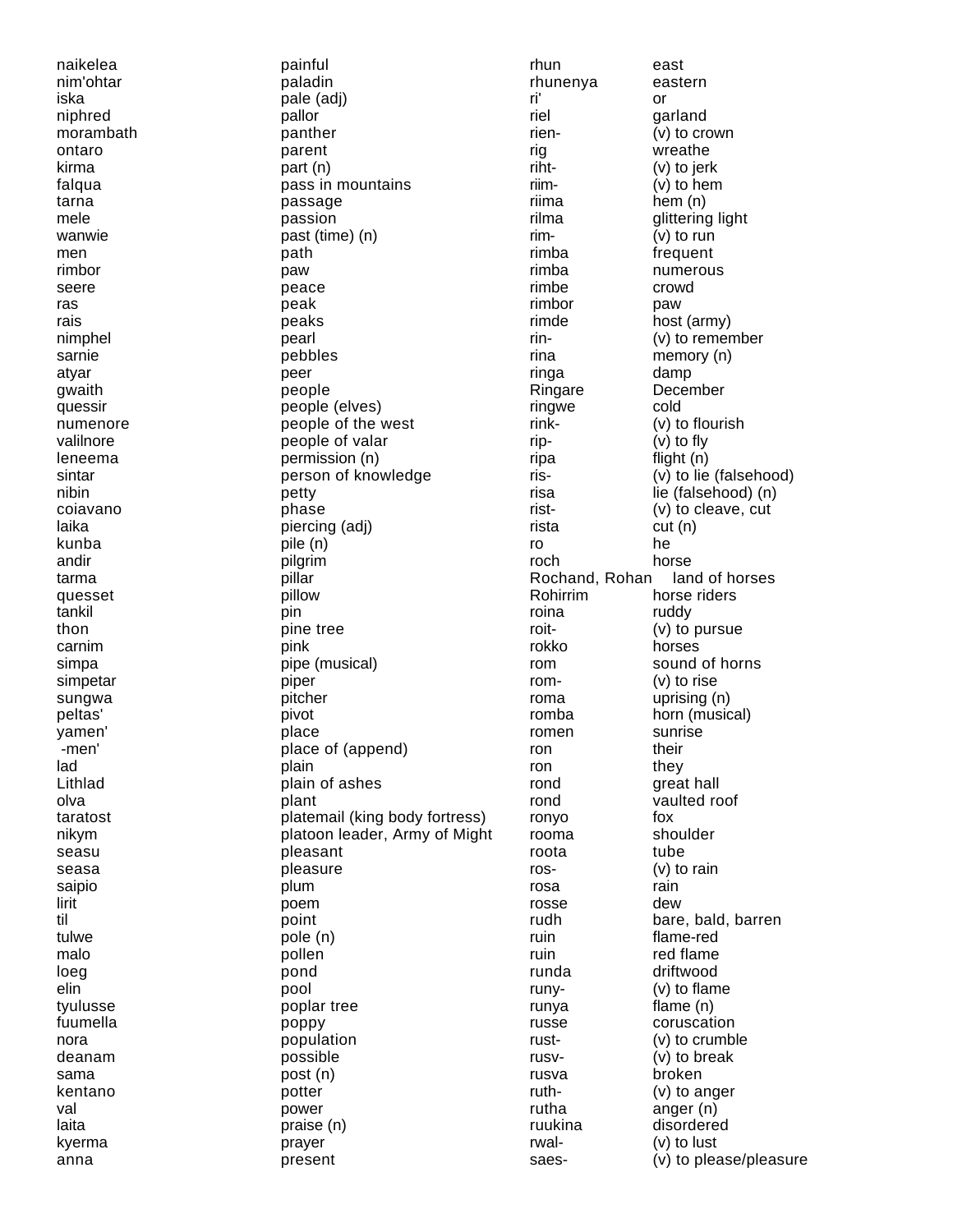toopa roof silma starlight

yana previous sai- much farim prey sai- very taren 1980 - India Prince eta erroria baina erago baina erroria baina erroria eta erroria erroria erroria erro tarien princess sakkat- (v) to tear, rip heera **principal (adj)** sal' still still beera still still beera still beera still still beera still still still band prison prison band (v) to dance obleta prison cell salka dance (n) tumna profound salma lyre minda prominent salp- (v) to sip vesta promise (n) salpua bowl alya prosperous salque grass vara vara protection (n) sama post (n) ehte **puncture(n)** samanar builder poika **pure** pure sambe room, chamber coria purple samn- (v) to build saura' building(n) putrid samma building(n) Dagor NelWiit'iri PVP san' then kosta san- (v) to take quarrel (bolt) san- (v) to take tari queen sanda firm tyene **the crowd** quenched the sanga crowd tekil quill pen sanga throng wainole **contact of the contract of the quiver (for arrows)** sangan- (v) to gather alata radiance sank- (v) to split ankalima **radiant (adj)** sanya normal vene raft sanya regular sanya regular aha rage (n) sanye law rosa rain sapsa grave timpe **rain, misty drizzle** sara wheat ninniach rainbow sarko flesh taur'ohtar mentang ranger, woodsman sarkuva corporeal elmare sarn small stone sarn small stone small stone tearc rare rare sarnie pebbles nyano rat sarpsa meat desiel ready sarqua fleshy anwa real sarquindi cannibal carad red red satulwe standard (flag) carad'loki **red dragon** saura' foul ruin saura' saura' putrid red flame saura' putrid Caradhras **redhorn** saurikumba foulbellied liske reed is not seasa pleasure avara refusal seasu pleasant meena region in the seere peace sanya regular seere repose repose erin remains remains seim- (v) to be gentle avahaire remote Seldarine gods seere repose in the selen cousin esta rest (n) seler' sister bauga **restraint** contract magical arts bauga restraint contract magical arts alya rich sen them them pinnath ridges seorsa nature forya right (side) sereg ale formaite right-handed Sereg'wethrin Assassin korma ring serinde seamstress faerniir ring leader, Army of Art sgiathatch dragon yatost ringmail sha almost almost ringmail sha almost sha duin by the state of the state of the state of the state of the state of the state of the state of the state of the state of the state of the state of the state of the state of the state of the state of the state of the st raava riverbank shae ocean malle' road shee fairy raavea **roaring (adj)** sii beach waima robe sii' now karneambara robin siirima liquid gon rock sikil knife -ondol rock of (append) sil- (v) to shine

etsir river mouth shaalth lieutenant, Army of Might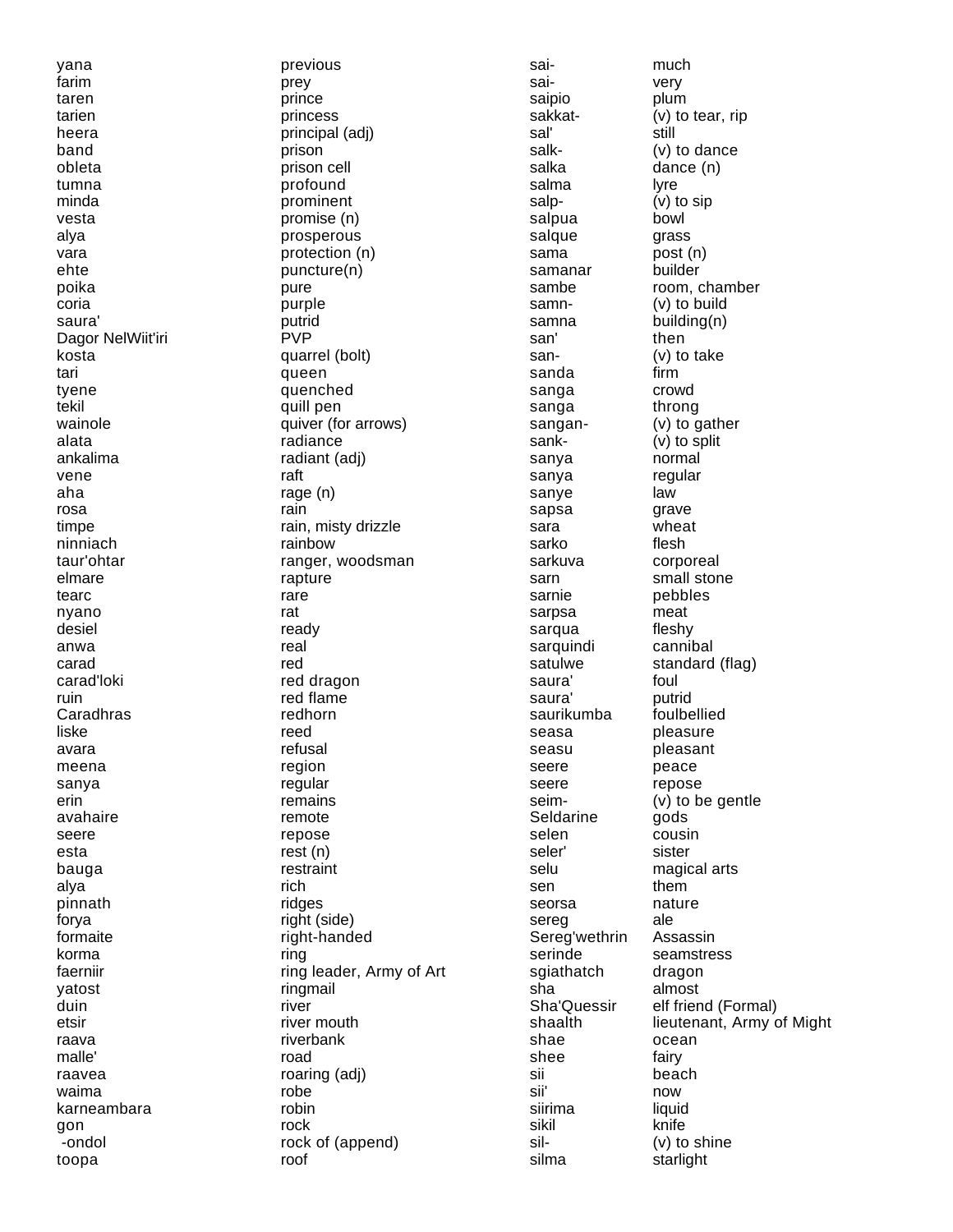cirdan shipwright tangwa clasp clasp

telda roof, having a simp- (v) to pipe (musical) sambe room, chamber simpa pipe (musical) thond **root** root **simpetar** piper cartel **rose** simpina flute korima round sina this teema row sinome here anka anka row, of teeth sint- (v) to know ar- ar- royal compared in the sinta knowledge (n) are sintal sintal compared in the sintal control of the sinta arme'- and royal (f) sintar person of knowledge sintar person of knowledge iriador **a contrary ruby (gemstone)** sintar sage roina ruddy sir- (v) to flow harna ruler (n) sira flow (n) kerta rune sira stream (n) eket sabre sabre Sirannon gate stream nwalma sadness (n) sadness (n) siril creek varna safe safe safe siruluan'aty- (v) to sway nyaare saga solor- (v) to surge sintar sage solos surf atya' same same soor- (v) to follow, track litse sand (n) sornion aerie Valanya Saturday Soronuume a constellation parymo scroll spanga beard ear ear suil- (v) to incite EarQuessir Sea elf suilpar soup Alu'Quessir sea elves sul wind ear'loke sea serpent Sulime March (month) hylama sea shell sulo goblet wing sea spray sulp- (v) to lick Aerandir sea wandered sundo bottom haloisi sea, stormy sungwa pitcher sungwa earcalen sea-green sut how bow sea-green sut how maiwe seagull suu noise, of wind serinde seamstress suul- (v) to breathe hama seat seat suula breath (n) uile seaweed suyoll- (v) to revive minya second (not time) ta it oline ta its secrecy that its secrecy that its secrecy is the secrecy of the secrecy of the secret its secret olin secret taarie height olin secret taarie height oline height taarie height oline height oline height oline olinima secretive tai' toe iolaa section leader, Army of Might tain- (v) to extend ered seed seed tain- (v) to lengthen quentele sentence taina extension Yavannie September tait- (v) to prolong temar series takse nail mool servant tal city tuar servant (n) talal- (v) to sail talal- (v) to sail tua service (n) talan floor lantaraana setting moon talant fallen otso seven talar' ground halya shade (n) talath tundra dae shadow shadow tallune sole of foot lumbule shadow, heavy talma foundation halda shadowed talt- (v) to lean, slope wethril shadowy talwi feet talwi feet fasse shaggy lock (hair) tambaro woodpecker kanta shape (n) tambe copper (metal) maeg sharp sharp tamin- (v) to forge naik sharp pain tamina forge re she she tamn- (v) to knock waina  $\qquad \qquad$  sheath (n)  $\qquad \qquad$  tamp- (v) to stop maama sheep tamp- (v) to block mavar shepherd tampa stopper tinechor shield shield tanak- (v) to be sure kirya ship tangaa tough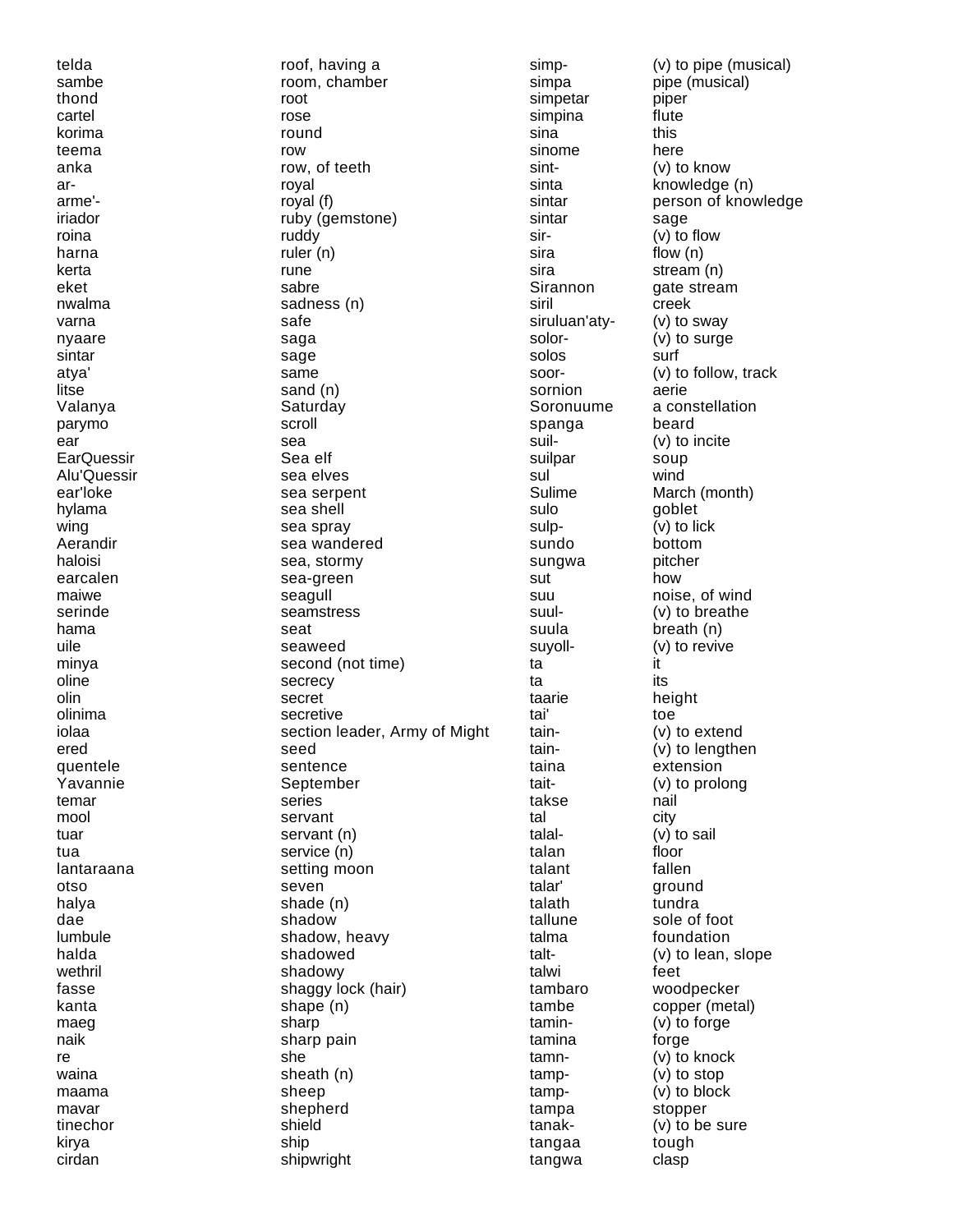ehtar spearman spearman telwa late

rast tank- (v) to fix tank- (v) to fix tank- (v) to fix tankai short tankil pin aimegil shortsword tankla brooch rooma shoulder tanna toward yela shout (n) tano blacksmith giritha shudder shudder tanwe device circa sickle tanya that laiwa sickly tar beyond lirva sickness (n) tar- (v) to cross (sexually sickness (n) tarelea sight (n) tara lofty tehta sign tarambo stud (n) tehtar signs tarasse aloft celeb silver silver taren prince brethil silver birch tari tari queen queen brethil tari queen queen tari queen queen tari queen queen queen que celeb'loki silver dragon tarien princess Celeb'Quessir **Sunday** silver elves Sunday Sunday celebrin silver like tarka horn (animal) Celebrant silverlode tarma pillar lindir singer tarna passage lindar singers taruku ox erya single (adj) tarya stiff (adj) seler' sister tathar willow tathar willow curu curu skill skill taty- (v) to repeat maite skilled skilled taur wood (forest) helma skin skin Shelmandil Druid belmandir Shelmandil Shelmandi menel sky, day taur'ohtar ranger, woodsman ilmen sky, night Taur'Quessir wood elves<br>Taur'Quessir Sylvan Elf (Sky-blue sky-blue Taur'Quessir Sylvan Elf meneluin sky-blue Sky-blue Taur'Quessir ndengin slain (n) taure forest di'thang slave taurea forested kaima sleep (n) taureliloomea deep forest shadows ninde slender taurina wooden slender taurina wooden ai small taurn high filit tauron the small bird tauron the small bird tauron the state of the state of the small bird tauron the s alfirin small golden flower tavar wood (substance) sarn small stone tea line, straight (precise) loki snake tearc rare yarra saarling teema line snarling teema line losa snow (n) teema row ailosacath snow leopard teena' straight losse snow white snow tehta sign nieninque snowdrop (plant) tehtar signs signs ikotane so so tekil quill pen  $m$ aksa soft tel' of the  $m$ soldier, Army of Might Tel'Quessir The People (elves) tallune sole of foot tel- (v) to finish, end eresse solitude tela end (n) utinu son tela finish (n) lina song (n) telco stem lindor songbird telda roof, having a lindor rato soon telella elf, young gul sorcery telimbo canopy sorcery telimbo canopy lamya sound telko leg rom sound of horns tella hind portion suilpar soup tella last har south tellare yesterday and the south tellare tellare yesterday harenya southern telluma vault tinta sparkle (n) telme blanket quendi speakers telmello top ehta spear (n) telt- (v) to exceed (n) that is not telt- (v) to exceed nastar spearhead Telumendil a constellation and the spearhead Telumendil a constellation

dina silent silent taratost platemail (king body fortress) lipsa soap Tel' the (when expressing importance) kemen soil soil soil Soil Supering Tel'Quessir elves literally 'The People'<br>Tel'Quessir The People (elves) soldier, Army of Might Tel'Quessir The People (elves)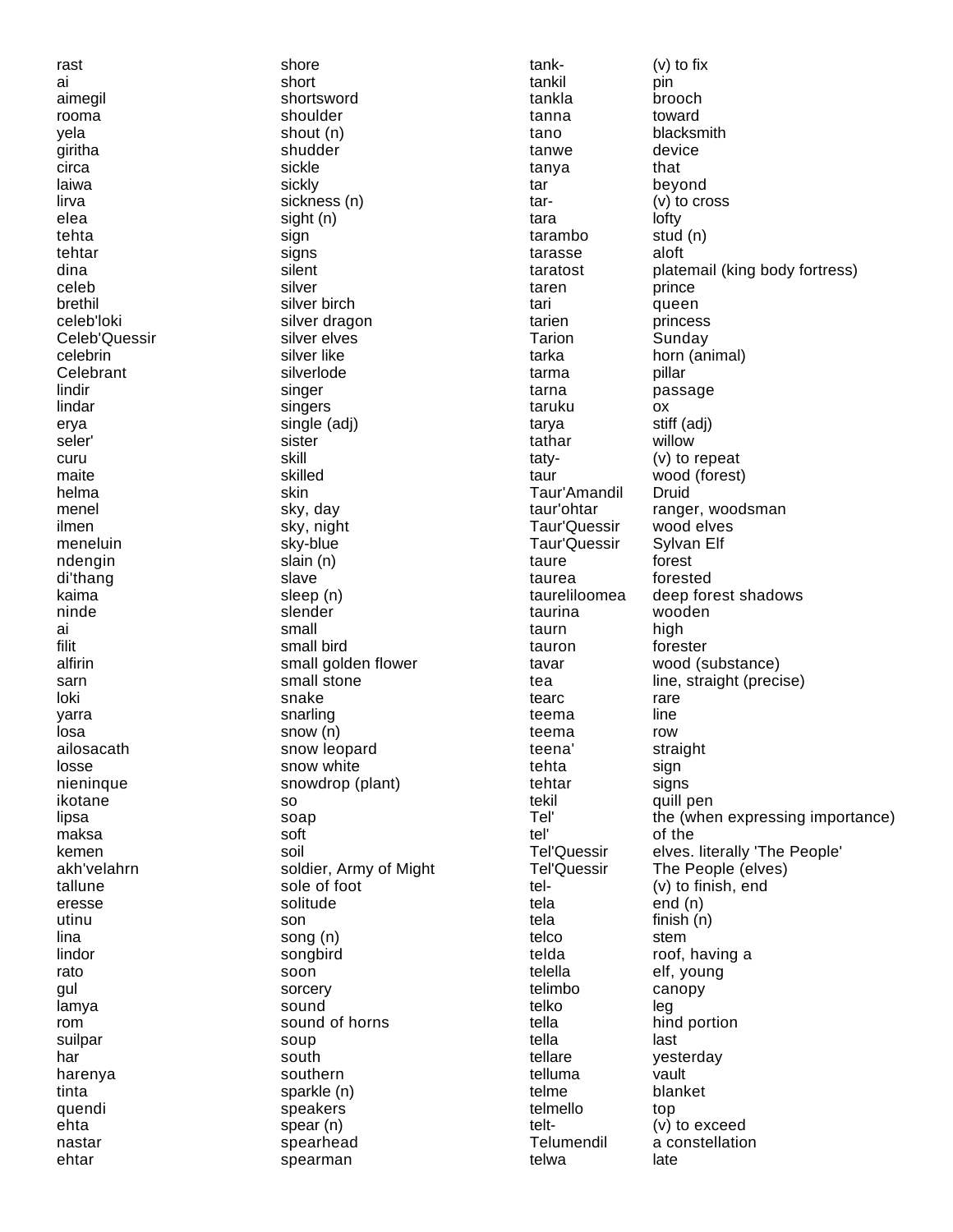quena speech (n) temar series ista spell spell templa magic istalindir spellsinger ten' because istalindar spellsingers ten' for mone spent ten'oio forever ten'oio forever ten'oio forever ten'oio forever ten'oi faerne sphere leader, Army of Art ten- (v) to hear tenliante the spider spider tengw- (v) to write ungwe spiders web tengwa writing (n) karakse spike spike tengwanda alphabet earka spine spine tengwer letter (alphabetical) fea spirit spirit tengwesta grammar Feanor spirit of fire tenkel- (v) to spell (words) manu spirit, departed tenna' until hwan' sponge teret auger auger teret auger ehtele' spring (season) tereva fine tuile spring (water) termar- (v) to endure koire spring, early termara endurance ethir spy spy spy tess- (v) to hold onto wandil staff thalion dauntless wandil thalion dauntless waen stained thang- (v) to oppress waen thang- (v) to oppress cebir stake thanga oppression (n) satulwe standard (flag) standard thar across elen star star thar against against thar against thar against qil star star thar beyond, distant thar beyond, distant tindome star lit that thar- (v) to go athwart thantingilinde star, twinkling thaur abominable, abhorrent ithildin star-moon thol helm silma starlight thon pine tree tindome starry evening thond root giliath stars thoron eagle voronwe steadfast tie direction tulunka steady tiht- (v) to blink telco stem stem tikse dot vano step step til point point til point til point til point til point til point til til point til til point t olwen stick (n) tilion horned stick (n) til tilion horned himba sticky (adj) sticky (metallicky timpe rain, misty drizzle sal' still tinco metal ondo stone tincya chain, lit.: metal ring(s) putta stop (punctuation) tincyatost chain-mail tampa stopper stopper tind- (v) to glint<br>
storm storm tindome star lit arrna storm storm storm tindome star lit narn story story story tindome starry evening teena' straight tindomerel nightingale sira stream (n) tinechor shield malle' street tinga flint poldora strength, brute force tingilinde star, twinkling beleg strong strong tint- (v) to sparkle tarambo stud (n) tinta sparkle (n) hirao student tintil- (v) to tremble ore sub-conscious tinu daughter daughter neuro successor successor the successor the successor the state over, guard bragol sudden tiri bright farea sufficient tirion watchtower laire summer tiris town, walled anar sun sun sun tirne brow anor titla tiny (size) sun sun titta tiny (size) Tarion Sunday tiuka fat (adj) aure sunlight tiuka thick thick romen sunrise tiuko thigh Anoron'Quessir **Sunrise Elf** Sunrise Film tiuy- (v) to get fat annun sunset tol isle solos surf surf tolk- (v) to support palme surface (n) tolmen hill, isolated tuilindo swallow (bird) tolos tolos

tarya stiff (adj) the stiff (adj) the stincmaeg dagger, lit.: metal-pointed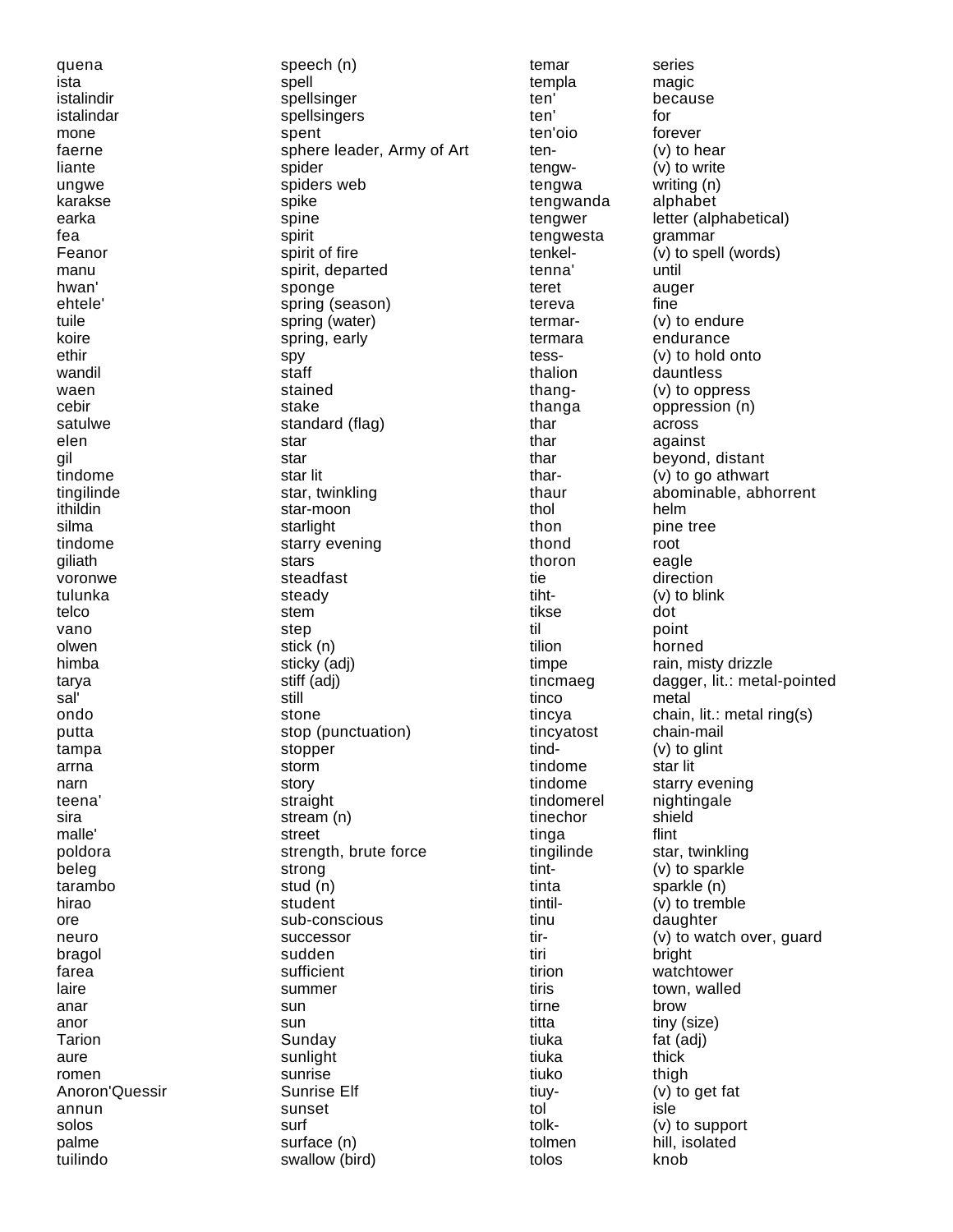nanda swamp tolos lump alqua swan tolto Alqualond Swan haven tombo gong parth sward too' wool lisse' sweet toop- (v) to roof arauka swift (adj) toopa roof megil sword toror' brother brother brother brother to the brother brother brother megilar swordsman triall- (v) to walk Taur'Quessir Sylvan Elf tu- tu- (v) to serve Lai'Quessir sylvan elves tua tua service (n) ornpirya syrup tualka immovable narn tale tale tale tuar servant (n) halla tall tug vigor moile tarn (mountain lake) tugea vigorous niire tear (sad, not rip) tuile tuile spring (water) yaana temple temple temple tuilindo swallow (bird) gorgorath terror tuim- (v) to bud tanya tanàna tanàna tanàna tamin'ny taona tanàna tanàna tanàna tanàna tanàna tanàna tamin'ny taona tamin'ny ta tupsa thatch tuk- (v) to pull tuk- (v) to pull tuki'- the (common) tukali- (v) to tangle Tel' the (when expressing importance) tulre tomorrow Aratar the exalted tul - (v) to come tul - (v) to come Tel'Quessir The People (elves) tulk- (v) to establish ron their tulma bier tulma bier tulma bier tulma bier tulma bier tulma bier tulma bier tulma bier tulma bier t sen them them tult- (v) to send for san' then tulunka steady then tulunka steady eller there there tulwe pole (n) ron they they they tum tum valley tiuka tumba thick tumba deep Cam'Wethrin Thief Thief tumbale valley, deep tiuko thigh tumbo vale, dark tumbo vale, dark pinque thin tumna profound nat' thing the state of tumpo tumpo hump anfaug thirst tunga tight tunga tight fauka thirst (n) tuo muscle sina this this tups- (v) to thatch ereg thorn tupsa thatch lia thread (n) thread thread the tur- (v) to control nelde tur- (v) to master, overmaster fenda threshold tura master (n) langon throat throat ture mastery (n) mahalma throne throne turn- (v) to govern sanga throng throng turs- (v) to kindle imya through through tursa kindling tursa kindling imyan'e throughout throughout tury- (v) to wield (weapon) Alduya Thursday tusture tinder earsira tide tuul- (v) to come from tunga tuulo' from tight tuulo' from coiasira time tuup- (v) to cover luume' time tyal- (v) to play kaurea timid timid tyalie game (fun) latuuken tin (metal) tyar- (v) to act latuukenda tin, made of tyar- (v) to cause tusture the tinder tyaro actor actor actor tyaro actor actor tyaro actor actor actor tyaro actor actor actor a titta tiny (size) tyaro agent a' to tyav- (v) to feel (physical) are the today that the tyel- (v) to end tai' toe toe tyelka agile alye' together tyeller grades tulre tomorrow tomorrow tyen- (v) to quench lambe tongue tongue the tyene quenched carak the caracter of the tooth the caracter of tyulmi mast telmello top top tyulusse poplar tree nwalma torment (n) ue the fleece at the contract of the contract of the contract of the contract of the contract of the contract of the contract

8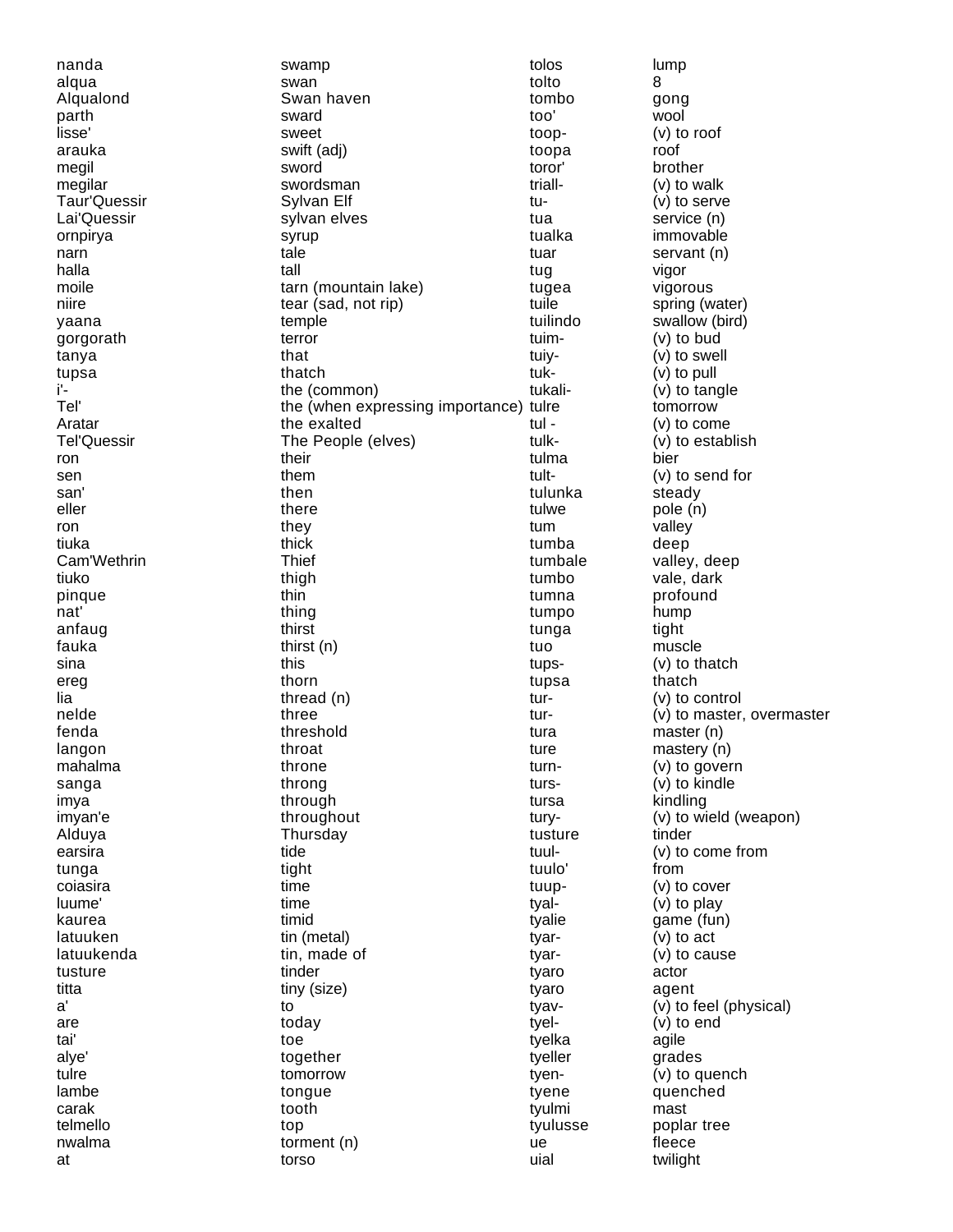sai- very ve' like

tangaa tough tough uile seaweed tanna tha toward toward the set of the set of the transition of the transition of the transition of the transi barad tower ujere dull minas tower tower ulm- (v) to mutter ostar town ulma muttering tiris town, walled ulmul- (v) to mumble mainka trade (n) trade (n) ulu- (v) to pour, flow mainkar trader ulund- (v) to flood dhaeraow traitor ulundo deformed inge trajectory um- (v) to do liquis transparent uma yes neuma trap trap trap trap umarth bad-luck, ill fated harma the second treasure treasure the second treasure that the second the matrix of  $\mathbf{a}$ orn tree tree undome evening Laurelin tree found in Evermeet unque hollow Fangorn tree-beard ungwal- (v) to torture amalda **treetop** ungwe spiders web finde tress tress that the unk- (v) to hollow out neltil triangle ur- (v) to heat hostar tribe tribe ura heat (n) fhaor tribute ure large nibin trite trite the Urime August August (1999), the Magust (1999), the Magust (1999), the Magust (1999), the rashwe trouble trouble trouble the urn- (v) to warm beme the trumpet of the trumpet of the trumpet of the trumpet of the urna  $\mu$  warmth beme trumpet urna warmth roota tube urnai oven Anarya Tuesday urnu warm talath tundra urra hot yanta tunnel uruite fiery fiery terms of the set of the set of the set of the set of the set of the set of the mindon turret (of castle) uruloki dragon karka tusk urya blaze fimbrethil twig twig usin- (v) to escape uial twilight usquen- (v) to reek atta two utinu son uu- un- utu- (v) to find ilterendi unbreakable uu- unguina undead uum- (v) to do not baelnorn undead elven family defender uuner nobody nu under uuranor fiery sun morinuin Underdark uuvanimo monster groda underground dwelling (n) uuve abundance, abundant rangwa understanding (n) vaasa consumer iluov universe vair- (v) to weave man- unmarred vaira weave n'tyene unquenched vairar weaver tenna' until val power avari unwilling Val'istar Archmage de up Valanya Saturday ampenda uphill valasse divinity deno' being upon valilnore people of valar\cell values of values and values of values of values of values of values of values of values of values of values of values of values of values of values of values of values of val roma valin- valin- valin- (v) to be happy valin- valin- (v) to be happy horme valley urgent valley valley valley valley valley valley with the visible lye valya divine authority us and the valya divine authority maara useful van- (v) to walk nal vale vanim beauty tumbo vale, dark vanima beautiful astald valiant vano step tum valley vanwa over (past) -nan valley of (append) vanya fair tumbale valley, deep var- (v) to protect valor valor vara vara protection (n) burro' vassal varda exalted telluma vault varna safe rond vaulted roof variance vas- (v) to consume fanya veil vasa food (n)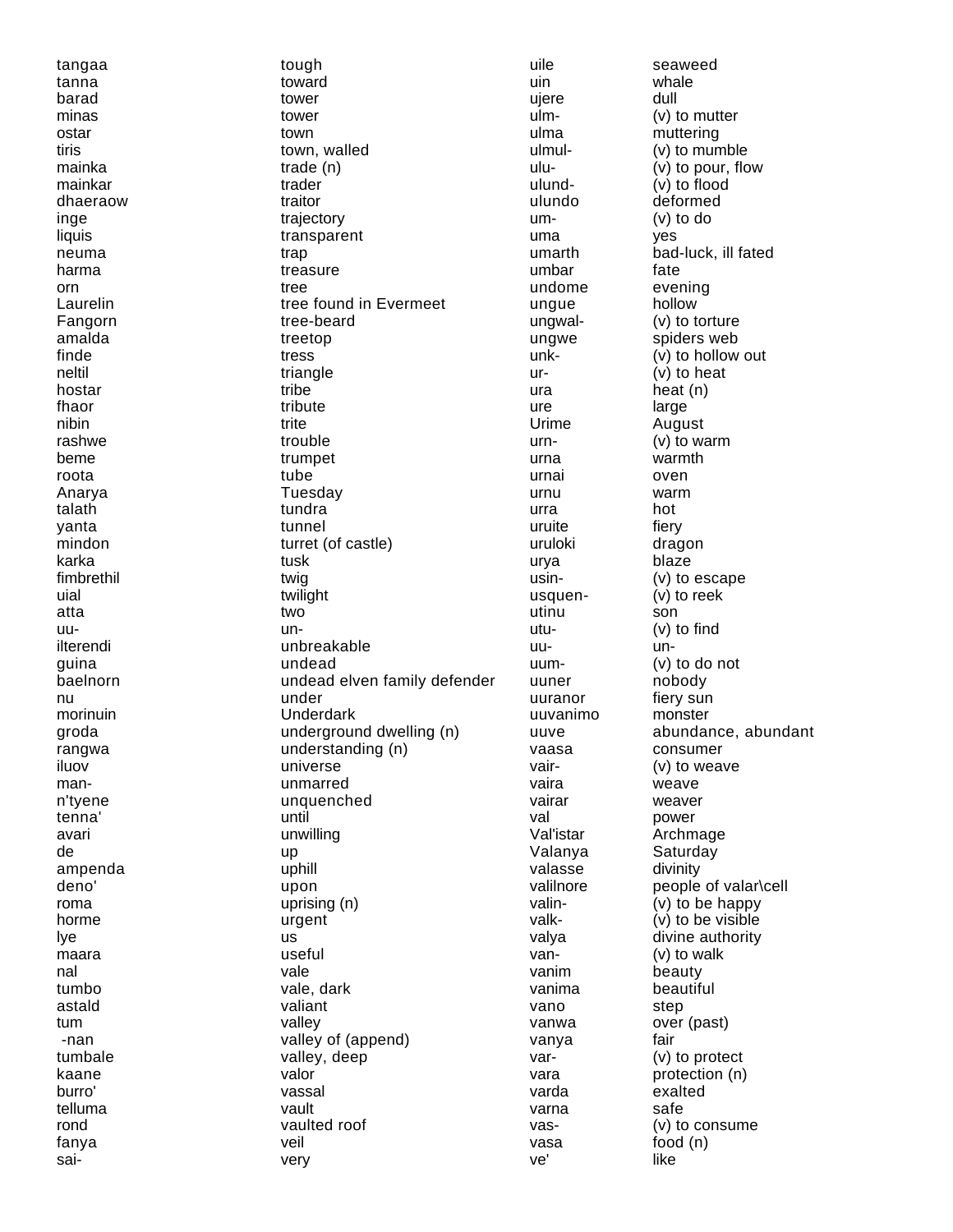lakil victor vee' as lakilea victory vene dish tug vigor vene raft tugea vigorous vigorous ver- (v) to wed earuile vine vine vera wedding (n) orme violence verne' wife helin violet (flower) violet vernien coast, beach wenesse virginity verno' husband elear visionary visionary veru' married pair ooma voice very- (v) to dare ia void verya bold quaina wailing (n) veryien daring rana wander vesta matrimony quelie **waning (adj)** vesta oath ohta war (n) vesta promise (n) urnu warm vie' manhood urna warmth vieme' womanhood ohtar warrior vilya air antha watchful Viresse April tirion watchtower vithel also alu water vor- (v) to continue brilthor water fall voronda faithful -nen water of (append) voronwe steadfast neenuvar waterlily waan- (v) to pass nenda watery (adj) waani goose falma wave waara dirty falmar waves waen stained men way waima robe lye we we wain- (v) to sheath alma wealth waina sheath (n) vaira weave weave weave wainole quiver (for arrows) vairar weaver weaver wait- (v) to wrap vera wedding (n) wedding (n) wandil staff Isilya Wednesday wann- (v) to disappear enquie week wanwa gone nia weeping (n) wanwa lost (adj) creoso welcome wanwie past (time) (n) eithel well wany- (v) to depart gaur source werewolf the state way- (v) to envelope of the waynumen west wea adult numenenya western wea manly nin wet ween freshness uin whale weer- (v) to agree mani what what where weera agreement (n) sara wheat wen maiden norn wheel wheel wendele maidenhood iire when wenesse virginity manke where wenya fresh man which wethril shadowy re'na while wethrin- (v) to deceive nim white wethrina deceit (n) nim'loki white dragon wili- (v) to float (in air) nimras **white horn, Unicorn** Wilwarin a constellation **mix**ya who wilwarin butterfly mano whose whose winde grey, pale (adj) mankoi why windele loom lann wide wing foam verne' wife wing sea spray merka wild winya new rhovanion wilderness winyar newbie kaivokalma will-o'-the-wisp ya who tathar willow yaa former sul wind wind yaana holy place

ram vest- (v) to swear, promise vest- (v) to swear, promise liiko wax waht- (v) to soil, dirty, stain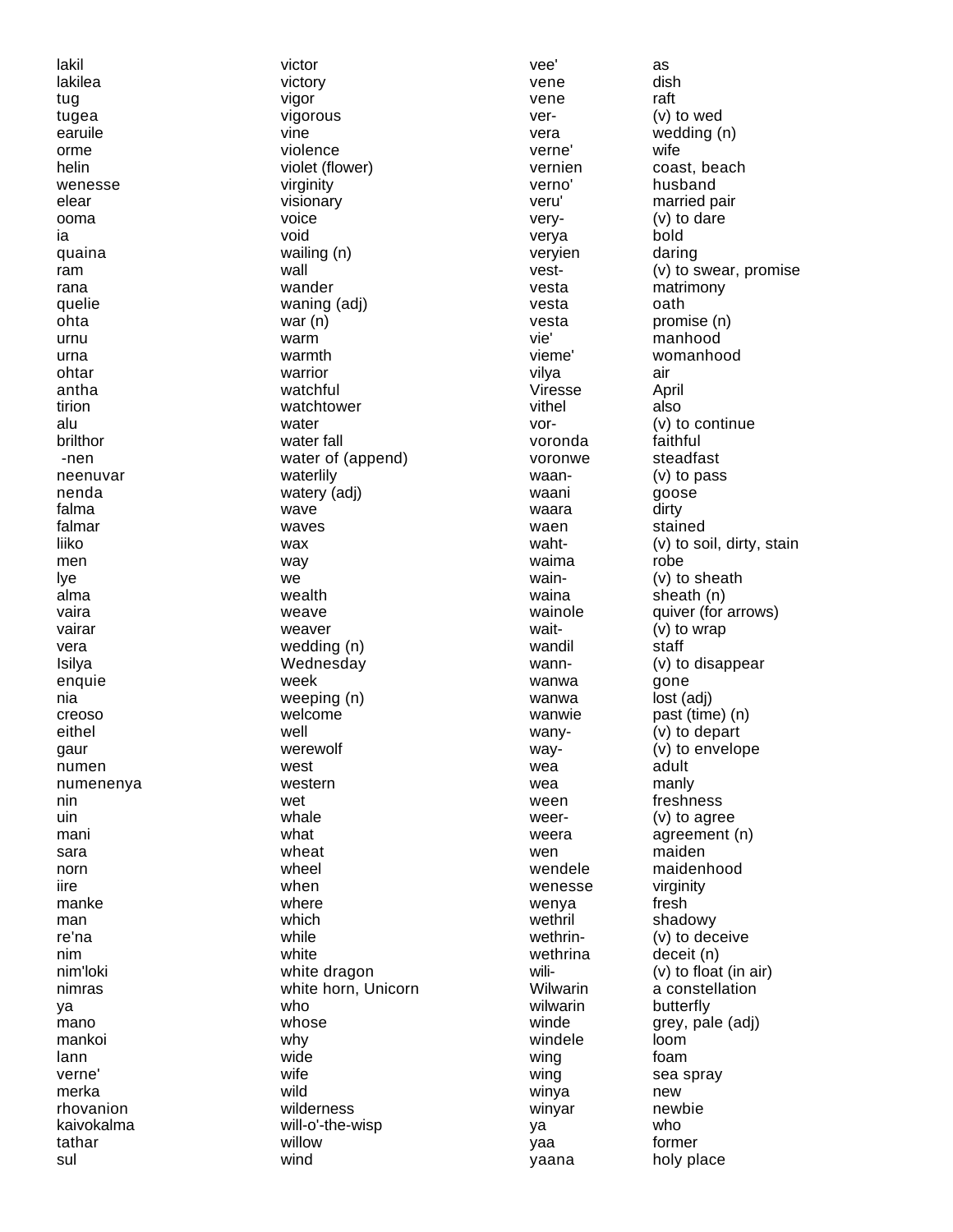nessima youthful yuuyo both

henneth window yaana temple fion wine yaara ancient raama wing (n) wing (n) yaare former days arfaern wing leader, Army of Art yaavan harvest raamavoite winged winged yaawe gully<br>
hrive winter winter vaiw- (v) to nomin wisdom wisdom yal- (v) to summon noldo wise yallume at last kuruni witch yaluumesse once upon a time yassen with yamen' place hessa withered (adj) yana previous yassene within  $\frac{1}{2}$  within  $\frac{1}{2}$  yang- (v) to yawn avaene without yanta tunnel istar wizard yanw- (v) to join draug wolf yarr- (v) to snarl edainme woman yarra snarling vieme' womanhood yassen with taur wood (forest) word with the variable with the value of the value of the value of  $\sim$ tavar med tavar wood (substance) wat' heck Taur'Quessir wood elves yatost ringmail taurina wooden yatta isthmus tambaro woodpecker Yavannie September too' wool yave fruit beth word yavie autumn palurin world yee eek! harwa wound (n) yel- (v) to call rig wreathe wreathe yel- (v) to shout tengwa writing (n) writing (n) yela shout (n) raika wrong (adj) yelt- (v) to loathe yen year yelta loathing atendea year (leap) yen year malina yellow yerna decrepit uma ves yes yers yers yery- (v) to wear out tellare vesterday yesterday yest- (v) to begin am' yet yesta beginning (n) lle you yeste' first llie you all yulm- (v) to brand llie you all's yuln- (v) to drink nessa young yulna drink (n) lle yours yuul- (v) to smolder nesse youth yuula ember

 $(v)$  to mock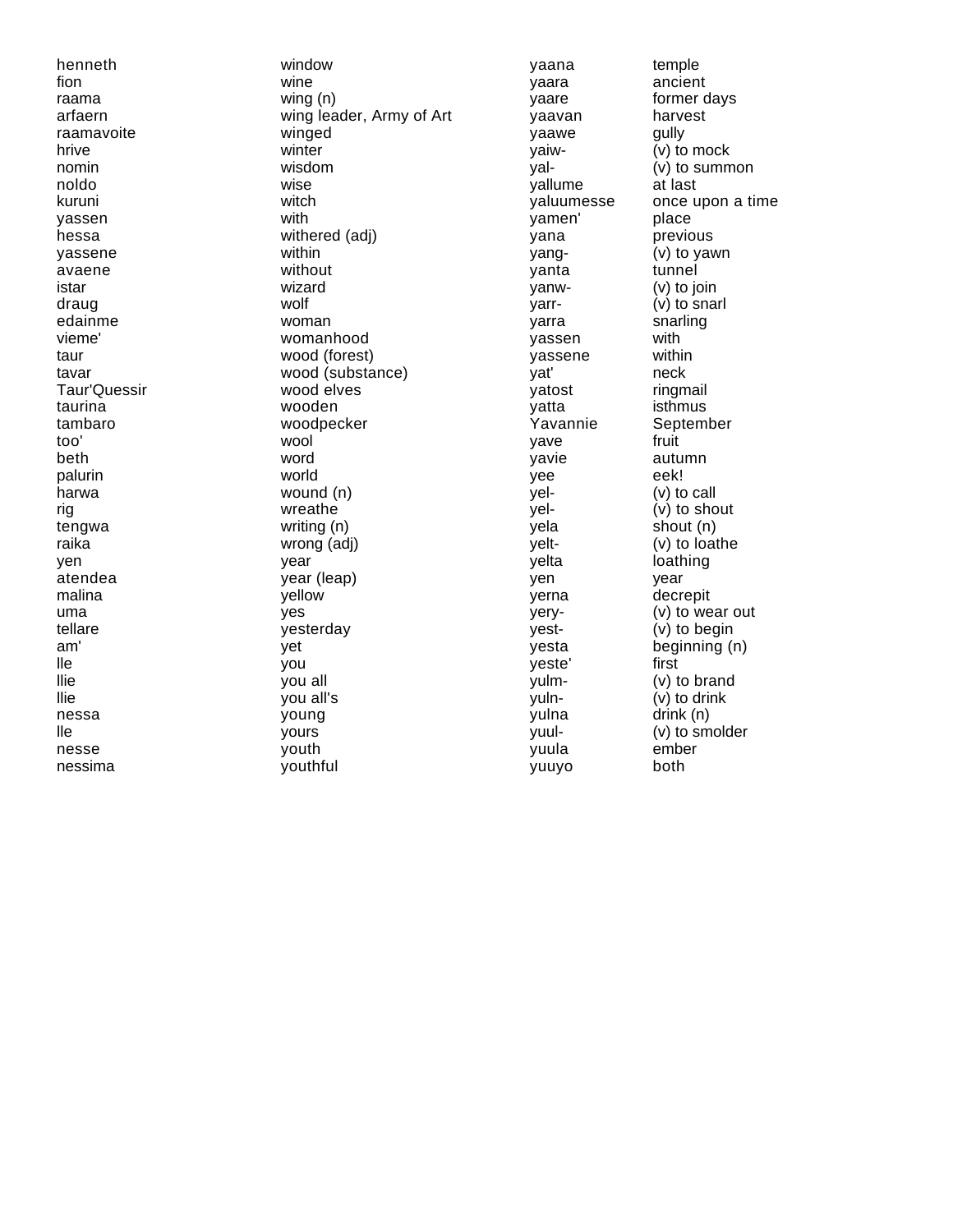# **Roleplaying Aids**

#### **Story of the elves:**

There are many creation stories of how the elven race came about. Elves and magic originated close to the same time, and it was only later that the creation of humans, dwarves and other lesser races came about. Although interesting, the following is where we are at today as this world often becomes a confusing place.

There are four primary branches of the elven race, most common being the high elves, then gray and wood elves and unfortunately, dark, drow elves. Elves tend to be a bit slimmer than most humans, and depending upon variety, either taller or shorter than humans, but rarely an average height. They do not have facial hair. (Although some elves have been seen with beard disguises, <not popular with our sword master>)

The spoken language is one that is as flowing as a melodic brook. An elf may live to be older than 1,200 years and is generally about 130 before he earns the stature of being accepted as mature by other elves. It is very rare, if ever, that an elf is ever known to pass from this life due to the wearing of years. Before that happens, they become compelled to depart the realms of men. Where they go is uncertain.

Elves are generally not evil, with few exceptions such as the drow. Most would be considered neutral as the world is seen more as gray or a balance of good and evil, life and death. Often times there will be a tendency to lean towards being good, just because of the caring of others and nature.

Elves are quite handsome and have a greater appreciation for natures beauty, dancing and singing. Their humor is clever, as well as is their song and poetry.

As compared to human and dwarves, elves are generally brave and not foolhardy. Their common drink is, unless of course a good Fey wine would happen to be available <sometimes even a poor one if given the choice of ale> that of mead, preferably heated to a blood warm temperature. Drinking to the excess is uncommon, although there are times when a bit of Fey wine or a bit of Dwarven spirits are misjudged. Ale is a very uncommon and somewhat bitter beverage. However some of us have traveled so much with the dwarven clan, a slight taste has been acquired in order to become a gracious acceptor of an offered mug.

Relationships with humans is often times distant. Whether it is by choice or that a human is often hasty, indecisive, and comparatively short lived is questionable. Dwarves are competent allies and some make good friends, but they have different lifestyles that are not generally compatible with elves. Elves do not care for the caverns, caves or mines that our dwarf neighbors are so fond of.

To some other races, elves are sometimes considered aloof, snooty and frivolous and have personalities that are impossible to fathom. In fact they are not, perhaps because of their longevity. Elves have learned the benefits of patients before passing judgment and take time before making judgments. This is also why the waiting period before acceptance into the Grey Company is generally one month. For an elf to not even have patience that long sometimes shows traces of having spent to much times with the other races and their values.

Although they do not make friends easily, elves consider oftentimes associates and friends as near equals. An elf-friend is a very close, dear and honorary title that is difficult to earn and given to those who are stoic, honorable and follow many elven ways. Likewise, an enemy of the elves is never forgotten, especially the evil ones of the woods.

All and all it becomes apparent why the elves have always endured throughout the years and are the most superior of races. With values, pure hearts, respect, honor and closely held blood ties, the elven race will continue far long after man has gone.

#### **Elven holidays**

*Yenearsira* - Winter Solstice, the Elven new year. A day of rebirth.

*Sheelala* - A day of games and practical jokes celebrated in early spring.

*Ehtele'mele* - Vernal equinox. A week of romance and song.

*Faradome* - Summer Solstice. A celebration of the battle between Corellon and Gruumsh One-Eye. A night of orc hunting.

*Yavieba* - Autumnal equinox. A week of reflection and a time to remember those who have left this world. Most important decisions and judgments are made during this week.

#### **Favorite Elven Wines**

*Saerloonian Glowfire*-pale wine, luminous, taste reminiscent of pears.

*Saerloonian Topaz*-yellow amber wine w/ nutty quality and bold fruit overtones.

*Mead*-sweet wine of fermented honey.

*Elverquisst*- a ruby-colored liquor magically distilled from sunshine and rare summer fruits. Utterly smooth, the liquor is nonetheless flecked with gold and has an iridescence of both color and flavor. It is highly prized at all times, but in the autumn rituals it is savored as if it is the gift of one final, perfect summer day.

*Evermead*-THE elven mead, imported from evermeet. The one to which all others are compared and found wanting

*Clarry*-table wine blend sweetened w/ honey and spices.

*Arabellan Dry*-fine red wine, very dry woodsy overtones and a slight berry taste.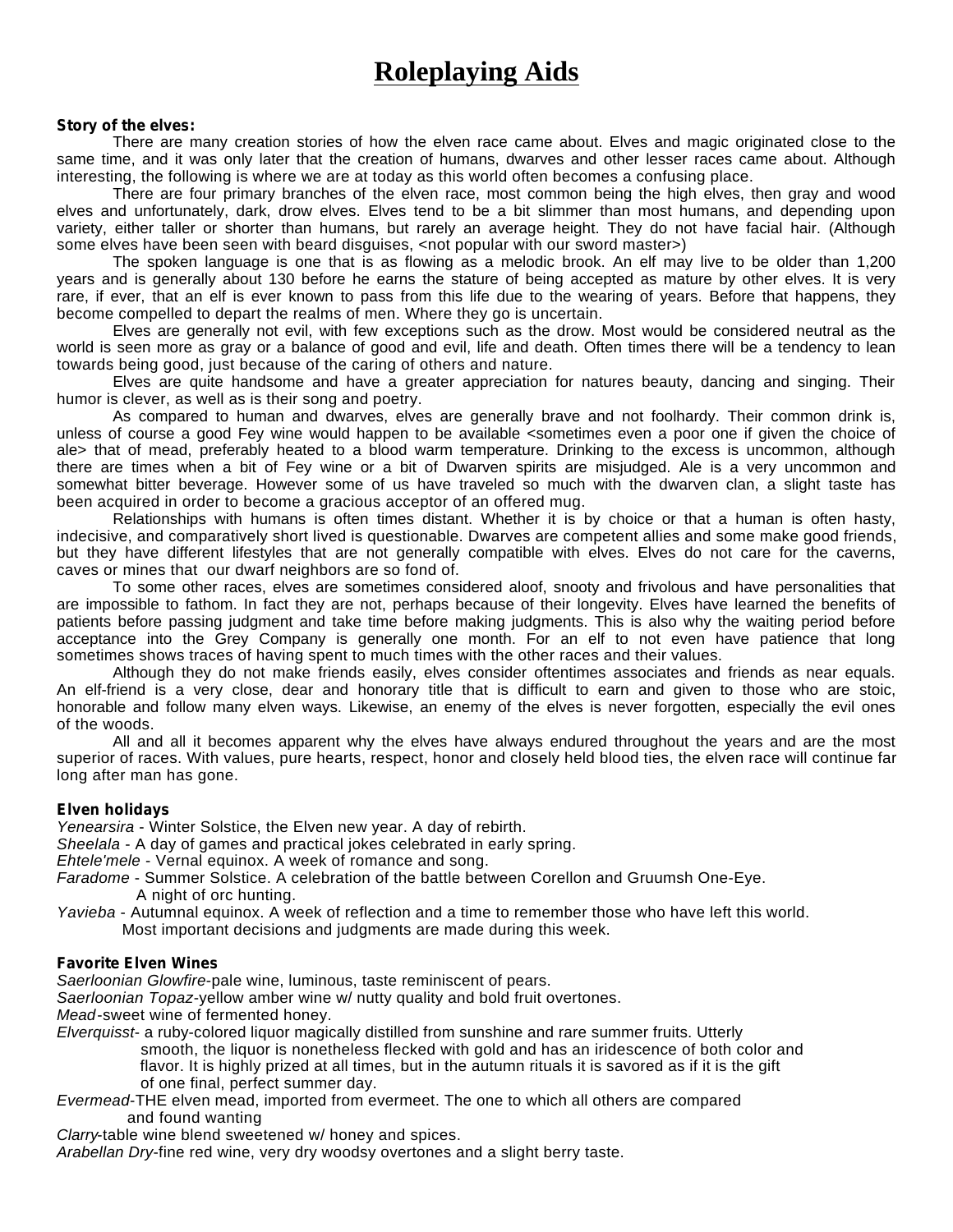*Berdruskan Dark*-heavy sweet and burning, almost black, HIGH alcohol content. *Morimatra*-a spiced wine favored by the Drow.

#### **Other Items Of Interest**

*Kholiast*-elven card game consisting of a 1000 card deck, dice and a very difficult method of counting points. A high elf favorite.

*Shalaquin*-long necked elven instrument, plucked or strummed string tension is controlled by a ratcheting wheel.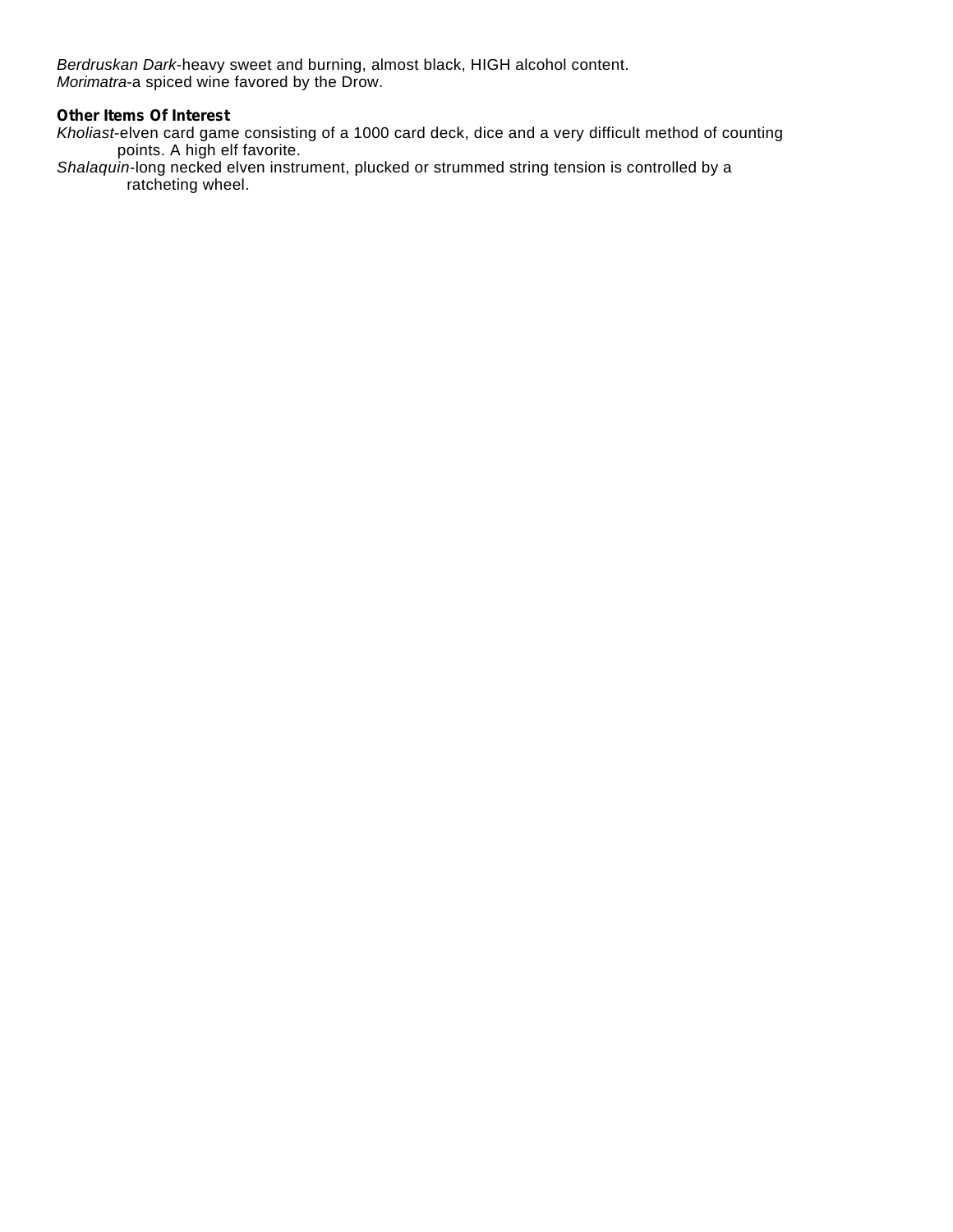# **The Grey Company**

**GUILD MOTTO:** With the ancient is wisdom; and in lengths of days understanding.

**Captain:** Thranduil Graywolf **Lieutenant:** Nalynn **Priest:** Strongbow Firehand **Swordmaster:** Riklaun Saambria **Chronicler:** Brisid Celemegil

**MEMBERSHIP:**Approximately 30 Elves **STATUS:** Private **REQUIREMENTS:** Non evil and of Elven Blood.

#### **GUILD GOALS:**

The Grey Company represents Elven interests here, particularly the security of Yew as a port of call for Elven vessels. The company provides an Elven society, forming friendships among the Elves here, bestowing upon those worthy the titles of Elflord (Aredhel or Etriel), and titling the most esteemed outsiders Elf-Friend. The company encourages Elven role-playing, adventures, and battle, and provides a resource for Elven information.

#### **HISTORY:**

Founded in the fall of 1992 in the lands around Neverwinter, the Grey Company was sanctioned in December of that year, then attained Private Status one year later. The Company strives to incite exciting adventures and roleplaying.

#### **THE ELVEN WAY:**

All eves follow the way- "No Elf shall do intentional harm to another Elf, and except in a case where an Elf acts with malicious intent, he shall be helped by other Elves." This pact protects all those of Elven blood. Any Elf found to be in violation of the Way through action or inaction shall be cast out (N'Tel Quess).

#### **PVP:**

Most Grey Company Elves do not engage in PVP, preferring to adventure to the unknown reaches of the world peacefully. Of course, there are notable exceptions. In all things, the Company encourages each Elf to decide for themselves where they will stand, then stand there proudly.

#### **APPLICATION PROCESS:**

Prospective members must complete the following:

1) Post an application containing a role playing history in the Guild public folder.

2) Spend time with the elves of the Company, be it adventuring or drinking in an Inn.

3) Obtain the sponsorship of a current member of the Grey Company.

If your application is accepted, you will be granted private access to the guild hall.

#### **HONORS:**

Elves who show particular talents or perform certain duties beyond expectations are granted titles.

*Professional Honors*

Warrior - Ohtar Wizard - Istar Healer - Amandil Rogue - Wethril

#### *Performance Honors*

Elflord - Aredhel Elflady - Etriel Scout - Ethir Golden Warrior - ArOhtar Golden Eagle - ArTauron Scholar - Sintar

## *Contributors:*

Lywnis Autumnleaf Othar, Istar, Wethril, Sintar, Ethir Arrow Landsrest Aredhel, Sintar